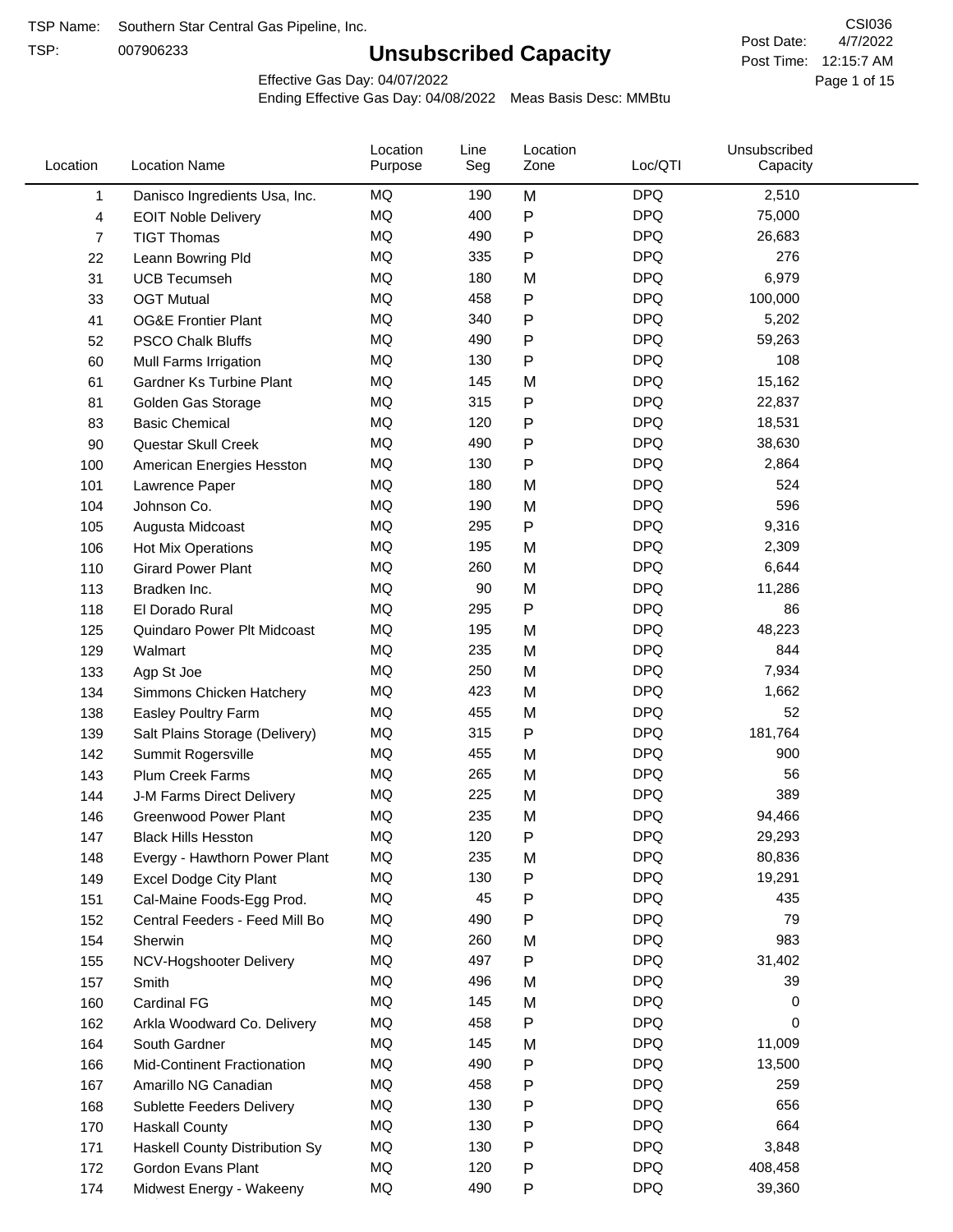TSP:

## **Unsubscribed Capacity**

4/7/2022 Page 2 of 15 Post Time: 12:15:7 AM CSI036 Post Date:

Effective Gas Day: 04/07/2022

| Location | <b>Location Name</b>                  | Location<br>Purpose | Line<br>Seg | Location<br>Zone | Loc/QTI    | Unsubscribed<br>Capacity |  |
|----------|---------------------------------------|---------------------|-------------|------------------|------------|--------------------------|--|
| 175      | <b>Industrial Park</b>                | MQ                  | 455         | M                | <b>DPQ</b> | 18,613                   |  |
| 176      | Uc Flint Oaks Hunt Club               | MQ                  | 498         | M                | <b>DPQ</b> | 3                        |  |
| 178      | ONG-Enid                              | MQ                  | 405         | P                | <b>DPQ</b> | 6,050                    |  |
| 179      | <b>ONG-SW Oklahoma City</b>           | MQ                  | 340         | P                | <b>DPQ</b> | 33,833                   |  |
| 180      | <b>Superior Carney</b>                | <b>MQ</b>           | 390         | P                | <b>DPQ</b> | 12,290                   |  |
| 181      | DCP NW Booster                        | <b>MQ</b>           | 390         | P                | <b>DPQ</b> | 3,761                    |  |
| 183      | <b>DCP West Edmond</b>                | <b>MQ</b>           | 400         | P                | <b>DPQ</b> | 2,865                    |  |
| 184      | <b>Constellation NewEnergy -</b>      | <b>MQ</b>           | 493         | M                | <b>DPQ</b> | 1,847                    |  |
| 185      | <b>Constellation NewEnergy -</b>      | MQ                  | 333         | P                | <b>DPQ</b> | 3,502                    |  |
| 186      | Dennis Langley                        | <b>MQ</b>           | 190         | M                | <b>DPQ</b> | 239                      |  |
| 189      | Dogwood Energy Power Plant            | MQ                  | 235         | M                | <b>DPQ</b> | 118,246                  |  |
| 193      | <b>KGS Cessna Delivery</b>            | MQ                  | 120         | P                | <b>DPQ</b> | 5,410                    |  |
| 195      | <b>Black Hills Lyons</b>              | <b>MQ</b>           | 45          | P                | <b>DPQ</b> | 4,300                    |  |
| 197      | High Plains Ranch, LLC                | <b>MQ</b>           | 130         | P                | <b>DPQ</b> | 1,180                    |  |
| 198      | West Drumright                        | <b>MQ</b>           | 390         | P                | <b>DPQ</b> | 3,216                    |  |
| 202      | Evergy - West Gardner                 | <b>MQ</b>           | 145         | M                | <b>DPQ</b> | 96,401                   |  |
| 203      | <b>Black Hills- Southern Terminal</b> | <b>MQ</b>           | 333         | P                | <b>DPQ</b> | 65                       |  |
| 204      | Welch                                 | MQ                  | 225         | M                | <b>DPQ</b> | 290                      |  |
| 206      | Arma-Girard-Pittsburg                 | <b>MQ</b>           | 260         | M                | <b>DPQ</b> | 29,402                   |  |
| 207      | Cher-Scam-W. Min-Carona-              | MQ                  | 260         | M                | <b>DPQ</b> | 546                      |  |
| 208      | <b>KGST Alden Interconnect</b>        | <b>MQ</b>           | 490         | P                | <b>DPQ</b> | 25,000                   |  |
| 501      | <b>Arkansas City</b>                  | <b>MQ</b>           | 333         | M                | <b>DPQ</b> | 16,895                   |  |
| 510      | Clearwater                            | <b>MQ</b>           | 120         | Ρ                | <b>DPQ</b> | 492                      |  |
| 512      | <b>Conway Springs</b>                 | <b>MQ</b>           | 120         | P                | <b>DPQ</b> | 1,499                    |  |
| 525      | Harper                                | <b>MQ</b>           | 120         | P                | <b>DPQ</b> | 7,336                    |  |
| 530      | Kiowa                                 | <b>MQ</b>           | 315         | P                | <b>DPQ</b> | 1,217                    |  |
| 540      | Oxford                                | <b>MQ</b>           | 333         | Ρ                | <b>DPQ</b> | 6,335                    |  |
| 590      | Wellington                            | <b>MQ</b>           | 333         | Ρ                | <b>DPQ</b> | 14,713                   |  |
| 610      | <b>Ks Prd Domestics</b>               | MQ                  | 120         | P                | <b>DPQ</b> | 82                       |  |
| 620      | Ok Prd Domestics                      | <b>MQ</b>           | 400         | P                | <b>DPQ</b> | 45                       |  |
| 710      | <b>Ks Mkt Domestics</b>               | <b>MQ</b>           | 90          | M                | <b>DPQ</b> | 961                      |  |
| 720      | Ok Mkt Domestics                      | MQ                  | 225         | M                | <b>DPQ</b> | 44                       |  |
| 730      | Mo Mkt Domestics                      | MQ                  | 455         | M                | <b>DPQ</b> | 8                        |  |
| 904      | Arnett                                | $\sf{MQ}$           | 458         | P                | <b>DPQ</b> | 1,069                    |  |
| 912      | Capron                                | $\sf{MQ}$           | 315         | Ρ                | <b>DPQ</b> | 110                      |  |
| 1103     | Olathe, KS                            | $\sf{MQ}$           | 190         | M                | <b>DPQ</b> | 92                       |  |
| 2008     | Barnsdall                             | MQ                  | 357         | P                | <b>DPQ</b> | 839                      |  |
| 2009     | Bartlesville & Dewey                  | MQ                  | 357         | Ρ                | <b>DPQ</b> | 47,112                   |  |
| 2016     | Delaware                              | MQ                  | 497         | Ρ                | <b>DPQ</b> | 224                      |  |
| 2056     | Nowata                                | $\sf{MQ}$           | 497         | Ρ                | <b>DPQ</b> | 7,113                    |  |
| 2064     | Pawhuska                              | MQ                  | 334         | Ρ                | <b>DPQ</b> | 7,755                    |  |
| 2101     | Vinita                                | MQ                  | 225         | M                | <b>DPQ</b> | 7,655                    |  |
| 3504     | Alden                                 | MQ                  | 490         | P                | <b>DPQ</b> | 185                      |  |
| 3508     | Barnard                               | $\sf{MQ}$           | 265         | M                | <b>DPQ</b> | 157                      |  |
| 3512     | Chase                                 | MQ                  | 45          | P                | <b>DPQ</b> | 340                      |  |
| 3520     | Ellsworth                             | MQ                  | 265         | M                | <b>DPQ</b> | 1,692                    |  |
| 3524     | Frederick                             | MQ                  | 265         | M                | <b>DPQ</b> | 60                       |  |
| 3528     | Geneseo                               | $\sf{MQ}$           | 265         | M                | <b>DPQ</b> | 712                      |  |
| 3544     | Kanopolis                             | $\sf{MQ}$           | 265         | M                | <b>DPQ</b> | 457                      |  |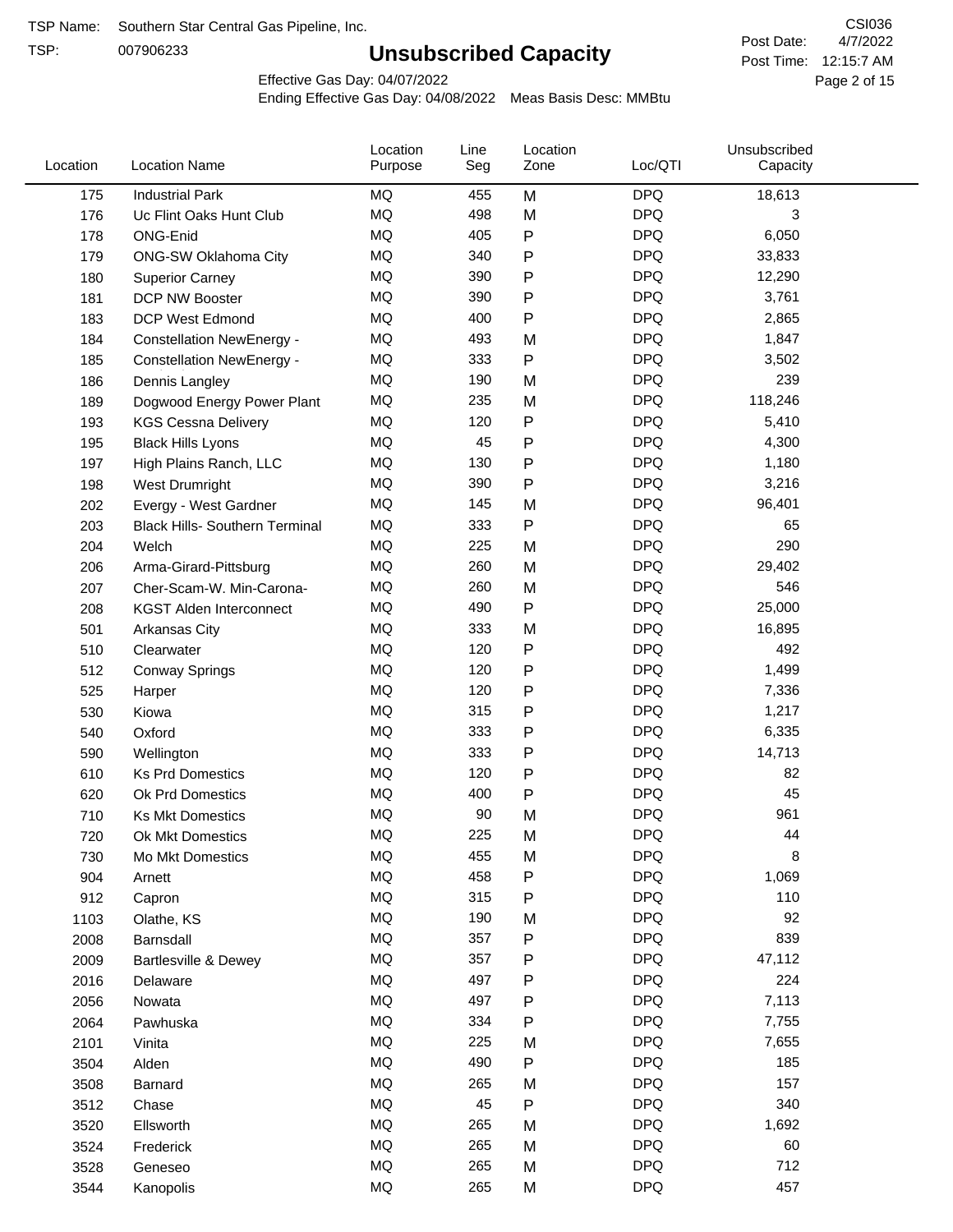TSP: 

# **Unsubscribed Capacity**

4/7/2022 Page 3 of 15 Post Time: 12:15:7 AM CSI036 Post Date:

Effective Gas Day: 04/07/2022

| Location | <b>Location Name</b>      | Location<br>Purpose | Line<br>Seg | Location<br>Zone | Loc/QTI    | Unsubscribed<br>Capacity |  |
|----------|---------------------------|---------------------|-------------|------------------|------------|--------------------------|--|
| 3548     | Lincoln                   | MQ                  | 265         | M                | <b>DPQ</b> | 4,528                    |  |
| 3551     | Lucas                     | MQ                  | 265         | M                | <b>DPQ</b> | 711                      |  |
| 3553     | Luray                     | MQ                  | 265         | M                | <b>DPQ</b> | 77                       |  |
| 3555     | Minneapolis               | MQ                  | 265         | M                | <b>DPQ</b> | 1,424                    |  |
| 3572     | Raymond                   | <b>MQ</b>           | 490         | P                | <b>DPQ</b> | 75                       |  |
| 3576     | Sylvan Grove              | MQ                  | 265         | M                | <b>DPQ</b> | 134                      |  |
| 3588     | Vesper                    | <b>MQ</b>           | 265         | M                | <b>DPQ</b> | 42                       |  |
| 3608     | <b>Beloit</b>             | <b>MQ</b>           | 265         | M                | <b>DPQ</b> | 12,605                   |  |
| 3610     | <b>Burr Oak</b>           | <b>MQ</b>           | 265         | M                | <b>DPQ</b> | 168                      |  |
| 3612     | Cawker City               | <b>MQ</b>           | 265         | M                | <b>DPQ</b> | 625                      |  |
| 3616     | Downs                     | <b>MQ</b>           | 265         | M                | <b>DPQ</b> | 382                      |  |
| 3620     | Esbon                     | <b>MQ</b>           | 265         | M                | <b>DPQ</b> | 63                       |  |
| 3624     | Formosa                   | <b>MQ</b>           | 265         | M                | <b>DPQ</b> | 120                      |  |
| 3628     | Glen Elder                | <b>MQ</b>           | 265         | M                | <b>DPQ</b> | 125                      |  |
| 3640     | Jewell                    | <b>MQ</b>           | 265         | M                | <b>DPQ</b> | 66                       |  |
| 3648     | Lebanon                   | <b>MQ</b>           | 265         | M                | <b>DPQ</b> | 178                      |  |
| 3652     | Mankato                   | <b>MQ</b>           | 265         | M                | <b>DPQ</b> | 1,807                    |  |
| 3654     | Montrose                  | <b>MQ</b>           | 265         | M                | <b>DPQ</b> | 192                      |  |
| 3660     | Osborne                   | <b>MQ</b>           | 265         | M                | <b>DPQ</b> | 4,776                    |  |
| 3676     | Smith Center              | <b>MQ</b>           | 265         | M                | <b>DPQ</b> | 1,401                    |  |
| 4812     | Carthage, Jasper, & Lamar | <b>MQ</b>           | 450         | M                | <b>DPQ</b> | 5,570                    |  |
| 5002     | East Liberty Receipt      | M <sub>2</sub>      | 260         | M                | <b>RPQ</b> | 42,602                   |  |
| 6565     | Murray Gil Plant          | <b>MQ</b>           | 120         | $\mathsf{P}$     | <b>DPQ</b> | 166,038                  |  |
| 6704     | Atlanta                   | <b>MQ</b>           | 333         | M                | <b>DPQ</b> | 107                      |  |
| 6706     | Augusta & Leon            | <b>MQ</b>           | 295         | P                | <b>DPQ</b> | 46,347                   |  |
| 6712     | Benton                    | <b>MQ</b>           | 300         | M                | <b>DPQ</b> | 22                       |  |
| 6714     | Burden                    | <b>MQ</b>           | 333         | M                | <b>DPQ</b> | 137                      |  |
| 6716     | Cambridge                 | <b>MQ</b>           | 333         | M                | <b>DPQ</b> | 83                       |  |
| 6720     | Dexter                    | MQ                  | 333         | M                | <b>DPQ</b> | 128                      |  |
| 6722     | Douglas                   | <b>MQ</b>           | 295         | P                | <b>DPQ</b> | 4,069                    |  |
| 6724     | El Dorado                 | <b>MQ</b>           | 300         | M                | <b>DPQ</b> | 14,336                   |  |
| 6764     | Potwin                    | <b>MQ</b>           | 300         | M                | <b>DPQ</b> | 125                      |  |
| 6780     | Towanda                   | MQ                  | 300         | M                | <b>DPQ</b> | 6                        |  |
| 6828     | Grenola                   | MQ                  | 333         | M                | <b>DPQ</b> | 127                      |  |
| 6852     | Madison                   | MQ                  | 140         | M                | <b>DPQ</b> | 379                      |  |
| 6860     | Olpe                      | MQ                  | 140         | M                | <b>DPQ</b> | 129                      |  |
| 7158     | <b>OFS Maysville</b>      | M <sub>2</sub>      | 385         | P                | <b>RPQ</b> | 2,486                    |  |
| 9012     | Circleville               | <b>MQ</b>           | 90          | M                | <b>DPQ</b> | 133                      |  |
| 9020     | Everest                   | $\sf{MQ}$           | 90          | M                | <b>DPQ</b> | 167                      |  |
| 9024     | Fairview                  | $\sf{MQ}$           | 90          | M                | <b>DPQ</b> | 171                      |  |
| 9026     | <b>Falls City</b>         | MQ                  | 90          | M                | <b>DPQ</b> | 12,490                   |  |
| 9032     | Hamlin                    | MQ                  | 90          | M                | <b>DPQ</b> | 50                       |  |
| 9034     | Hiawatha                  | MQ                  | 90          | M                | <b>DPQ</b> | 2,895                    |  |
| 9036     | Holton                    | MQ                  | 90          | M                | <b>DPQ</b> | 4,675                    |  |
| 9038     | Horton                    | MQ                  | 90          | M                | <b>DPQ</b> | 1,821                    |  |
| 9040     | Huron                     | MQ                  | 90          | M                | <b>DPQ</b> | 30                       |  |
| 9042     | Highland & Robinson       | MQ                  | 90          | M                | <b>DPQ</b> | 844                      |  |
| 9052     | Morrill                   | $\sf{MQ}$           | 90          | M                | <b>DPQ</b> | 228                      |  |
| 9054     | Muscotah                  | $\sf{MQ}$           | 90          | M                | <b>DPQ</b> | 612                      |  |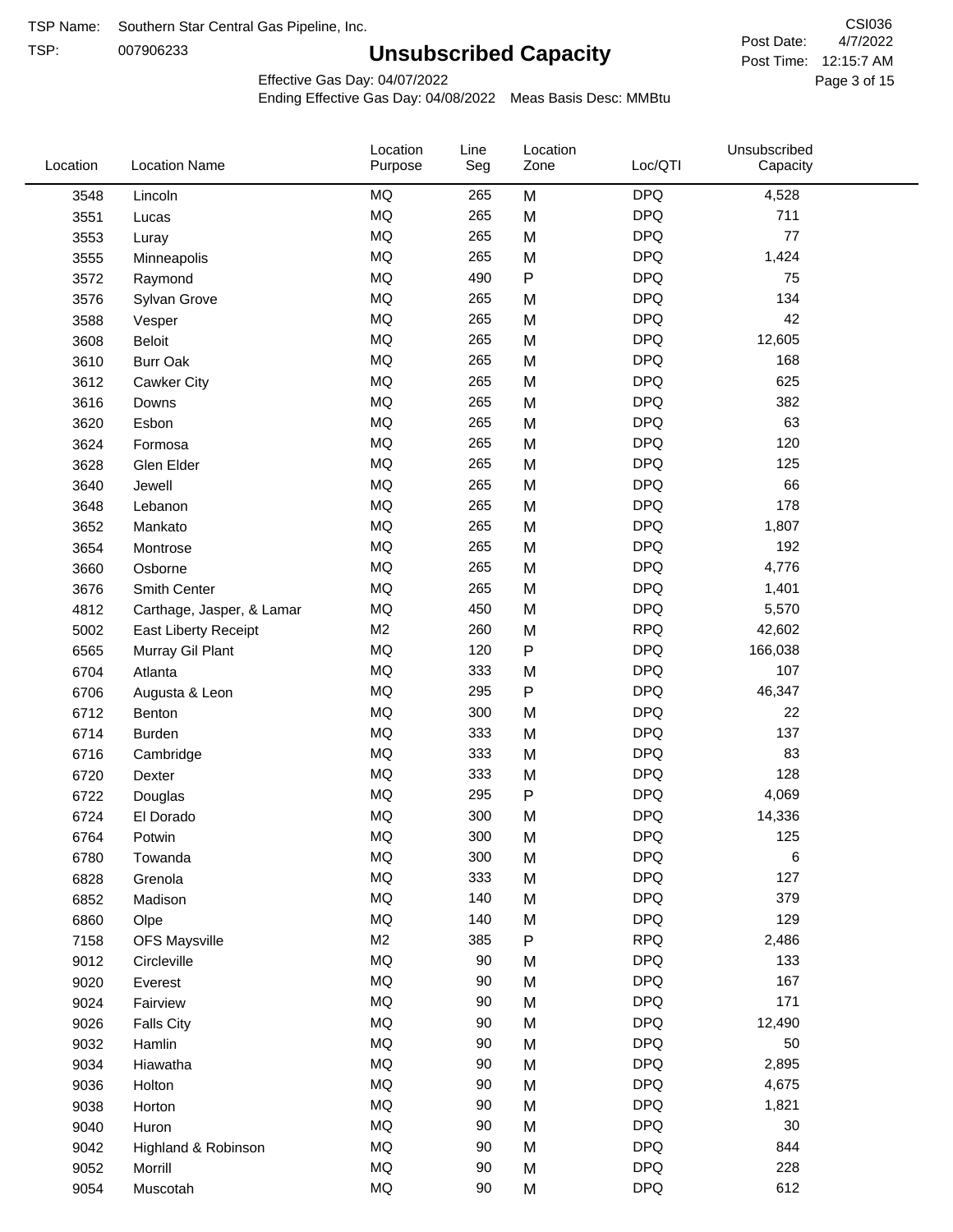TSP:

## **Unsubscribed Capacity**

4/7/2022 Page 4 of 15 Post Time: 12:15:7 AM CSI036 Post Date:

Effective Gas Day: 04/07/2022

| <b>DPQ</b><br>9057<br>Netawaka<br>MQ<br>90<br>M<br>48<br><b>DPQ</b><br>12<br>MQ<br>180<br>M<br>9059<br>Nortonville & Winchester<br><b>DPQ</b><br>MQ<br>180<br>M<br>177<br>9064<br>Oskaloosa<br><b>MQ</b><br><b>DPQ</b><br>231<br>180<br>9066<br>Ozawkie<br>M<br><b>MQ</b><br><b>DPQ</b><br>72<br>90<br>M<br>9075<br>Reserve<br><b>MQ</b><br><b>DPQ</b><br>90<br>11,276<br>9079<br>Sabetha<br>M<br><b>MQ</b><br><b>DPQ</b><br>180<br>M<br>1,271<br>9091<br><b>Valley Falls</b><br><b>MQ</b><br><b>DPQ</b><br>250<br>6,996<br>M<br>9093<br>Wathena, Elwood & Troy<br><b>DPQ</b><br>MQ<br>90<br>40<br>M<br>9095<br>Whiting<br><b>MQ</b><br><b>DPQ</b><br>208<br>90<br>M<br>9097<br>Willis<br><b>MQ</b><br><b>DPQ</b><br>36,000<br>145<br>M<br>9657<br>South Glavin, KS TB<br>P<br><b>DPQ</b><br>MQ<br>490<br>279<br>9835<br>Hutchinson<br>M <sub>2</sub><br><b>RPQ</b><br>315<br>12,086<br>10731<br>Chelin Pld<br>Ρ<br><b>MQ</b><br><b>DPQ</b><br>145<br>1,000<br>M<br>10847<br>Olathe, KS East TB<br>M <sub>2</sub><br><b>RPQ</b><br>423<br>146,982<br>M<br>10997<br>EGT Jane - Receipt<br><b>RPQ</b><br>M <sub>2</sub><br>90<br>M<br>23,860<br>11138<br>Anr Brown Emergency<br><b>RPQ</b><br>M <sub>2</sub><br>458<br>P<br>56,705<br>11377<br>Transwestern Canadian - Rec.<br><b>RPQ</b><br>M <sub>2</sub><br>458<br>Ρ<br>47,447<br>11435<br><b>OkTex Marsh Interconnect</b><br><b>MQ</b><br><b>DPQ</b><br>450<br>77<br>11704<br>Alba-Purcell-Neck City<br>M<br><b>MQ</b><br><b>DPQ</b><br>260<br>M<br>3,766<br>11709<br>Carl Junction<br><b>MQ</b><br><b>DPQ</b><br>450<br>6,134<br>M<br>11712<br>Carterville<br><b>MQ</b><br><b>DPQ</b><br>450<br>M<br>1,984<br>11716<br>Duenweg<br><b>MQ</b><br><b>DPQ</b><br>450<br>M<br>44,900<br>11740<br>Joplin-Galloway<br><b>MQ</b><br><b>DPQ</b><br>225<br>370<br>M<br>11772<br><b>Reddings Mill</b><br><b>MQ</b><br><b>DPQ</b><br>82<br>450<br>M<br>11776<br>Saginaw<br><b>MQ</b><br><b>DPQ</b><br>260<br>50<br>M<br>11778<br>Smithfield<br><b>MQ</b><br><b>DPQ</b><br>67<br>450<br>M<br>11779<br><b>Stones Corner</b><br><b>MQ</b><br><b>DPQ</b><br>450<br>3,052<br>11792<br>Webb City<br>M<br>M <sub>2</sub><br>P<br><b>RPQ</b><br>400<br>12,876<br>12723<br>DCP - Kingfisher<br><b>RPQ</b><br>M <sub>2</sub><br>333<br>2,822<br>M<br>12782<br>Herndon Pld<br>M <sub>2</sub><br>458<br>P<br><b>RPQ</b><br>102,797<br>13011<br><b>OGT Mutual</b><br>M <sub>2</sub><br>490<br>P<br><b>RPQ</b><br>29,475<br>13144<br>Own Resources - Waverly<br>M <sub>2</sub><br>390<br>Ρ<br><b>RPQ</b><br>36,616<br>13194<br><b>Superior Carney Plant</b><br>M <sub>2</sub><br>490<br><b>RPQ</b><br>Ρ<br>17,798<br>13565<br>St. Francis<br>MQ<br><b>DPQ</b><br>4,000<br>190<br>M<br>13604<br>Olathe, KS Naval Base TB<br>MQ<br>115<br><b>DPQ</b><br>170,108<br>13644<br>M<br>Kansas City, Kansas<br><b>RPQ</b><br>M <sub>2</sub><br>490<br>Ρ<br>15,750<br>13735<br>State Line Pld<br><b>DPQ</b><br>MQ<br>195<br>165,756<br>M<br>13745<br>Kansas City, MO<br>MQ<br>235<br><b>DPQ</b><br>193,050<br>13746<br>M<br>Grain Valley & Lake Lotawana<br>MQ<br>235<br><b>DPQ</b><br>60,000<br>13747<br>Kentucky Avenue<br>M<br>MQ<br>115<br><b>DPQ</b><br>267,453<br>13748<br>47th & 71st & Stateline<br>M<br><b>RPQ</b><br>M <sub>2</sub><br>490<br>Ρ<br>44,606<br>13906<br>Bonny Reservoir Pld<br>M <sub>2</sub><br>335<br><b>RPQ</b><br>6,646<br>Ρ<br>14027<br>Mullendore Pld<br>M <sub>2</sub><br>140<br><b>RPQ</b><br>M<br>3,841<br>14155<br>Chase County Pld<br>M <sub>2</sub><br>340<br><b>RPQ</b><br>11,744<br>Ρ<br>14377<br>DCP Mustang Plt<br>M <sub>2</sub><br>495<br><b>RPQ</b><br>32,434<br>14391<br><b>REP - North Williams</b><br>M<br><b>RPQ</b><br>M <sub>2</sub><br>315<br>P<br>9,761<br>14513<br>Cimarron Pipeline<br>M <sub>2</sub><br>490<br>Ρ<br><b>RPQ</b><br>16,513<br>14872<br>Own Resources - Wray | Location | <b>Location Name</b> | Location<br>Purpose | Line<br>Seg | Location<br>Zone | Loc/QTI    | Unsubscribed<br>Capacity |  |
|------------------------------------------------------------------------------------------------------------------------------------------------------------------------------------------------------------------------------------------------------------------------------------------------------------------------------------------------------------------------------------------------------------------------------------------------------------------------------------------------------------------------------------------------------------------------------------------------------------------------------------------------------------------------------------------------------------------------------------------------------------------------------------------------------------------------------------------------------------------------------------------------------------------------------------------------------------------------------------------------------------------------------------------------------------------------------------------------------------------------------------------------------------------------------------------------------------------------------------------------------------------------------------------------------------------------------------------------------------------------------------------------------------------------------------------------------------------------------------------------------------------------------------------------------------------------------------------------------------------------------------------------------------------------------------------------------------------------------------------------------------------------------------------------------------------------------------------------------------------------------------------------------------------------------------------------------------------------------------------------------------------------------------------------------------------------------------------------------------------------------------------------------------------------------------------------------------------------------------------------------------------------------------------------------------------------------------------------------------------------------------------------------------------------------------------------------------------------------------------------------------------------------------------------------------------------------------------------------------------------------------------------------------------------------------------------------------------------------------------------------------------------------------------------------------------------------------------------------------------------------------------------------------------------------------------------------------------------------------------------------------------------------------------------------------------------------------------------------------------------------------------------------------------------------------------------------------------------------------------------------------------------------------------------------------------------------------------------------------------------------------------------------------------------------------------------------------------------------------------------------------------------------------------------------------------------------------------------------------------------------------------------------------------------------------------------------------------------------------------------------------------------------------------------------------------------------------------------|----------|----------------------|---------------------|-------------|------------------|------------|--------------------------|--|
|                                                                                                                                                                                                                                                                                                                                                                                                                                                                                                                                                                                                                                                                                                                                                                                                                                                                                                                                                                                                                                                                                                                                                                                                                                                                                                                                                                                                                                                                                                                                                                                                                                                                                                                                                                                                                                                                                                                                                                                                                                                                                                                                                                                                                                                                                                                                                                                                                                                                                                                                                                                                                                                                                                                                                                                                                                                                                                                                                                                                                                                                                                                                                                                                                                                                                                                                                                                                                                                                                                                                                                                                                                                                                                                                                                                                                                                |          |                      |                     |             |                  |            |                          |  |
|                                                                                                                                                                                                                                                                                                                                                                                                                                                                                                                                                                                                                                                                                                                                                                                                                                                                                                                                                                                                                                                                                                                                                                                                                                                                                                                                                                                                                                                                                                                                                                                                                                                                                                                                                                                                                                                                                                                                                                                                                                                                                                                                                                                                                                                                                                                                                                                                                                                                                                                                                                                                                                                                                                                                                                                                                                                                                                                                                                                                                                                                                                                                                                                                                                                                                                                                                                                                                                                                                                                                                                                                                                                                                                                                                                                                                                                |          |                      |                     |             |                  |            |                          |  |
|                                                                                                                                                                                                                                                                                                                                                                                                                                                                                                                                                                                                                                                                                                                                                                                                                                                                                                                                                                                                                                                                                                                                                                                                                                                                                                                                                                                                                                                                                                                                                                                                                                                                                                                                                                                                                                                                                                                                                                                                                                                                                                                                                                                                                                                                                                                                                                                                                                                                                                                                                                                                                                                                                                                                                                                                                                                                                                                                                                                                                                                                                                                                                                                                                                                                                                                                                                                                                                                                                                                                                                                                                                                                                                                                                                                                                                                |          |                      |                     |             |                  |            |                          |  |
|                                                                                                                                                                                                                                                                                                                                                                                                                                                                                                                                                                                                                                                                                                                                                                                                                                                                                                                                                                                                                                                                                                                                                                                                                                                                                                                                                                                                                                                                                                                                                                                                                                                                                                                                                                                                                                                                                                                                                                                                                                                                                                                                                                                                                                                                                                                                                                                                                                                                                                                                                                                                                                                                                                                                                                                                                                                                                                                                                                                                                                                                                                                                                                                                                                                                                                                                                                                                                                                                                                                                                                                                                                                                                                                                                                                                                                                |          |                      |                     |             |                  |            |                          |  |
|                                                                                                                                                                                                                                                                                                                                                                                                                                                                                                                                                                                                                                                                                                                                                                                                                                                                                                                                                                                                                                                                                                                                                                                                                                                                                                                                                                                                                                                                                                                                                                                                                                                                                                                                                                                                                                                                                                                                                                                                                                                                                                                                                                                                                                                                                                                                                                                                                                                                                                                                                                                                                                                                                                                                                                                                                                                                                                                                                                                                                                                                                                                                                                                                                                                                                                                                                                                                                                                                                                                                                                                                                                                                                                                                                                                                                                                |          |                      |                     |             |                  |            |                          |  |
|                                                                                                                                                                                                                                                                                                                                                                                                                                                                                                                                                                                                                                                                                                                                                                                                                                                                                                                                                                                                                                                                                                                                                                                                                                                                                                                                                                                                                                                                                                                                                                                                                                                                                                                                                                                                                                                                                                                                                                                                                                                                                                                                                                                                                                                                                                                                                                                                                                                                                                                                                                                                                                                                                                                                                                                                                                                                                                                                                                                                                                                                                                                                                                                                                                                                                                                                                                                                                                                                                                                                                                                                                                                                                                                                                                                                                                                |          |                      |                     |             |                  |            |                          |  |
|                                                                                                                                                                                                                                                                                                                                                                                                                                                                                                                                                                                                                                                                                                                                                                                                                                                                                                                                                                                                                                                                                                                                                                                                                                                                                                                                                                                                                                                                                                                                                                                                                                                                                                                                                                                                                                                                                                                                                                                                                                                                                                                                                                                                                                                                                                                                                                                                                                                                                                                                                                                                                                                                                                                                                                                                                                                                                                                                                                                                                                                                                                                                                                                                                                                                                                                                                                                                                                                                                                                                                                                                                                                                                                                                                                                                                                                |          |                      |                     |             |                  |            |                          |  |
|                                                                                                                                                                                                                                                                                                                                                                                                                                                                                                                                                                                                                                                                                                                                                                                                                                                                                                                                                                                                                                                                                                                                                                                                                                                                                                                                                                                                                                                                                                                                                                                                                                                                                                                                                                                                                                                                                                                                                                                                                                                                                                                                                                                                                                                                                                                                                                                                                                                                                                                                                                                                                                                                                                                                                                                                                                                                                                                                                                                                                                                                                                                                                                                                                                                                                                                                                                                                                                                                                                                                                                                                                                                                                                                                                                                                                                                |          |                      |                     |             |                  |            |                          |  |
|                                                                                                                                                                                                                                                                                                                                                                                                                                                                                                                                                                                                                                                                                                                                                                                                                                                                                                                                                                                                                                                                                                                                                                                                                                                                                                                                                                                                                                                                                                                                                                                                                                                                                                                                                                                                                                                                                                                                                                                                                                                                                                                                                                                                                                                                                                                                                                                                                                                                                                                                                                                                                                                                                                                                                                                                                                                                                                                                                                                                                                                                                                                                                                                                                                                                                                                                                                                                                                                                                                                                                                                                                                                                                                                                                                                                                                                |          |                      |                     |             |                  |            |                          |  |
|                                                                                                                                                                                                                                                                                                                                                                                                                                                                                                                                                                                                                                                                                                                                                                                                                                                                                                                                                                                                                                                                                                                                                                                                                                                                                                                                                                                                                                                                                                                                                                                                                                                                                                                                                                                                                                                                                                                                                                                                                                                                                                                                                                                                                                                                                                                                                                                                                                                                                                                                                                                                                                                                                                                                                                                                                                                                                                                                                                                                                                                                                                                                                                                                                                                                                                                                                                                                                                                                                                                                                                                                                                                                                                                                                                                                                                                |          |                      |                     |             |                  |            |                          |  |
|                                                                                                                                                                                                                                                                                                                                                                                                                                                                                                                                                                                                                                                                                                                                                                                                                                                                                                                                                                                                                                                                                                                                                                                                                                                                                                                                                                                                                                                                                                                                                                                                                                                                                                                                                                                                                                                                                                                                                                                                                                                                                                                                                                                                                                                                                                                                                                                                                                                                                                                                                                                                                                                                                                                                                                                                                                                                                                                                                                                                                                                                                                                                                                                                                                                                                                                                                                                                                                                                                                                                                                                                                                                                                                                                                                                                                                                |          |                      |                     |             |                  |            |                          |  |
|                                                                                                                                                                                                                                                                                                                                                                                                                                                                                                                                                                                                                                                                                                                                                                                                                                                                                                                                                                                                                                                                                                                                                                                                                                                                                                                                                                                                                                                                                                                                                                                                                                                                                                                                                                                                                                                                                                                                                                                                                                                                                                                                                                                                                                                                                                                                                                                                                                                                                                                                                                                                                                                                                                                                                                                                                                                                                                                                                                                                                                                                                                                                                                                                                                                                                                                                                                                                                                                                                                                                                                                                                                                                                                                                                                                                                                                |          |                      |                     |             |                  |            |                          |  |
|                                                                                                                                                                                                                                                                                                                                                                                                                                                                                                                                                                                                                                                                                                                                                                                                                                                                                                                                                                                                                                                                                                                                                                                                                                                                                                                                                                                                                                                                                                                                                                                                                                                                                                                                                                                                                                                                                                                                                                                                                                                                                                                                                                                                                                                                                                                                                                                                                                                                                                                                                                                                                                                                                                                                                                                                                                                                                                                                                                                                                                                                                                                                                                                                                                                                                                                                                                                                                                                                                                                                                                                                                                                                                                                                                                                                                                                |          |                      |                     |             |                  |            |                          |  |
|                                                                                                                                                                                                                                                                                                                                                                                                                                                                                                                                                                                                                                                                                                                                                                                                                                                                                                                                                                                                                                                                                                                                                                                                                                                                                                                                                                                                                                                                                                                                                                                                                                                                                                                                                                                                                                                                                                                                                                                                                                                                                                                                                                                                                                                                                                                                                                                                                                                                                                                                                                                                                                                                                                                                                                                                                                                                                                                                                                                                                                                                                                                                                                                                                                                                                                                                                                                                                                                                                                                                                                                                                                                                                                                                                                                                                                                |          |                      |                     |             |                  |            |                          |  |
|                                                                                                                                                                                                                                                                                                                                                                                                                                                                                                                                                                                                                                                                                                                                                                                                                                                                                                                                                                                                                                                                                                                                                                                                                                                                                                                                                                                                                                                                                                                                                                                                                                                                                                                                                                                                                                                                                                                                                                                                                                                                                                                                                                                                                                                                                                                                                                                                                                                                                                                                                                                                                                                                                                                                                                                                                                                                                                                                                                                                                                                                                                                                                                                                                                                                                                                                                                                                                                                                                                                                                                                                                                                                                                                                                                                                                                                |          |                      |                     |             |                  |            |                          |  |
|                                                                                                                                                                                                                                                                                                                                                                                                                                                                                                                                                                                                                                                                                                                                                                                                                                                                                                                                                                                                                                                                                                                                                                                                                                                                                                                                                                                                                                                                                                                                                                                                                                                                                                                                                                                                                                                                                                                                                                                                                                                                                                                                                                                                                                                                                                                                                                                                                                                                                                                                                                                                                                                                                                                                                                                                                                                                                                                                                                                                                                                                                                                                                                                                                                                                                                                                                                                                                                                                                                                                                                                                                                                                                                                                                                                                                                                |          |                      |                     |             |                  |            |                          |  |
|                                                                                                                                                                                                                                                                                                                                                                                                                                                                                                                                                                                                                                                                                                                                                                                                                                                                                                                                                                                                                                                                                                                                                                                                                                                                                                                                                                                                                                                                                                                                                                                                                                                                                                                                                                                                                                                                                                                                                                                                                                                                                                                                                                                                                                                                                                                                                                                                                                                                                                                                                                                                                                                                                                                                                                                                                                                                                                                                                                                                                                                                                                                                                                                                                                                                                                                                                                                                                                                                                                                                                                                                                                                                                                                                                                                                                                                |          |                      |                     |             |                  |            |                          |  |
|                                                                                                                                                                                                                                                                                                                                                                                                                                                                                                                                                                                                                                                                                                                                                                                                                                                                                                                                                                                                                                                                                                                                                                                                                                                                                                                                                                                                                                                                                                                                                                                                                                                                                                                                                                                                                                                                                                                                                                                                                                                                                                                                                                                                                                                                                                                                                                                                                                                                                                                                                                                                                                                                                                                                                                                                                                                                                                                                                                                                                                                                                                                                                                                                                                                                                                                                                                                                                                                                                                                                                                                                                                                                                                                                                                                                                                                |          |                      |                     |             |                  |            |                          |  |
|                                                                                                                                                                                                                                                                                                                                                                                                                                                                                                                                                                                                                                                                                                                                                                                                                                                                                                                                                                                                                                                                                                                                                                                                                                                                                                                                                                                                                                                                                                                                                                                                                                                                                                                                                                                                                                                                                                                                                                                                                                                                                                                                                                                                                                                                                                                                                                                                                                                                                                                                                                                                                                                                                                                                                                                                                                                                                                                                                                                                                                                                                                                                                                                                                                                                                                                                                                                                                                                                                                                                                                                                                                                                                                                                                                                                                                                |          |                      |                     |             |                  |            |                          |  |
|                                                                                                                                                                                                                                                                                                                                                                                                                                                                                                                                                                                                                                                                                                                                                                                                                                                                                                                                                                                                                                                                                                                                                                                                                                                                                                                                                                                                                                                                                                                                                                                                                                                                                                                                                                                                                                                                                                                                                                                                                                                                                                                                                                                                                                                                                                                                                                                                                                                                                                                                                                                                                                                                                                                                                                                                                                                                                                                                                                                                                                                                                                                                                                                                                                                                                                                                                                                                                                                                                                                                                                                                                                                                                                                                                                                                                                                |          |                      |                     |             |                  |            |                          |  |
|                                                                                                                                                                                                                                                                                                                                                                                                                                                                                                                                                                                                                                                                                                                                                                                                                                                                                                                                                                                                                                                                                                                                                                                                                                                                                                                                                                                                                                                                                                                                                                                                                                                                                                                                                                                                                                                                                                                                                                                                                                                                                                                                                                                                                                                                                                                                                                                                                                                                                                                                                                                                                                                                                                                                                                                                                                                                                                                                                                                                                                                                                                                                                                                                                                                                                                                                                                                                                                                                                                                                                                                                                                                                                                                                                                                                                                                |          |                      |                     |             |                  |            |                          |  |
|                                                                                                                                                                                                                                                                                                                                                                                                                                                                                                                                                                                                                                                                                                                                                                                                                                                                                                                                                                                                                                                                                                                                                                                                                                                                                                                                                                                                                                                                                                                                                                                                                                                                                                                                                                                                                                                                                                                                                                                                                                                                                                                                                                                                                                                                                                                                                                                                                                                                                                                                                                                                                                                                                                                                                                                                                                                                                                                                                                                                                                                                                                                                                                                                                                                                                                                                                                                                                                                                                                                                                                                                                                                                                                                                                                                                                                                |          |                      |                     |             |                  |            |                          |  |
|                                                                                                                                                                                                                                                                                                                                                                                                                                                                                                                                                                                                                                                                                                                                                                                                                                                                                                                                                                                                                                                                                                                                                                                                                                                                                                                                                                                                                                                                                                                                                                                                                                                                                                                                                                                                                                                                                                                                                                                                                                                                                                                                                                                                                                                                                                                                                                                                                                                                                                                                                                                                                                                                                                                                                                                                                                                                                                                                                                                                                                                                                                                                                                                                                                                                                                                                                                                                                                                                                                                                                                                                                                                                                                                                                                                                                                                |          |                      |                     |             |                  |            |                          |  |
|                                                                                                                                                                                                                                                                                                                                                                                                                                                                                                                                                                                                                                                                                                                                                                                                                                                                                                                                                                                                                                                                                                                                                                                                                                                                                                                                                                                                                                                                                                                                                                                                                                                                                                                                                                                                                                                                                                                                                                                                                                                                                                                                                                                                                                                                                                                                                                                                                                                                                                                                                                                                                                                                                                                                                                                                                                                                                                                                                                                                                                                                                                                                                                                                                                                                                                                                                                                                                                                                                                                                                                                                                                                                                                                                                                                                                                                |          |                      |                     |             |                  |            |                          |  |
|                                                                                                                                                                                                                                                                                                                                                                                                                                                                                                                                                                                                                                                                                                                                                                                                                                                                                                                                                                                                                                                                                                                                                                                                                                                                                                                                                                                                                                                                                                                                                                                                                                                                                                                                                                                                                                                                                                                                                                                                                                                                                                                                                                                                                                                                                                                                                                                                                                                                                                                                                                                                                                                                                                                                                                                                                                                                                                                                                                                                                                                                                                                                                                                                                                                                                                                                                                                                                                                                                                                                                                                                                                                                                                                                                                                                                                                |          |                      |                     |             |                  |            |                          |  |
|                                                                                                                                                                                                                                                                                                                                                                                                                                                                                                                                                                                                                                                                                                                                                                                                                                                                                                                                                                                                                                                                                                                                                                                                                                                                                                                                                                                                                                                                                                                                                                                                                                                                                                                                                                                                                                                                                                                                                                                                                                                                                                                                                                                                                                                                                                                                                                                                                                                                                                                                                                                                                                                                                                                                                                                                                                                                                                                                                                                                                                                                                                                                                                                                                                                                                                                                                                                                                                                                                                                                                                                                                                                                                                                                                                                                                                                |          |                      |                     |             |                  |            |                          |  |
|                                                                                                                                                                                                                                                                                                                                                                                                                                                                                                                                                                                                                                                                                                                                                                                                                                                                                                                                                                                                                                                                                                                                                                                                                                                                                                                                                                                                                                                                                                                                                                                                                                                                                                                                                                                                                                                                                                                                                                                                                                                                                                                                                                                                                                                                                                                                                                                                                                                                                                                                                                                                                                                                                                                                                                                                                                                                                                                                                                                                                                                                                                                                                                                                                                                                                                                                                                                                                                                                                                                                                                                                                                                                                                                                                                                                                                                |          |                      |                     |             |                  |            |                          |  |
|                                                                                                                                                                                                                                                                                                                                                                                                                                                                                                                                                                                                                                                                                                                                                                                                                                                                                                                                                                                                                                                                                                                                                                                                                                                                                                                                                                                                                                                                                                                                                                                                                                                                                                                                                                                                                                                                                                                                                                                                                                                                                                                                                                                                                                                                                                                                                                                                                                                                                                                                                                                                                                                                                                                                                                                                                                                                                                                                                                                                                                                                                                                                                                                                                                                                                                                                                                                                                                                                                                                                                                                                                                                                                                                                                                                                                                                |          |                      |                     |             |                  |            |                          |  |
|                                                                                                                                                                                                                                                                                                                                                                                                                                                                                                                                                                                                                                                                                                                                                                                                                                                                                                                                                                                                                                                                                                                                                                                                                                                                                                                                                                                                                                                                                                                                                                                                                                                                                                                                                                                                                                                                                                                                                                                                                                                                                                                                                                                                                                                                                                                                                                                                                                                                                                                                                                                                                                                                                                                                                                                                                                                                                                                                                                                                                                                                                                                                                                                                                                                                                                                                                                                                                                                                                                                                                                                                                                                                                                                                                                                                                                                |          |                      |                     |             |                  |            |                          |  |
|                                                                                                                                                                                                                                                                                                                                                                                                                                                                                                                                                                                                                                                                                                                                                                                                                                                                                                                                                                                                                                                                                                                                                                                                                                                                                                                                                                                                                                                                                                                                                                                                                                                                                                                                                                                                                                                                                                                                                                                                                                                                                                                                                                                                                                                                                                                                                                                                                                                                                                                                                                                                                                                                                                                                                                                                                                                                                                                                                                                                                                                                                                                                                                                                                                                                                                                                                                                                                                                                                                                                                                                                                                                                                                                                                                                                                                                |          |                      |                     |             |                  |            |                          |  |
|                                                                                                                                                                                                                                                                                                                                                                                                                                                                                                                                                                                                                                                                                                                                                                                                                                                                                                                                                                                                                                                                                                                                                                                                                                                                                                                                                                                                                                                                                                                                                                                                                                                                                                                                                                                                                                                                                                                                                                                                                                                                                                                                                                                                                                                                                                                                                                                                                                                                                                                                                                                                                                                                                                                                                                                                                                                                                                                                                                                                                                                                                                                                                                                                                                                                                                                                                                                                                                                                                                                                                                                                                                                                                                                                                                                                                                                |          |                      |                     |             |                  |            |                          |  |
|                                                                                                                                                                                                                                                                                                                                                                                                                                                                                                                                                                                                                                                                                                                                                                                                                                                                                                                                                                                                                                                                                                                                                                                                                                                                                                                                                                                                                                                                                                                                                                                                                                                                                                                                                                                                                                                                                                                                                                                                                                                                                                                                                                                                                                                                                                                                                                                                                                                                                                                                                                                                                                                                                                                                                                                                                                                                                                                                                                                                                                                                                                                                                                                                                                                                                                                                                                                                                                                                                                                                                                                                                                                                                                                                                                                                                                                |          |                      |                     |             |                  |            |                          |  |
|                                                                                                                                                                                                                                                                                                                                                                                                                                                                                                                                                                                                                                                                                                                                                                                                                                                                                                                                                                                                                                                                                                                                                                                                                                                                                                                                                                                                                                                                                                                                                                                                                                                                                                                                                                                                                                                                                                                                                                                                                                                                                                                                                                                                                                                                                                                                                                                                                                                                                                                                                                                                                                                                                                                                                                                                                                                                                                                                                                                                                                                                                                                                                                                                                                                                                                                                                                                                                                                                                                                                                                                                                                                                                                                                                                                                                                                |          |                      |                     |             |                  |            |                          |  |
|                                                                                                                                                                                                                                                                                                                                                                                                                                                                                                                                                                                                                                                                                                                                                                                                                                                                                                                                                                                                                                                                                                                                                                                                                                                                                                                                                                                                                                                                                                                                                                                                                                                                                                                                                                                                                                                                                                                                                                                                                                                                                                                                                                                                                                                                                                                                                                                                                                                                                                                                                                                                                                                                                                                                                                                                                                                                                                                                                                                                                                                                                                                                                                                                                                                                                                                                                                                                                                                                                                                                                                                                                                                                                                                                                                                                                                                |          |                      |                     |             |                  |            |                          |  |
|                                                                                                                                                                                                                                                                                                                                                                                                                                                                                                                                                                                                                                                                                                                                                                                                                                                                                                                                                                                                                                                                                                                                                                                                                                                                                                                                                                                                                                                                                                                                                                                                                                                                                                                                                                                                                                                                                                                                                                                                                                                                                                                                                                                                                                                                                                                                                                                                                                                                                                                                                                                                                                                                                                                                                                                                                                                                                                                                                                                                                                                                                                                                                                                                                                                                                                                                                                                                                                                                                                                                                                                                                                                                                                                                                                                                                                                |          |                      |                     |             |                  |            |                          |  |
|                                                                                                                                                                                                                                                                                                                                                                                                                                                                                                                                                                                                                                                                                                                                                                                                                                                                                                                                                                                                                                                                                                                                                                                                                                                                                                                                                                                                                                                                                                                                                                                                                                                                                                                                                                                                                                                                                                                                                                                                                                                                                                                                                                                                                                                                                                                                                                                                                                                                                                                                                                                                                                                                                                                                                                                                                                                                                                                                                                                                                                                                                                                                                                                                                                                                                                                                                                                                                                                                                                                                                                                                                                                                                                                                                                                                                                                |          |                      |                     |             |                  |            |                          |  |
|                                                                                                                                                                                                                                                                                                                                                                                                                                                                                                                                                                                                                                                                                                                                                                                                                                                                                                                                                                                                                                                                                                                                                                                                                                                                                                                                                                                                                                                                                                                                                                                                                                                                                                                                                                                                                                                                                                                                                                                                                                                                                                                                                                                                                                                                                                                                                                                                                                                                                                                                                                                                                                                                                                                                                                                                                                                                                                                                                                                                                                                                                                                                                                                                                                                                                                                                                                                                                                                                                                                                                                                                                                                                                                                                                                                                                                                |          |                      |                     |             |                  |            |                          |  |
|                                                                                                                                                                                                                                                                                                                                                                                                                                                                                                                                                                                                                                                                                                                                                                                                                                                                                                                                                                                                                                                                                                                                                                                                                                                                                                                                                                                                                                                                                                                                                                                                                                                                                                                                                                                                                                                                                                                                                                                                                                                                                                                                                                                                                                                                                                                                                                                                                                                                                                                                                                                                                                                                                                                                                                                                                                                                                                                                                                                                                                                                                                                                                                                                                                                                                                                                                                                                                                                                                                                                                                                                                                                                                                                                                                                                                                                |          |                      |                     |             |                  |            |                          |  |
|                                                                                                                                                                                                                                                                                                                                                                                                                                                                                                                                                                                                                                                                                                                                                                                                                                                                                                                                                                                                                                                                                                                                                                                                                                                                                                                                                                                                                                                                                                                                                                                                                                                                                                                                                                                                                                                                                                                                                                                                                                                                                                                                                                                                                                                                                                                                                                                                                                                                                                                                                                                                                                                                                                                                                                                                                                                                                                                                                                                                                                                                                                                                                                                                                                                                                                                                                                                                                                                                                                                                                                                                                                                                                                                                                                                                                                                |          |                      |                     |             |                  |            |                          |  |
|                                                                                                                                                                                                                                                                                                                                                                                                                                                                                                                                                                                                                                                                                                                                                                                                                                                                                                                                                                                                                                                                                                                                                                                                                                                                                                                                                                                                                                                                                                                                                                                                                                                                                                                                                                                                                                                                                                                                                                                                                                                                                                                                                                                                                                                                                                                                                                                                                                                                                                                                                                                                                                                                                                                                                                                                                                                                                                                                                                                                                                                                                                                                                                                                                                                                                                                                                                                                                                                                                                                                                                                                                                                                                                                                                                                                                                                |          |                      |                     |             |                  |            |                          |  |
|                                                                                                                                                                                                                                                                                                                                                                                                                                                                                                                                                                                                                                                                                                                                                                                                                                                                                                                                                                                                                                                                                                                                                                                                                                                                                                                                                                                                                                                                                                                                                                                                                                                                                                                                                                                                                                                                                                                                                                                                                                                                                                                                                                                                                                                                                                                                                                                                                                                                                                                                                                                                                                                                                                                                                                                                                                                                                                                                                                                                                                                                                                                                                                                                                                                                                                                                                                                                                                                                                                                                                                                                                                                                                                                                                                                                                                                |          |                      |                     |             |                  |            |                          |  |
|                                                                                                                                                                                                                                                                                                                                                                                                                                                                                                                                                                                                                                                                                                                                                                                                                                                                                                                                                                                                                                                                                                                                                                                                                                                                                                                                                                                                                                                                                                                                                                                                                                                                                                                                                                                                                                                                                                                                                                                                                                                                                                                                                                                                                                                                                                                                                                                                                                                                                                                                                                                                                                                                                                                                                                                                                                                                                                                                                                                                                                                                                                                                                                                                                                                                                                                                                                                                                                                                                                                                                                                                                                                                                                                                                                                                                                                |          |                      |                     |             |                  |            |                          |  |
|                                                                                                                                                                                                                                                                                                                                                                                                                                                                                                                                                                                                                                                                                                                                                                                                                                                                                                                                                                                                                                                                                                                                                                                                                                                                                                                                                                                                                                                                                                                                                                                                                                                                                                                                                                                                                                                                                                                                                                                                                                                                                                                                                                                                                                                                                                                                                                                                                                                                                                                                                                                                                                                                                                                                                                                                                                                                                                                                                                                                                                                                                                                                                                                                                                                                                                                                                                                                                                                                                                                                                                                                                                                                                                                                                                                                                                                |          |                      |                     |             |                  |            |                          |  |
|                                                                                                                                                                                                                                                                                                                                                                                                                                                                                                                                                                                                                                                                                                                                                                                                                                                                                                                                                                                                                                                                                                                                                                                                                                                                                                                                                                                                                                                                                                                                                                                                                                                                                                                                                                                                                                                                                                                                                                                                                                                                                                                                                                                                                                                                                                                                                                                                                                                                                                                                                                                                                                                                                                                                                                                                                                                                                                                                                                                                                                                                                                                                                                                                                                                                                                                                                                                                                                                                                                                                                                                                                                                                                                                                                                                                                                                |          |                      |                     |             |                  |            |                          |  |
|                                                                                                                                                                                                                                                                                                                                                                                                                                                                                                                                                                                                                                                                                                                                                                                                                                                                                                                                                                                                                                                                                                                                                                                                                                                                                                                                                                                                                                                                                                                                                                                                                                                                                                                                                                                                                                                                                                                                                                                                                                                                                                                                                                                                                                                                                                                                                                                                                                                                                                                                                                                                                                                                                                                                                                                                                                                                                                                                                                                                                                                                                                                                                                                                                                                                                                                                                                                                                                                                                                                                                                                                                                                                                                                                                                                                                                                |          |                      |                     |             |                  |            |                          |  |
|                                                                                                                                                                                                                                                                                                                                                                                                                                                                                                                                                                                                                                                                                                                                                                                                                                                                                                                                                                                                                                                                                                                                                                                                                                                                                                                                                                                                                                                                                                                                                                                                                                                                                                                                                                                                                                                                                                                                                                                                                                                                                                                                                                                                                                                                                                                                                                                                                                                                                                                                                                                                                                                                                                                                                                                                                                                                                                                                                                                                                                                                                                                                                                                                                                                                                                                                                                                                                                                                                                                                                                                                                                                                                                                                                                                                                                                |          |                      |                     |             |                  |            |                          |  |
|                                                                                                                                                                                                                                                                                                                                                                                                                                                                                                                                                                                                                                                                                                                                                                                                                                                                                                                                                                                                                                                                                                                                                                                                                                                                                                                                                                                                                                                                                                                                                                                                                                                                                                                                                                                                                                                                                                                                                                                                                                                                                                                                                                                                                                                                                                                                                                                                                                                                                                                                                                                                                                                                                                                                                                                                                                                                                                                                                                                                                                                                                                                                                                                                                                                                                                                                                                                                                                                                                                                                                                                                                                                                                                                                                                                                                                                |          |                      |                     |             |                  |            |                          |  |
|                                                                                                                                                                                                                                                                                                                                                                                                                                                                                                                                                                                                                                                                                                                                                                                                                                                                                                                                                                                                                                                                                                                                                                                                                                                                                                                                                                                                                                                                                                                                                                                                                                                                                                                                                                                                                                                                                                                                                                                                                                                                                                                                                                                                                                                                                                                                                                                                                                                                                                                                                                                                                                                                                                                                                                                                                                                                                                                                                                                                                                                                                                                                                                                                                                                                                                                                                                                                                                                                                                                                                                                                                                                                                                                                                                                                                                                |          |                      |                     |             |                  |            |                          |  |
|                                                                                                                                                                                                                                                                                                                                                                                                                                                                                                                                                                                                                                                                                                                                                                                                                                                                                                                                                                                                                                                                                                                                                                                                                                                                                                                                                                                                                                                                                                                                                                                                                                                                                                                                                                                                                                                                                                                                                                                                                                                                                                                                                                                                                                                                                                                                                                                                                                                                                                                                                                                                                                                                                                                                                                                                                                                                                                                                                                                                                                                                                                                                                                                                                                                                                                                                                                                                                                                                                                                                                                                                                                                                                                                                                                                                                                                | 14965    | CIG Riner            | M <sub>2</sub>      | 490         | P                | <b>RPQ</b> | 51,538                   |  |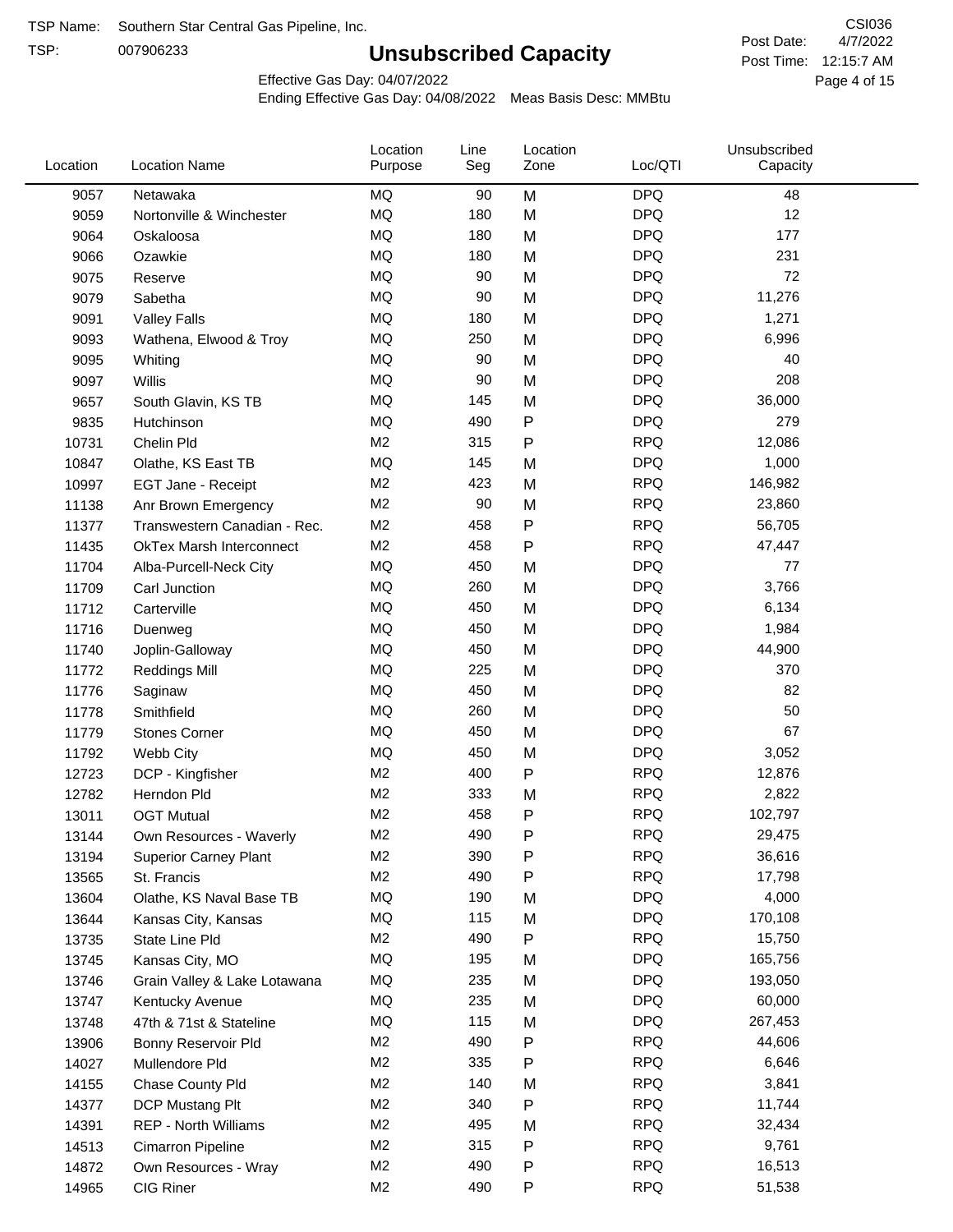TSP:

## **Unsubscribed Capacity**

4/7/2022 Page 5 of 15 Post Time: 12:15:7 AM CSI036 Post Date:

Effective Gas Day: 04/07/2022

| Location | <b>Location Name</b>               | Location<br>Purpose | Line<br>Seg | Location<br>Zone | Loc/QTI    | Unsubscribed<br>Capacity |  |
|----------|------------------------------------|---------------------|-------------|------------------|------------|--------------------------|--|
| 14971    | <b>KGST Ark River</b>              | M <sub>2</sub>      | 130         | P                | <b>RPQ</b> | 56,934                   |  |
| 15011    | <b>EOIT Noble</b>                  | M <sub>2</sub>      | 400         | P                | <b>RPQ</b> | 46,050                   |  |
| 15012    | Cleveland Mo                       | MQ                  | 235         | M                | <b>DPQ</b> | 26                       |  |
| 15020    | East Lynne & Garden City           | <b>MQ</b>           | 235         | M                | <b>DPQ</b> | 830                      |  |
| 15024    | Freeman                            | MQ                  | 235         | M                | <b>DPQ</b> | 76                       |  |
| 15032    | Holden                             | MQ                  | 235         | M                | <b>DPQ</b> | 4,017                    |  |
| 15044    | Kingsville                         | <b>MQ</b>           | 235         | M                | <b>DPQ</b> | 41                       |  |
| 15050    | Lone Jack                          | <b>MQ</b>           | 235         | M                | <b>DPQ</b> | 288                      |  |
| 15064    | Peculiar                           | <b>MQ</b>           | 235         | M                | <b>DPQ</b> | 2,265                    |  |
| 15066    | <b>Pleasant Hill</b>               | MQ                  | 235         | M                | <b>DPQ</b> | 4,776                    |  |
| 15117    | Hulah                              | M <sub>2</sub>      | 335         | P                | <b>RPQ</b> | 2,730                    |  |
| 15142    | <b>EOIT McClain</b>                | M <sub>2</sub>      | 385         | P                | <b>RPQ</b> | 91,338                   |  |
| 15216    | Dearborn MO                        | <b>MQ</b>           | 250         | M                | <b>DPQ</b> | 1,372                    |  |
| 15223    | Nimrod                             | M <sub>2</sub>      | 340         | P                | <b>RPQ</b> | 23,446                   |  |
| 15236    | Questar Skull Creek                | M <sub>2</sub>      | 490         | P                | <b>RPQ</b> | 49,874                   |  |
| 15253    | DCP - Cimarron Plant               | M <sub>2</sub>      | 458         | Ρ                | <b>RPQ</b> | 117,425                  |  |
| 15256    | New Market & Trimble               | MQ                  | 250         | M                | <b>DPQ</b> | 92                       |  |
| 15266    | <b>CIG Floris</b>                  | M <sub>2</sub>      | 315         | P                | <b>RPQ</b> | 81,012                   |  |
| 15300    | <b>OFS</b> Stateline               | M <sub>2</sub>      | 458         | P                | <b>RPQ</b> | 48,284                   |  |
| 15343    | St. Francis Pld                    | M <sub>2</sub>      | 490         | P                | <b>RPQ</b> | 13,960                   |  |
| 15405    | Golden Gas Pld                     | M <sub>2</sub>      | 315         | P                | <b>RPQ</b> | 25,274                   |  |
| 15430    | Velma Gas Plant                    | M <sub>2</sub>      | 385         | Ρ                | <b>RPQ</b> | 53,846                   |  |
| 15433    | Scout - Satanta                    | M <sub>2</sub>      | 130         | P                | <b>RPQ</b> | 185,442                  |  |
| 15857    | DCP - Sholem                       | M <sub>2</sub>      | 385         | P                | <b>RPQ</b> | 2,182                    |  |
| 15907    | Cowley Gas Systems, LLC            | M <sub>2</sub>      | 333         | M                | <b>RPQ</b> | 3,084                    |  |
| 16013    | South Olathe TB                    | MQ                  | 145         | M                | <b>DPQ</b> | 24,000                   |  |
| 16289    | Scout - Jayhawk                    | M <sub>2</sub>      | 130         | Ρ                | <b>RPQ</b> | 125,886                  |  |
| 16294    | Wamsutter - Echo Springs           | M <sub>2</sub>      | 490         | P                | <b>RPQ</b> | 223,278                  |  |
| 16376    | Salt Plains Storage                | M <sub>2</sub>      | 315         | P                | <b>RPQ</b> | 225,257                  |  |
| 16453    | <b>ETC Texas Pipeline Beaver</b>   | M <sub>2</sub>      | 315         | P                | <b>RPQ</b> | 86,510                   |  |
| 16478    | Envirotek Fuel Systems Inc         | M <sub>2</sub>      | 497         | Ρ                | <b>RPQ</b> | 4,818                    |  |
| 16508    | <b>Blue Jacket</b>                 | MQ                  | 225         | M                | <b>DPQ</b> | 81                       |  |
| 16516    | Commerce                           | MQ                  | 225         | M                | <b>DPQ</b> | 6,869                    |  |
| 16532    | Hockerville                        | MQ                  | 225         | M                | <b>DPQ</b> | 219                      |  |
| 16534    | Quapaw                             | M <sub>2</sub>      | 225         | M                | <b>RPQ</b> | 29,362                   |  |
| 16552    | Miami                              | <b>MQ</b>           | 225         | M                | <b>DPQ</b> | 28,664                   |  |
| 16562    | Republican                         | M2                  | 490         | P                | <b>RPQ</b> | 108,219                  |  |
| 16568    | Quapaw                             | <b>MQ</b>           | 225         | M                | <b>DPQ</b> | 342                      |  |
| 16582    | EnergyVest - W Lenapah             | M <sub>2</sub>      | 225         | M                | <b>RPQ</b> | 17,625                   |  |
| 16583    | Cranor Tap                         | M <sub>2</sub>      | 497         | Ρ                | <b>RPQ</b> | 6,060                    |  |
| 16584    | Oneok Westex Hemphill              | M <sub>2</sub>      | 458         | Ρ                | <b>RPQ</b> | 54,887                   |  |
| 16592    | <b>TIGT Sugar Creek</b>            | M <sub>2</sub>      | 235         | M                | <b>RPQ</b> | 15,186                   |  |
| 16593    | <b>TIGT Glavin</b>                 | M <sub>2</sub>      | 190         | M                | <b>RPQ</b> | 113,678                  |  |
| 16604    | Osage Hills                        | M <sub>2</sub>      | 357         | Ρ                | <b>RPQ</b> | 10,303                   |  |
| 16620    | ETC Texas Pipeline Canadian        | M <sub>2</sub>      | 458         | Ρ                | <b>RPQ</b> | 39,194                   |  |
| 16621    | <b>ETC Texas Pipeline Hemphill</b> | M <sub>2</sub>      | 458         | Ρ                | <b>RPQ</b> | 61,340                   |  |
| 16667    | ECQ Pipeline - Powell              | M <sub>2</sub>      | 117         | M                | <b>RPQ</b> | 13,610                   |  |
| 16679    | Fox Plant                          | M <sub>2</sub>      | 385         | Ρ                | <b>RPQ</b> | 5,174                    |  |
| 16746    | Roxanna                            | M <sub>2</sub>      | 495         | M                | <b>RPQ</b> | 4,505                    |  |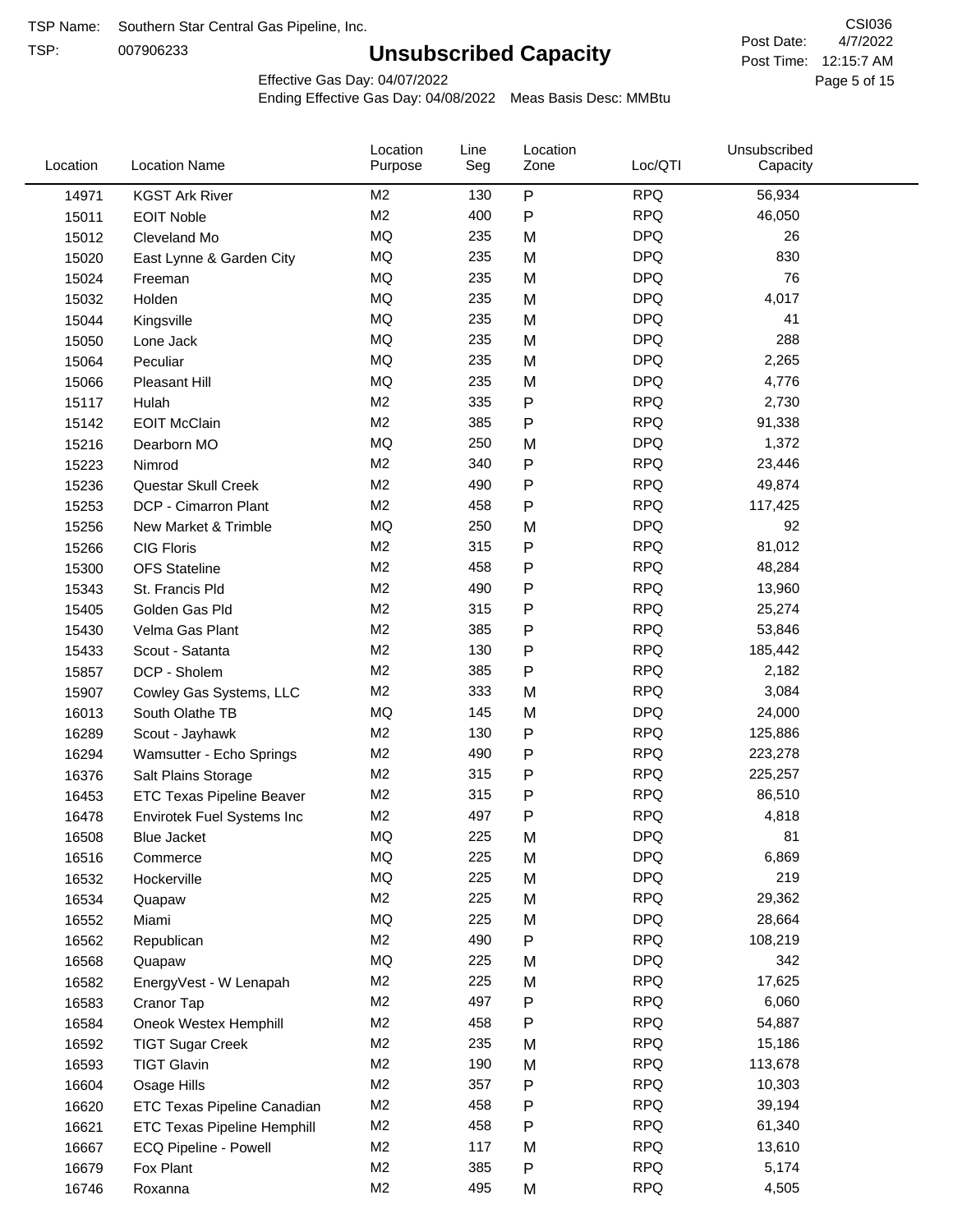TSP:

## **Unsubscribed Capacity**

4/7/2022 Page 6 of 15 Post Time: 12:15:7 AM CSI036 Post Date:

Effective Gas Day: 04/07/2022

| Location | <b>Location Name</b>             | Location<br>Purpose | Line<br>Seg | Location<br>Zone | Loc/QTI    | Unsubscribed<br>Capacity |  |
|----------|----------------------------------|---------------------|-------------|------------------|------------|--------------------------|--|
| 16747    | RedBud-Thayer Tap                | M <sub>2</sub>      | 495         | M                | <b>RPQ</b> | 4,872                    |  |
| 16750    | Dilworth Rms                     | M <sub>2</sub>      | 333         | P                | <b>RPQ</b> | 5,334                    |  |
| 16757    | River Rock - Fireside            | M <sub>2</sub>      | 495         | M                | <b>RPQ</b> | 66,400                   |  |
| 16774    | River Rock - E Lenapah           | M <sub>2</sub>      | 225         | M                | <b>RPQ</b> | 17,605                   |  |
| 16794    | <b>NNG Kiowa</b>                 | M <sub>2</sub>      | 130         | P                | <b>RPQ</b> | 73,872                   |  |
| 16798    | <b>Endeavor Energy Resources</b> | M <sub>2</sub>      | 225         | M                | <b>RPQ</b> | 9,982                    |  |
| 16802    | Sunwest                          | M <sub>2</sub>      | 117         | M                | <b>RPQ</b> | 6,183                    |  |
| 16806    | Bluco- East Wann                 | M <sub>2</sub>      | 225         | M                | <b>RPQ</b> | 8,850                    |  |
| 16807    | Bitter Creek Eckley Pld-Yuma     | M <sub>2</sub>      | 490         | P                | <b>RPQ</b> | 35,096                   |  |
| 16812    | <b>RiverGas</b>                  | M <sub>2</sub>      | 95          | M                | <b>RPQ</b> | 5,590                    |  |
| 16813    | Cheyenne Plains - Sand Dune      | M <sub>2</sub>      | 130         | P                | <b>RPQ</b> | 395,434                  |  |
| 16817    | <b>Midwest Energy</b>            | M <sub>2</sub>      | 495         | M                | <b>RPQ</b> | 7,179                    |  |
| 16819    | River Rock- Keeton               | M <sub>2</sub>      | 225         | M                | <b>RPQ</b> | 9,535                    |  |
| 16820    | Superior - Hemphill              | M <sub>2</sub>      | 458         | Ρ                | <b>RPQ</b> | 50,052                   |  |
| 16821    | Yuma West                        | M <sub>2</sub>      | 490         | P                | <b>RPQ</b> | 15,688                   |  |
| 16822    | Jayhawk PLD                      | M <sub>2</sub>      | 95          | M                | <b>RPQ</b> | 4,292                    |  |
| 16824    | Coon Creek                       | M <sub>2</sub>      | 497         | P                | <b>RPQ</b> | 8,858                    |  |
| 16835    | Shiloh                           | M <sub>2</sub>      | 495         | M                | <b>RPQ</b> | 8,573                    |  |
| 16836    | Evergy - South Harper            | MQ                  | 235         | M                | <b>DPQ</b> | 86,400                   |  |
| 16837    | <b>EKAE Ethanol Plant</b>        | MQ                  | 496         | M                | <b>DPQ</b> | 1,397                    |  |
| 16840    | Nearman Creek Power Plant        | MQ                  | 195         | M                | <b>DPQ</b> | 28,800                   |  |
| 16844    | <b>Montgomery County</b>         | M <sub>2</sub>      | 260         | M                | <b>RPQ</b> | 8,000                    |  |
| 16848    | Colt-Liberty                     | M <sub>2</sub>      | 260         | M                | <b>RPQ</b> | 4,000                    |  |
| 16849    | City of Mulvane Power Plant      | <b>MQ</b>           | 120         | P                | <b>DPQ</b> | 2,880                    |  |
| 16850    | Escalera - Cow Creek             | M <sub>2</sub>      | 490         | P                | <b>RPQ</b> | 66,094                   |  |
| 16852    | Southeastern KS P/L Wilson       | M <sub>2</sub>      | 495         | M                | <b>RPQ</b> | 60,000                   |  |
| 16857    | Superior - Cashion               | M <sub>2</sub>      | 400         | Ρ                | <b>RPQ</b> | 10,482                   |  |
| 16862    | Superior - Perkins               | M <sub>2</sub>      | 390         | Ρ                | <b>RPQ</b> | 21,660                   |  |
| 16865    | RedBud-Mound Valley              | M <sub>2</sub>      | 260         | M                | <b>RPQ</b> | 8,000                    |  |
| 16871    | <b>TIGT Grant</b>                | M <sub>2</sub>      | 130         | P                | <b>RPQ</b> | 50,000                   |  |
| 16872    | River Rock - Jayhawk             | M <sub>2</sub>      | 495         | M                | <b>RPQ</b> | 57,579                   |  |
| 16873    | Layne Energy Sycamore            | M <sub>2</sub>      | 495         | M                | <b>RPQ</b> | 15,000                   |  |
| 16875    | Crenshaw Road                    | MQ                  | 455         | M                | <b>DPQ</b> | 33,611                   |  |
| 16877    | Acme Energy Services, Inc.       | M <sub>2</sub>      | 260         | M                | <b>RPQ</b> | 8,000                    |  |
| 16880    | Cottonwood                       | M <sub>2</sub>      | 235         | M                | <b>RPQ</b> | 1,000                    |  |
| 16883    | Cherryvale Boorigie PLd          | M <sub>2</sub>      | 495         | M                | <b>RPQ</b> | 34,135                   |  |
| 16884    | Keystone Delivery                | MQ                  | 390         | Ρ                | <b>DPQ</b> | 6,067                    |  |
| 16890    | ADM/Deerfield                    | MQ                  | 95          | M                | <b>DPQ</b> | 6,078                    |  |
| 16891    | <b>KP Liberty</b>                | M <sub>2</sub>      | 260         | M                | <b>RPQ</b> | 8,300                    |  |
| 16897    | REP - South Williams             | M <sub>2</sub>      | 117         | M                | <b>RPQ</b> | 30,198                   |  |
| 16905    | NEOK Production Company,         | M <sub>2</sub>      | 225         | M                | <b>RPQ</b> | 7,970                    |  |
| 16908    | River Rock - Ft. Scott           | M <sub>2</sub>      | 495         | M                | <b>RPQ</b> | 54,600                   |  |
| 16911    | Evergy - Lake Road               | MQ                  | 250         | M                | <b>DPQ</b> | 34,400                   |  |
| 16912    | Targa - Waynoka                  | M <sub>2</sub>      | 315         | Ρ                | <b>RPQ</b> | 157,111                  |  |
| 16916    | Kansas Ethanol, LLC              | MQ                  | 490         | Ρ                | <b>DPQ</b> | 3,500                    |  |
| 16917    | Downstream Casino                | MQ                  | 225         | M                | <b>DPQ</b> | 1,510                    |  |
| 16918    | Show Me Ethanol                  | MQ                  | 425         | M                | <b>DPQ</b> | 6,623                    |  |
| 16922    | <b>Timberline Energy</b>         | M <sub>2</sub>      | 340         | Ρ                | <b>RPQ</b> | 6,846                    |  |
| 16923    | <b>Mid-Continent Market</b>      | MQ                  | 120         | P                | <b>DPQ</b> | 30,000                   |  |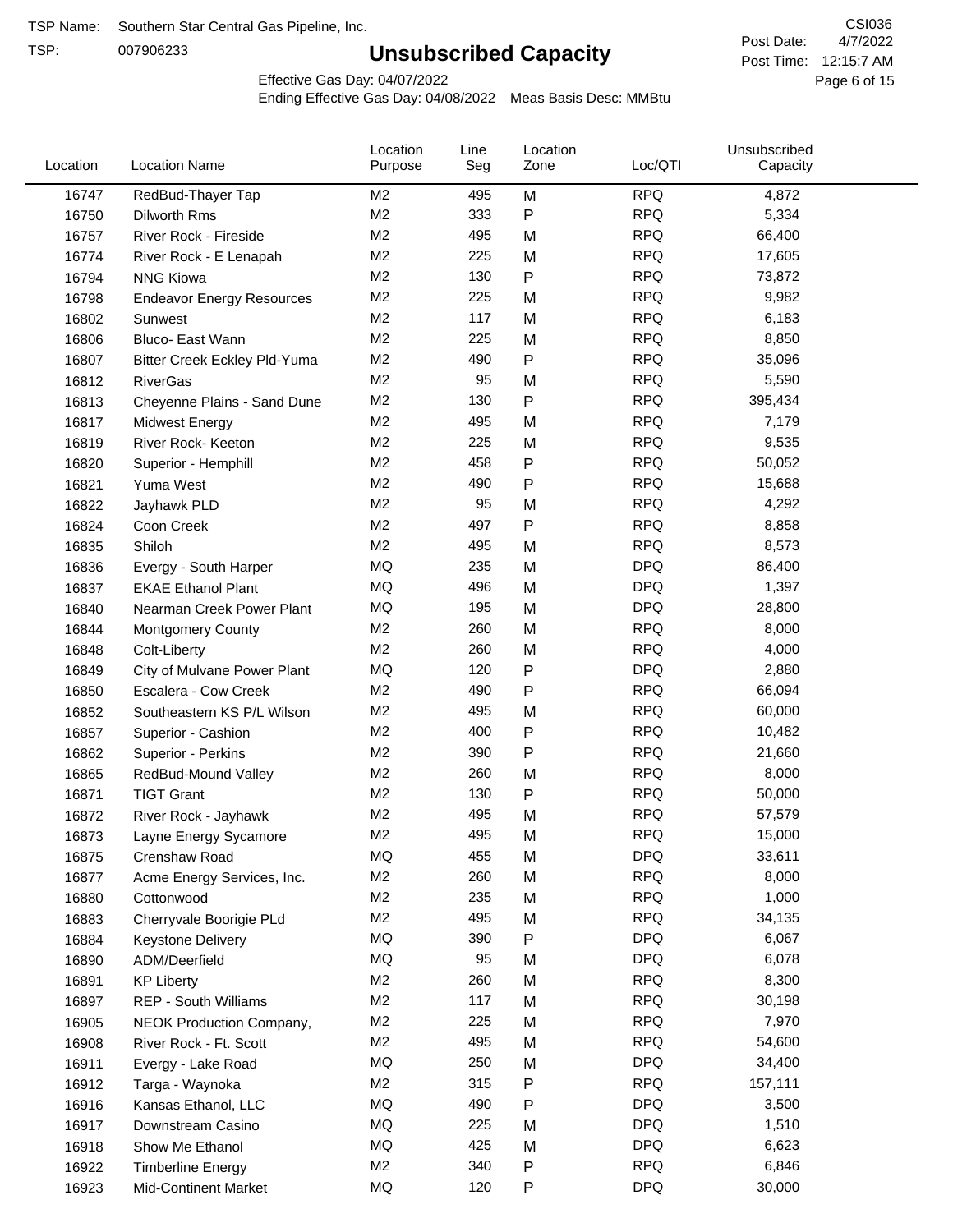TSP:

## **Unsubscribed Capacity**

4/7/2022 Page 7 of 15 Post Time: 12:15:7 AM CSI036 Post Date:

Effective Gas Day: 04/07/2022

| Location | <b>Location Name</b>                     | Location<br>Purpose | Line<br>Seg | Location<br>Zone | Loc/QTI    | Unsubscribed<br>Capacity |  |
|----------|------------------------------------------|---------------------|-------------|------------------|------------|--------------------------|--|
| 16931    | Midwest Energy - Goodman                 | MQ                  | 490         | P                | <b>DPQ</b> | 8,000                    |  |
| 16933    | Westar Emporia Energy                    | MQ                  | 140         | M                | <b>DPQ</b> | 106,202                  |  |
| 16935    | River Rock - Graybill                    | M <sub>2</sub>      | 260         | M                | <b>RPQ</b> | 23,168                   |  |
| 16941    | REP - Independence CDP                   | M <sub>2</sub>      | 117         | M                | <b>RPQ</b> | 29,270                   |  |
| 16942    | <b>Big Timber</b>                        | M <sub>2</sub>      | 490         | Ρ                | <b>RPQ</b> | 49,356                   |  |
| 16945    | <b>ETC Texas Pipeline Antelope</b>       | M <sub>2</sub>      | 458         | P                | <b>RPQ</b> | 110,000                  |  |
| 16949    | Summit Branson                           | MQ                  | 455         | M                | <b>DPQ</b> | 62,208                   |  |
| 16952    | <b>Overland Park</b>                     | MQ                  | 115         | M                | <b>DPQ</b> | 77,485                   |  |
| 16953    | Merriam                                  | MQ                  | 115         | M                | <b>DPQ</b> | 123,624                  |  |
| 16955    | Mustang Gas Products, LLC                | M <sub>2</sub>      | 405         | P                | <b>RPQ</b> | 25,550                   |  |
| 16956    | Superior - Ford                          | M <sub>2</sub>      | 130         | Ρ                | <b>RPQ</b> | 17,375                   |  |
| 16962    | Summit Sedalia                           | <b>MQ</b>           | 235         | M                | <b>DPQ</b> | 0                        |  |
| 16967    | Noble Energy - Lilli                     | M <sub>2</sub>      | 490         | P                | <b>RPQ</b> | 40,863                   |  |
| 16972    | <b>ONG Norman</b>                        | MQ                  | 385         | Ρ                | <b>DPQ</b> | 40                       |  |
| 16975    | Superior - Spring Creek                  | M <sub>2</sub>      | 315         | $\mathsf{P}$     | <b>RPQ</b> | 7,680                    |  |
| 16976    | <b>Bettis Asphalt &amp; Construction</b> | MQ                  | 180         | M                | <b>DPQ</b> | 3,216                    |  |
| 16977    | <b>KGS Kansas Star Casino</b>            | MQ                  | 333         | Ρ                | <b>DPQ</b> | 144                      |  |
| 16980    | <b>Black Hills Colwich</b>               | MQ                  | 120         | Ρ                | <b>DPQ</b> | 9,995                    |  |
| 16981    | Superior - Bellmon                       | M <sub>2</sub>      | 380         | P                | <b>RPQ</b> | 63,800                   |  |
| 16983    | DCP Midstream - Ellis                    | MQ                  | 458         | P                | <b>DPQ</b> | 6,702                    |  |
| 16988    | Atmos Energy - W. Lawrence               | MQ                  | 180         | M                | <b>DPQ</b> | 127                      |  |
| 16991    | Williams Midstream North Alva            | <b>MQ</b>           | 315         | P                | <b>DPQ</b> | 1,992                    |  |
| 16992    | <b>ONG Ottawa</b>                        | <b>MQ</b>           | 225         | M                | <b>DPQ</b> | 0                        |  |
| 16993    | Farmer's Gas                             | MQ                  | 130         | Ρ                | <b>DPQ</b> | 9,000                    |  |
| 16996    | Scout Sublette Delivery                  | MQ                  | 130         | Ρ                | <b>DPQ</b> | 100                      |  |
| 16997    | Devon Energy Medford Station             | M <sub>2</sub>      | 315         | Ρ                | <b>RPQ</b> | 30,000                   |  |
| 16998    | Cheyenne Light, Fuel and                 | MQ                  | 490         | Ρ                | <b>DPQ</b> | 90,800                   |  |
| 16999    | ETC - Crescent                           | M <sub>2</sub>      | 400         | Ρ                | <b>RPQ</b> | 35,000                   |  |
| 17000    | Bourbon County, KS -                     | MQ                  | 95          | M                | <b>DPQ</b> | 1                        |  |
| 17003    | <b>Sunflower Electric Rubart</b>         | MQ                  | 130         | Ρ                | <b>DPQ</b> | 48,808                   |  |
| 17004    | <b>NGPL Beaver</b>                       | MQ                  | 315         | Ρ                | <b>DPQ</b> | 175,000                  |  |
| 17005    | ETC - Rose Valley (Delivery)             | MQ                  | 315         | P                | <b>DPQ</b> | 5,000                    |  |
| 17006    | ETC - Rose Valley                        | M2                  | 315         | P                | <b>RPQ</b> | 195,226                  |  |
| 17008    | OMPA Lamb                                | MQ                  | 335         | P                | <b>DPQ</b> | 51,383                   |  |
| 17009    | <b>Grasslands Energy Centennial</b>      | M <sub>2</sub>      | 490         | Ρ                | <b>RPQ</b> | 25,000                   |  |
| 17010    | Noble Keota Receipt                      | M <sub>2</sub>      | 490         | Ρ                | <b>RPQ</b> | 52,200                   |  |
| 17011    | Noble Keota Delivery                     | MQ                  | 490         | Ρ                | <b>DPQ</b> | 52,200                   |  |
| 17013    | Enlink - Battle Ridge                    | M <sub>2</sub>      | 390         | Ρ                | <b>RPQ</b> | 31,824                   |  |
| 17021    | <b>TIGT Yuma</b>                         | M <sub>2</sub>      | 490         | Ρ                | <b>RPQ</b> | 24,562                   |  |
| 17033    | Kickapoo Nation School                   | MQ                  | 90          | M                | <b>DPQ</b> | 300                      |  |
| 17034    | ENVIA Energy Oklahoma City,              | MQ                  | 400         | P                | <b>DPQ</b> | 3,888                    |  |
| 17035    | Ameren Columbia                          | MQ                  | 235         | M                | <b>DPQ</b> | 35,512                   |  |
| 17036    | <b>Coffeyville Resources</b>             | MQ                  | 260         | M                | <b>DPQ</b> | 39,992                   |  |
| 17050    | Atmos - Forest View                      | MQ                  | 190         | M                | <b>DPQ</b> | 4,058                    |  |
| 17052    | ONG NW Oklahoma City                     | MQ                  | 340         | P                | <b>DPQ</b> | 39,000                   |  |
| 17054    | <b>ONG Guthrie</b>                       | MQ                  | 400         | Ρ                | <b>DPQ</b> | 4,799                    |  |
| 17055    | <b>ETC Texas Pipeline Nash</b>           | MQ                  | 458         | Ρ                | <b>DPQ</b> | 1,500                    |  |
| 17056    | Blue Mountain - Chisholm Trail           | M <sub>2</sub>      | 340         | Ρ                | <b>RPQ</b> | 72,000                   |  |
| 17057    | City of Tonkawa                          | MQ                  | 380         | P                | <b>DPQ</b> | 3,000                    |  |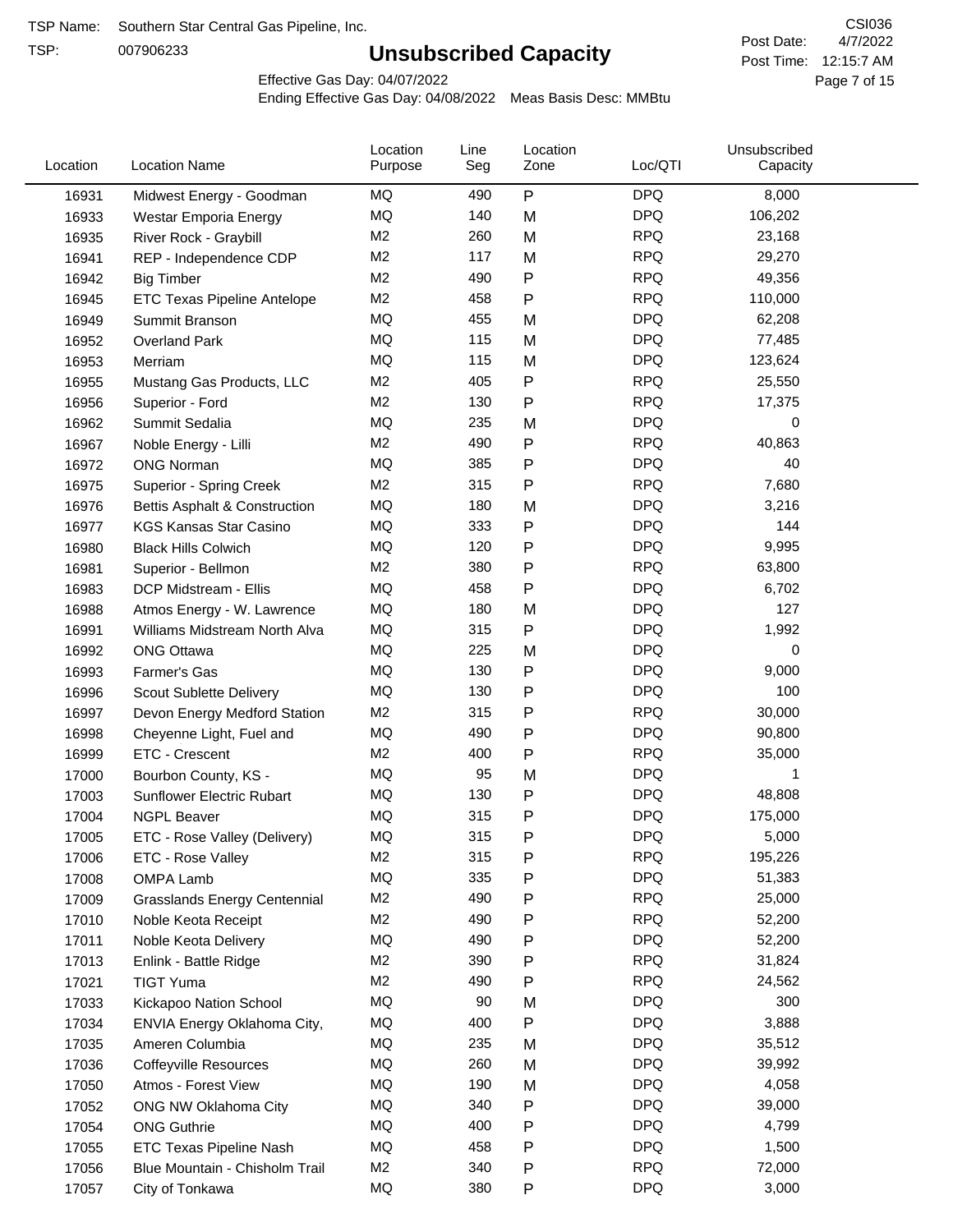TSP:

## **Unsubscribed Capacity**

4/7/2022 Page 8 of 15 Post Time: 12:15:7 AM CSI036 Post Date:

Effective Gas Day: 04/07/2022

| Location | <b>Location Name</b>           | Location<br>Purpose | Line<br>Seg | Location<br>Zone | Loc/QTI    | Unsubscribed<br>Capacity |  |
|----------|--------------------------------|---------------------|-------------|------------------|------------|--------------------------|--|
| 17058    | RPP - Hamm Landfill            | M <sub>2</sub>      | 195         | M                | <b>RPQ</b> | 2,500                    |  |
| 17060    | Atmos-Elk City                 | MQ                  | 87          | M                | <b>DPQ</b> | 216                      |  |
| 17064    | Koch - Enid                    | MQ                  | 405         | P                | <b>DPQ</b> | 0                        |  |
| 17065    | Canyon - Redcliff (Receipt)    | M <sub>2</sub>      | 458         | Ρ                | <b>RPQ</b> | 180,000                  |  |
| 17066    | Canyon - Redcliff (Delivery)   | <b>MQ</b>           | 458         | P                | <b>DPQ</b> | 6,175                    |  |
| 17067    | Blue Mountain - Chisholm Trail | M <sub>2</sub>      | 340         | P                | <b>RPQ</b> | 70,000                   |  |
| 17068    | <b>EOIT Alfalfa</b>            | M <sub>2</sub>      | 458         | P                | <b>RPQ</b> | 200,000                  |  |
| 17069    | <b>NGPL Carter</b>             | <b>MQ</b>           | 385         | Ρ                | <b>DPQ</b> | 65,000                   |  |
| 17080    | <b>ONEOK Bakken Pipeline</b>   | MQ                  | 490         | P                | <b>DPQ</b> | 360                      |  |
| 17086    | NGPL - Mutual                  | <b>MQ</b>           | 458         | Ρ                | <b>DPQ</b> | 150,000                  |  |
| 17087    | REX-St.Joe                     | M <sub>2</sub>      | 250         | M                | <b>RPQ</b> | 78,606                   |  |
| 17091    | OGT - Maysville                | M <sub>2</sub>      | 385         | P                | <b>RPQ</b> | 110,000                  |  |
| 17096    | Northern Natural-Kiowa         | <b>MQ</b>           | 130         | P                | <b>DPQ</b> | 100,000                  |  |
| 17104    | Black Hills - Plevna, KS TB    | <b>MQ</b>           | 130         | P                | <b>DPQ</b> | 480                      |  |
| 17105    | WIC - Cheyenne Hub             | M <sub>2</sub>      | 490         | P                | <b>RPQ</b> | 144,000                  |  |
| 17113    | NGPL - Ford County Receipt     | M <sub>2</sub>      | 130         | P                | <b>RPQ</b> | 190,400                  |  |
| 17119    | Waste Mgmt RNG Receipt         | M <sub>2</sub>      | 400         | P                | <b>RPQ</b> | 2,976                    |  |
| 17404    | Anderson                       | MQ                  | 423         | M                | <b>DPQ</b> | 1,130                    |  |
| 17406    | Ash Grove, Walnut Grove & Wil  | <b>MQ</b>           | 455         | M                | <b>DPQ</b> | 2,595                    |  |
| 17408    | Aurora                         | <b>MQ</b>           | 455         | M                | <b>DPQ</b> | 850                      |  |
| 17410    | <b>Billings Mo</b>             | <b>MQ</b>           | 455         | M                | <b>DPQ</b> | 2,918                    |  |
| 17414    | Clever Mo                      | <b>MQ</b>           | 455         | M                | <b>DPQ</b> | 738                      |  |
| 17416    | Crane Mo                       | <b>MQ</b>           | 455         | M                | <b>DPQ</b> | 2,944                    |  |
| 17418    | Diamond                        | <b>MQ</b>           | 455         | M                | <b>DPQ</b> | 546                      |  |
| 17426    | Freistatt                      | <b>MQ</b>           | 455         | M                | <b>DPQ</b> | 256                      |  |
| 17430    | Goodman                        | <b>MQ</b>           | 423         | M                | <b>DPQ</b> | 625                      |  |
| 17448    | Lanagan                        | <b>MQ</b>           | 423         | M                | <b>DPQ</b> | 337                      |  |
| 17452    | Marionville                    | <b>MQ</b>           | 455         | M                | <b>DPQ</b> | 1,119                    |  |
| 17454    | Monett                         | <b>MQ</b>           | 455         | M                | <b>DPQ</b> | 25,276                   |  |
| 17456    | Mt Vernon & Verona             | MQ                  | 455         | M                | <b>DPQ</b> | 4,407                    |  |
| 17458    | Neosho                         | <b>MQ</b>           | 455         | M                | <b>DPQ</b> | 8,597                    |  |
| 17460    | Noel & North Noel              | MQ                  | 423         | M                | <b>DPQ</b> | 19,472                   |  |
| 17462    | Nixa & Ozark                   | MQ                  | 455         | M                | <b>DPQ</b> | 5,340                    |  |
| 17464    | Pierce City                    | <b>MQ</b>           | 455         | M                | <b>DPQ</b> | 3,281                    |  |
| 17466    | Pineville                      | <b>MQ</b>           | 423         | M                | <b>DPQ</b> | 302                      |  |
| 17472    | Republic                       | <b>MQ</b>           | 455         | M                | <b>DPQ</b> | 883                      |  |
| 17476    | Sarcoxie                       | <b>MQ</b>           | 455         | M                | <b>DPQ</b> | 2,828                    |  |
| 17478    | Seneca                         | <b>MQ</b>           | 225         | M                | <b>DPQ</b> | 9,873                    |  |
| 17492    | Wentworth                      | <b>MQ</b>           | 455         | M                | <b>DPQ</b> | 193                      |  |
| 18328    | Goessel                        | <b>MQ</b>           | 140         | M                | <b>DPQ</b> | 62                       |  |
| 18356    | Newton                         | MQ                  | 120         | Ρ                | <b>DPQ</b> | 21,538                   |  |
| 19000    | Scout Jayhawk Delivery         | MQ                  | 130         | Ρ                | <b>DPQ</b> | 185,442                  |  |
| 19548    | Lyndon                         | MQ                  | 140         | M                | <b>DPQ</b> | 655                      |  |
| 19552    | Melvern                        | MQ                  | 493         | M                | <b>DPQ</b> | 42                       |  |
| 19554    | Michigan Valley                | <b>MQ</b>           | 140         | M                | <b>DPQ</b> | 339                      |  |
| 19564    | Pomona                         | <b>MQ</b>           | 140         | M                | <b>DPQ</b> | 1,579                    |  |
| 19568    | Quenemo                        | <b>MQ</b>           | 140         | M                | <b>DPQ</b> | 255                      |  |
| 19576    | Scranton                       | <b>MQ</b>           | 140         | M                | <b>DPQ</b> | 632                      |  |
| 19608    | Baldwin                        | <b>MQ</b>           | 180         | M                | <b>DPQ</b> | 2,754                    |  |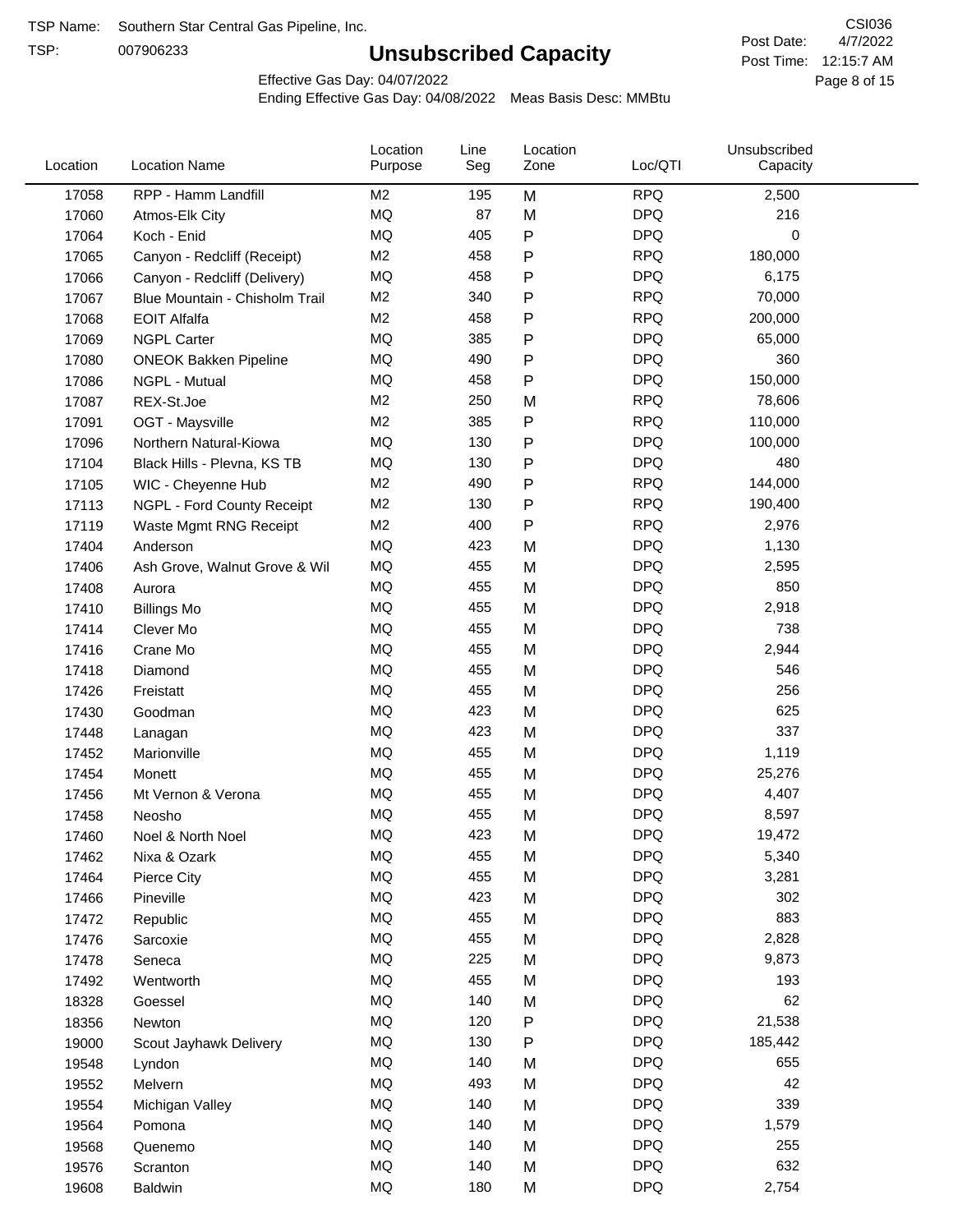TSP:

## **Unsubscribed Capacity**

4/7/2022 Page 9 of 15 Post Time: 12:15:7 AM CSI036 Post Date:

Effective Gas Day: 04/07/2022

| <b>DPQ</b><br><b>MQ</b><br>14<br>190<br>M<br>19620<br>Edgerton<br>MQ<br><b>DPQ</b><br>190<br>2,755<br>M<br>19628<br>Gardner<br><b>MQ</b><br>180<br><b>DPQ</b><br>109<br>M<br>19648<br>Lecompton<br><b>MQ</b><br><b>DPQ</b><br>37<br>190<br>19650<br>M<br>Le Loup<br><b>MQ</b><br><b>DPQ</b><br>493<br>M<br>6,129<br>19660<br>Ottawa<br><b>MQ</b><br><b>DPQ</b><br>407<br>180<br>M<br>19664<br>Perry<br><b>MQ</b><br><b>DPQ</b><br>130<br>496<br>M<br>19666<br>Princeton<br><b>MQ</b><br><b>DPQ</b><br>374<br>496<br>19672<br>M<br>Richmond<br><b>DPQ</b><br><b>MQ</b><br>27<br>19676<br>496<br>M<br>Scipio<br>MQ<br>235<br>M<br><b>DPQ</b><br>291<br>19678<br>Somerset & Rural<br><b>MQ</b><br><b>DPQ</b><br>195<br>M<br>7,420<br>19684<br>Tonganoxie<br><b>MQ</b><br><b>DPQ</b><br>190<br>M<br>2,007<br>19690<br>Wellsville<br><b>MQ</b><br><b>DPQ</b><br>360<br>95<br>20709<br>M<br><b>Bronson Etc</b><br><b>DPQ</b><br><b>MQ</b><br>26<br>495<br>M<br>20712<br>Carlyle<br><b>MQ</b><br><b>DPQ</b><br>586<br>495<br>M<br>20714<br>Cherryvale<br><b>DPQ</b><br><b>MQ</b><br>M<br>50<br>2,347<br>20716<br>Colony<br><b>MQ</b><br><b>DPQ</b><br>495<br>54<br>20720<br>M<br>Dennis<br><b>MQ</b><br><b>DPQ</b><br>409<br>495<br>M<br>20725<br>Erie<br><b>MQ</b><br><b>DPQ</b><br>1,457<br>495<br>M<br>20730<br>Gas City & La Harpe<br><b>MQ</b><br>M<br><b>DPQ</b><br>495<br>19,497<br>20764<br>Parsons<br>MQ<br><b>DPQ</b><br>495<br>18<br>20766<br>Petrolia<br>M<br><b>MQ</b><br><b>DPQ</b><br>84<br>220<br>M<br>20768<br>Piqua<br><b>DPQ</b><br><b>MQ</b><br>495<br>45<br>20775<br>South Mound<br>M<br><b>DPQ</b><br><b>MQ</b><br>88<br>495<br>M<br>20785<br>Thayer<br><b>MQ</b><br>M<br><b>DPQ</b><br>658<br>95<br>20788<br>Walnut & St Paul<br><b>MQ</b><br><b>DPQ</b><br>495<br>M<br>1,122<br>20792<br>Welda<br><b>MQ</b><br><b>DPQ</b><br>225<br>M<br>1,830<br>21008<br><b>Baxter Springs</b><br><b>MQ</b><br><b>DPQ</b><br>260<br>2,639<br>21015<br>M<br>Columbus<br><b>MQ</b><br><b>DPQ</b><br>156<br>260<br>M<br>21018<br>Crestline<br>MQ<br><b>DPQ</b><br>95<br>31,139<br>Fort Scott<br>M<br>21021<br><b>MQ</b><br>260<br><b>DPQ</b><br>M<br>3,023<br>21024<br>Galena & Empire City<br><b>MQ</b><br>225<br><b>DPQ</b><br>52<br>21048<br>M<br>Lowell<br>MQ<br>260<br><b>DPQ</b><br>148<br>M<br>21055<br>N Riverton<br>$\sf{MQ}$<br><b>DPQ</b><br>260<br>2,588<br>M<br>21060<br>Oswego<br><b>MQ</b><br><b>DPQ</b><br>473<br>225<br>M<br>21080<br>Treece<br>MQ<br><b>DPQ</b><br>250<br>88,184<br>23576<br>St Joseph<br>M<br><b>DPQ</b><br>MQ<br>180<br>207<br>24228<br>M<br>Grantville<br><b>DPQ</b><br>MQ<br>177<br>180<br>24252<br>M<br>Meriden<br>$\sf{MQ}$<br><b>DPQ</b><br>696<br>180<br>M<br>24276<br>Shawnee Heights<br>$\sf{MQ}$<br><b>DPQ</b><br>180<br>152,652<br>24280<br>M<br>Topeka<br>MQ<br><b>DPQ</b><br>425<br>95<br>26304<br>Alma<br>M<br>MQ<br><b>DPQ</b><br>163<br>425<br>M<br>26308<br>Blackburn | Location | <b>Location Name</b> | Location<br>Purpose | Line<br>Seg | Location<br>Zone | Loc/QTI    | Unsubscribed<br>Capacity |  |
|---------------------------------------------------------------------------------------------------------------------------------------------------------------------------------------------------------------------------------------------------------------------------------------------------------------------------------------------------------------------------------------------------------------------------------------------------------------------------------------------------------------------------------------------------------------------------------------------------------------------------------------------------------------------------------------------------------------------------------------------------------------------------------------------------------------------------------------------------------------------------------------------------------------------------------------------------------------------------------------------------------------------------------------------------------------------------------------------------------------------------------------------------------------------------------------------------------------------------------------------------------------------------------------------------------------------------------------------------------------------------------------------------------------------------------------------------------------------------------------------------------------------------------------------------------------------------------------------------------------------------------------------------------------------------------------------------------------------------------------------------------------------------------------------------------------------------------------------------------------------------------------------------------------------------------------------------------------------------------------------------------------------------------------------------------------------------------------------------------------------------------------------------------------------------------------------------------------------------------------------------------------------------------------------------------------------------------------------------------------------------------------------------------------------------------------------------------------------------------------------------------------------------------------------------------------------------------------------------------------------------------------------------------------------------------------------------------------------------------------------------------------------------------------------------------------------------------------------------------------------------------------------------------------------------|----------|----------------------|---------------------|-------------|------------------|------------|--------------------------|--|
|                                                                                                                                                                                                                                                                                                                                                                                                                                                                                                                                                                                                                                                                                                                                                                                                                                                                                                                                                                                                                                                                                                                                                                                                                                                                                                                                                                                                                                                                                                                                                                                                                                                                                                                                                                                                                                                                                                                                                                                                                                                                                                                                                                                                                                                                                                                                                                                                                                                                                                                                                                                                                                                                                                                                                                                                                                                                                                                           |          |                      |                     |             |                  |            |                          |  |
|                                                                                                                                                                                                                                                                                                                                                                                                                                                                                                                                                                                                                                                                                                                                                                                                                                                                                                                                                                                                                                                                                                                                                                                                                                                                                                                                                                                                                                                                                                                                                                                                                                                                                                                                                                                                                                                                                                                                                                                                                                                                                                                                                                                                                                                                                                                                                                                                                                                                                                                                                                                                                                                                                                                                                                                                                                                                                                                           |          |                      |                     |             |                  |            |                          |  |
|                                                                                                                                                                                                                                                                                                                                                                                                                                                                                                                                                                                                                                                                                                                                                                                                                                                                                                                                                                                                                                                                                                                                                                                                                                                                                                                                                                                                                                                                                                                                                                                                                                                                                                                                                                                                                                                                                                                                                                                                                                                                                                                                                                                                                                                                                                                                                                                                                                                                                                                                                                                                                                                                                                                                                                                                                                                                                                                           |          |                      |                     |             |                  |            |                          |  |
|                                                                                                                                                                                                                                                                                                                                                                                                                                                                                                                                                                                                                                                                                                                                                                                                                                                                                                                                                                                                                                                                                                                                                                                                                                                                                                                                                                                                                                                                                                                                                                                                                                                                                                                                                                                                                                                                                                                                                                                                                                                                                                                                                                                                                                                                                                                                                                                                                                                                                                                                                                                                                                                                                                                                                                                                                                                                                                                           |          |                      |                     |             |                  |            |                          |  |
|                                                                                                                                                                                                                                                                                                                                                                                                                                                                                                                                                                                                                                                                                                                                                                                                                                                                                                                                                                                                                                                                                                                                                                                                                                                                                                                                                                                                                                                                                                                                                                                                                                                                                                                                                                                                                                                                                                                                                                                                                                                                                                                                                                                                                                                                                                                                                                                                                                                                                                                                                                                                                                                                                                                                                                                                                                                                                                                           |          |                      |                     |             |                  |            |                          |  |
|                                                                                                                                                                                                                                                                                                                                                                                                                                                                                                                                                                                                                                                                                                                                                                                                                                                                                                                                                                                                                                                                                                                                                                                                                                                                                                                                                                                                                                                                                                                                                                                                                                                                                                                                                                                                                                                                                                                                                                                                                                                                                                                                                                                                                                                                                                                                                                                                                                                                                                                                                                                                                                                                                                                                                                                                                                                                                                                           |          |                      |                     |             |                  |            |                          |  |
|                                                                                                                                                                                                                                                                                                                                                                                                                                                                                                                                                                                                                                                                                                                                                                                                                                                                                                                                                                                                                                                                                                                                                                                                                                                                                                                                                                                                                                                                                                                                                                                                                                                                                                                                                                                                                                                                                                                                                                                                                                                                                                                                                                                                                                                                                                                                                                                                                                                                                                                                                                                                                                                                                                                                                                                                                                                                                                                           |          |                      |                     |             |                  |            |                          |  |
|                                                                                                                                                                                                                                                                                                                                                                                                                                                                                                                                                                                                                                                                                                                                                                                                                                                                                                                                                                                                                                                                                                                                                                                                                                                                                                                                                                                                                                                                                                                                                                                                                                                                                                                                                                                                                                                                                                                                                                                                                                                                                                                                                                                                                                                                                                                                                                                                                                                                                                                                                                                                                                                                                                                                                                                                                                                                                                                           |          |                      |                     |             |                  |            |                          |  |
|                                                                                                                                                                                                                                                                                                                                                                                                                                                                                                                                                                                                                                                                                                                                                                                                                                                                                                                                                                                                                                                                                                                                                                                                                                                                                                                                                                                                                                                                                                                                                                                                                                                                                                                                                                                                                                                                                                                                                                                                                                                                                                                                                                                                                                                                                                                                                                                                                                                                                                                                                                                                                                                                                                                                                                                                                                                                                                                           |          |                      |                     |             |                  |            |                          |  |
|                                                                                                                                                                                                                                                                                                                                                                                                                                                                                                                                                                                                                                                                                                                                                                                                                                                                                                                                                                                                                                                                                                                                                                                                                                                                                                                                                                                                                                                                                                                                                                                                                                                                                                                                                                                                                                                                                                                                                                                                                                                                                                                                                                                                                                                                                                                                                                                                                                                                                                                                                                                                                                                                                                                                                                                                                                                                                                                           |          |                      |                     |             |                  |            |                          |  |
|                                                                                                                                                                                                                                                                                                                                                                                                                                                                                                                                                                                                                                                                                                                                                                                                                                                                                                                                                                                                                                                                                                                                                                                                                                                                                                                                                                                                                                                                                                                                                                                                                                                                                                                                                                                                                                                                                                                                                                                                                                                                                                                                                                                                                                                                                                                                                                                                                                                                                                                                                                                                                                                                                                                                                                                                                                                                                                                           |          |                      |                     |             |                  |            |                          |  |
|                                                                                                                                                                                                                                                                                                                                                                                                                                                                                                                                                                                                                                                                                                                                                                                                                                                                                                                                                                                                                                                                                                                                                                                                                                                                                                                                                                                                                                                                                                                                                                                                                                                                                                                                                                                                                                                                                                                                                                                                                                                                                                                                                                                                                                                                                                                                                                                                                                                                                                                                                                                                                                                                                                                                                                                                                                                                                                                           |          |                      |                     |             |                  |            |                          |  |
|                                                                                                                                                                                                                                                                                                                                                                                                                                                                                                                                                                                                                                                                                                                                                                                                                                                                                                                                                                                                                                                                                                                                                                                                                                                                                                                                                                                                                                                                                                                                                                                                                                                                                                                                                                                                                                                                                                                                                                                                                                                                                                                                                                                                                                                                                                                                                                                                                                                                                                                                                                                                                                                                                                                                                                                                                                                                                                                           |          |                      |                     |             |                  |            |                          |  |
|                                                                                                                                                                                                                                                                                                                                                                                                                                                                                                                                                                                                                                                                                                                                                                                                                                                                                                                                                                                                                                                                                                                                                                                                                                                                                                                                                                                                                                                                                                                                                                                                                                                                                                                                                                                                                                                                                                                                                                                                                                                                                                                                                                                                                                                                                                                                                                                                                                                                                                                                                                                                                                                                                                                                                                                                                                                                                                                           |          |                      |                     |             |                  |            |                          |  |
|                                                                                                                                                                                                                                                                                                                                                                                                                                                                                                                                                                                                                                                                                                                                                                                                                                                                                                                                                                                                                                                                                                                                                                                                                                                                                                                                                                                                                                                                                                                                                                                                                                                                                                                                                                                                                                                                                                                                                                                                                                                                                                                                                                                                                                                                                                                                                                                                                                                                                                                                                                                                                                                                                                                                                                                                                                                                                                                           |          |                      |                     |             |                  |            |                          |  |
|                                                                                                                                                                                                                                                                                                                                                                                                                                                                                                                                                                                                                                                                                                                                                                                                                                                                                                                                                                                                                                                                                                                                                                                                                                                                                                                                                                                                                                                                                                                                                                                                                                                                                                                                                                                                                                                                                                                                                                                                                                                                                                                                                                                                                                                                                                                                                                                                                                                                                                                                                                                                                                                                                                                                                                                                                                                                                                                           |          |                      |                     |             |                  |            |                          |  |
|                                                                                                                                                                                                                                                                                                                                                                                                                                                                                                                                                                                                                                                                                                                                                                                                                                                                                                                                                                                                                                                                                                                                                                                                                                                                                                                                                                                                                                                                                                                                                                                                                                                                                                                                                                                                                                                                                                                                                                                                                                                                                                                                                                                                                                                                                                                                                                                                                                                                                                                                                                                                                                                                                                                                                                                                                                                                                                                           |          |                      |                     |             |                  |            |                          |  |
|                                                                                                                                                                                                                                                                                                                                                                                                                                                                                                                                                                                                                                                                                                                                                                                                                                                                                                                                                                                                                                                                                                                                                                                                                                                                                                                                                                                                                                                                                                                                                                                                                                                                                                                                                                                                                                                                                                                                                                                                                                                                                                                                                                                                                                                                                                                                                                                                                                                                                                                                                                                                                                                                                                                                                                                                                                                                                                                           |          |                      |                     |             |                  |            |                          |  |
|                                                                                                                                                                                                                                                                                                                                                                                                                                                                                                                                                                                                                                                                                                                                                                                                                                                                                                                                                                                                                                                                                                                                                                                                                                                                                                                                                                                                                                                                                                                                                                                                                                                                                                                                                                                                                                                                                                                                                                                                                                                                                                                                                                                                                                                                                                                                                                                                                                                                                                                                                                                                                                                                                                                                                                                                                                                                                                                           |          |                      |                     |             |                  |            |                          |  |
|                                                                                                                                                                                                                                                                                                                                                                                                                                                                                                                                                                                                                                                                                                                                                                                                                                                                                                                                                                                                                                                                                                                                                                                                                                                                                                                                                                                                                                                                                                                                                                                                                                                                                                                                                                                                                                                                                                                                                                                                                                                                                                                                                                                                                                                                                                                                                                                                                                                                                                                                                                                                                                                                                                                                                                                                                                                                                                                           |          |                      |                     |             |                  |            |                          |  |
|                                                                                                                                                                                                                                                                                                                                                                                                                                                                                                                                                                                                                                                                                                                                                                                                                                                                                                                                                                                                                                                                                                                                                                                                                                                                                                                                                                                                                                                                                                                                                                                                                                                                                                                                                                                                                                                                                                                                                                                                                                                                                                                                                                                                                                                                                                                                                                                                                                                                                                                                                                                                                                                                                                                                                                                                                                                                                                                           |          |                      |                     |             |                  |            |                          |  |
|                                                                                                                                                                                                                                                                                                                                                                                                                                                                                                                                                                                                                                                                                                                                                                                                                                                                                                                                                                                                                                                                                                                                                                                                                                                                                                                                                                                                                                                                                                                                                                                                                                                                                                                                                                                                                                                                                                                                                                                                                                                                                                                                                                                                                                                                                                                                                                                                                                                                                                                                                                                                                                                                                                                                                                                                                                                                                                                           |          |                      |                     |             |                  |            |                          |  |
|                                                                                                                                                                                                                                                                                                                                                                                                                                                                                                                                                                                                                                                                                                                                                                                                                                                                                                                                                                                                                                                                                                                                                                                                                                                                                                                                                                                                                                                                                                                                                                                                                                                                                                                                                                                                                                                                                                                                                                                                                                                                                                                                                                                                                                                                                                                                                                                                                                                                                                                                                                                                                                                                                                                                                                                                                                                                                                                           |          |                      |                     |             |                  |            |                          |  |
|                                                                                                                                                                                                                                                                                                                                                                                                                                                                                                                                                                                                                                                                                                                                                                                                                                                                                                                                                                                                                                                                                                                                                                                                                                                                                                                                                                                                                                                                                                                                                                                                                                                                                                                                                                                                                                                                                                                                                                                                                                                                                                                                                                                                                                                                                                                                                                                                                                                                                                                                                                                                                                                                                                                                                                                                                                                                                                                           |          |                      |                     |             |                  |            |                          |  |
|                                                                                                                                                                                                                                                                                                                                                                                                                                                                                                                                                                                                                                                                                                                                                                                                                                                                                                                                                                                                                                                                                                                                                                                                                                                                                                                                                                                                                                                                                                                                                                                                                                                                                                                                                                                                                                                                                                                                                                                                                                                                                                                                                                                                                                                                                                                                                                                                                                                                                                                                                                                                                                                                                                                                                                                                                                                                                                                           |          |                      |                     |             |                  |            |                          |  |
|                                                                                                                                                                                                                                                                                                                                                                                                                                                                                                                                                                                                                                                                                                                                                                                                                                                                                                                                                                                                                                                                                                                                                                                                                                                                                                                                                                                                                                                                                                                                                                                                                                                                                                                                                                                                                                                                                                                                                                                                                                                                                                                                                                                                                                                                                                                                                                                                                                                                                                                                                                                                                                                                                                                                                                                                                                                                                                                           |          |                      |                     |             |                  |            |                          |  |
|                                                                                                                                                                                                                                                                                                                                                                                                                                                                                                                                                                                                                                                                                                                                                                                                                                                                                                                                                                                                                                                                                                                                                                                                                                                                                                                                                                                                                                                                                                                                                                                                                                                                                                                                                                                                                                                                                                                                                                                                                                                                                                                                                                                                                                                                                                                                                                                                                                                                                                                                                                                                                                                                                                                                                                                                                                                                                                                           |          |                      |                     |             |                  |            |                          |  |
|                                                                                                                                                                                                                                                                                                                                                                                                                                                                                                                                                                                                                                                                                                                                                                                                                                                                                                                                                                                                                                                                                                                                                                                                                                                                                                                                                                                                                                                                                                                                                                                                                                                                                                                                                                                                                                                                                                                                                                                                                                                                                                                                                                                                                                                                                                                                                                                                                                                                                                                                                                                                                                                                                                                                                                                                                                                                                                                           |          |                      |                     |             |                  |            |                          |  |
|                                                                                                                                                                                                                                                                                                                                                                                                                                                                                                                                                                                                                                                                                                                                                                                                                                                                                                                                                                                                                                                                                                                                                                                                                                                                                                                                                                                                                                                                                                                                                                                                                                                                                                                                                                                                                                                                                                                                                                                                                                                                                                                                                                                                                                                                                                                                                                                                                                                                                                                                                                                                                                                                                                                                                                                                                                                                                                                           |          |                      |                     |             |                  |            |                          |  |
|                                                                                                                                                                                                                                                                                                                                                                                                                                                                                                                                                                                                                                                                                                                                                                                                                                                                                                                                                                                                                                                                                                                                                                                                                                                                                                                                                                                                                                                                                                                                                                                                                                                                                                                                                                                                                                                                                                                                                                                                                                                                                                                                                                                                                                                                                                                                                                                                                                                                                                                                                                                                                                                                                                                                                                                                                                                                                                                           |          |                      |                     |             |                  |            |                          |  |
|                                                                                                                                                                                                                                                                                                                                                                                                                                                                                                                                                                                                                                                                                                                                                                                                                                                                                                                                                                                                                                                                                                                                                                                                                                                                                                                                                                                                                                                                                                                                                                                                                                                                                                                                                                                                                                                                                                                                                                                                                                                                                                                                                                                                                                                                                                                                                                                                                                                                                                                                                                                                                                                                                                                                                                                                                                                                                                                           |          |                      |                     |             |                  |            |                          |  |
|                                                                                                                                                                                                                                                                                                                                                                                                                                                                                                                                                                                                                                                                                                                                                                                                                                                                                                                                                                                                                                                                                                                                                                                                                                                                                                                                                                                                                                                                                                                                                                                                                                                                                                                                                                                                                                                                                                                                                                                                                                                                                                                                                                                                                                                                                                                                                                                                                                                                                                                                                                                                                                                                                                                                                                                                                                                                                                                           |          |                      |                     |             |                  |            |                          |  |
|                                                                                                                                                                                                                                                                                                                                                                                                                                                                                                                                                                                                                                                                                                                                                                                                                                                                                                                                                                                                                                                                                                                                                                                                                                                                                                                                                                                                                                                                                                                                                                                                                                                                                                                                                                                                                                                                                                                                                                                                                                                                                                                                                                                                                                                                                                                                                                                                                                                                                                                                                                                                                                                                                                                                                                                                                                                                                                                           |          |                      |                     |             |                  |            |                          |  |
|                                                                                                                                                                                                                                                                                                                                                                                                                                                                                                                                                                                                                                                                                                                                                                                                                                                                                                                                                                                                                                                                                                                                                                                                                                                                                                                                                                                                                                                                                                                                                                                                                                                                                                                                                                                                                                                                                                                                                                                                                                                                                                                                                                                                                                                                                                                                                                                                                                                                                                                                                                                                                                                                                                                                                                                                                                                                                                                           |          |                      |                     |             |                  |            |                          |  |
|                                                                                                                                                                                                                                                                                                                                                                                                                                                                                                                                                                                                                                                                                                                                                                                                                                                                                                                                                                                                                                                                                                                                                                                                                                                                                                                                                                                                                                                                                                                                                                                                                                                                                                                                                                                                                                                                                                                                                                                                                                                                                                                                                                                                                                                                                                                                                                                                                                                                                                                                                                                                                                                                                                                                                                                                                                                                                                                           |          |                      |                     |             |                  |            |                          |  |
|                                                                                                                                                                                                                                                                                                                                                                                                                                                                                                                                                                                                                                                                                                                                                                                                                                                                                                                                                                                                                                                                                                                                                                                                                                                                                                                                                                                                                                                                                                                                                                                                                                                                                                                                                                                                                                                                                                                                                                                                                                                                                                                                                                                                                                                                                                                                                                                                                                                                                                                                                                                                                                                                                                                                                                                                                                                                                                                           |          |                      |                     |             |                  |            |                          |  |
|                                                                                                                                                                                                                                                                                                                                                                                                                                                                                                                                                                                                                                                                                                                                                                                                                                                                                                                                                                                                                                                                                                                                                                                                                                                                                                                                                                                                                                                                                                                                                                                                                                                                                                                                                                                                                                                                                                                                                                                                                                                                                                                                                                                                                                                                                                                                                                                                                                                                                                                                                                                                                                                                                                                                                                                                                                                                                                                           |          |                      |                     |             |                  |            |                          |  |
|                                                                                                                                                                                                                                                                                                                                                                                                                                                                                                                                                                                                                                                                                                                                                                                                                                                                                                                                                                                                                                                                                                                                                                                                                                                                                                                                                                                                                                                                                                                                                                                                                                                                                                                                                                                                                                                                                                                                                                                                                                                                                                                                                                                                                                                                                                                                                                                                                                                                                                                                                                                                                                                                                                                                                                                                                                                                                                                           |          |                      |                     |             |                  |            |                          |  |
|                                                                                                                                                                                                                                                                                                                                                                                                                                                                                                                                                                                                                                                                                                                                                                                                                                                                                                                                                                                                                                                                                                                                                                                                                                                                                                                                                                                                                                                                                                                                                                                                                                                                                                                                                                                                                                                                                                                                                                                                                                                                                                                                                                                                                                                                                                                                                                                                                                                                                                                                                                                                                                                                                                                                                                                                                                                                                                                           |          |                      |                     |             |                  |            |                          |  |
|                                                                                                                                                                                                                                                                                                                                                                                                                                                                                                                                                                                                                                                                                                                                                                                                                                                                                                                                                                                                                                                                                                                                                                                                                                                                                                                                                                                                                                                                                                                                                                                                                                                                                                                                                                                                                                                                                                                                                                                                                                                                                                                                                                                                                                                                                                                                                                                                                                                                                                                                                                                                                                                                                                                                                                                                                                                                                                                           |          |                      |                     |             |                  |            |                          |  |
|                                                                                                                                                                                                                                                                                                                                                                                                                                                                                                                                                                                                                                                                                                                                                                                                                                                                                                                                                                                                                                                                                                                                                                                                                                                                                                                                                                                                                                                                                                                                                                                                                                                                                                                                                                                                                                                                                                                                                                                                                                                                                                                                                                                                                                                                                                                                                                                                                                                                                                                                                                                                                                                                                                                                                                                                                                                                                                                           |          |                      |                     |             |                  |            |                          |  |
|                                                                                                                                                                                                                                                                                                                                                                                                                                                                                                                                                                                                                                                                                                                                                                                                                                                                                                                                                                                                                                                                                                                                                                                                                                                                                                                                                                                                                                                                                                                                                                                                                                                                                                                                                                                                                                                                                                                                                                                                                                                                                                                                                                                                                                                                                                                                                                                                                                                                                                                                                                                                                                                                                                                                                                                                                                                                                                                           |          |                      |                     |             |                  |            |                          |  |
|                                                                                                                                                                                                                                                                                                                                                                                                                                                                                                                                                                                                                                                                                                                                                                                                                                                                                                                                                                                                                                                                                                                                                                                                                                                                                                                                                                                                                                                                                                                                                                                                                                                                                                                                                                                                                                                                                                                                                                                                                                                                                                                                                                                                                                                                                                                                                                                                                                                                                                                                                                                                                                                                                                                                                                                                                                                                                                                           | 26312    | Carrollton           | MQ                  | 425         | M                | <b>DPQ</b> | 2,523                    |  |
| <b>MQ</b><br><b>DPQ</b><br>425<br>M<br>1,576<br>26314<br>Concordia                                                                                                                                                                                                                                                                                                                                                                                                                                                                                                                                                                                                                                                                                                                                                                                                                                                                                                                                                                                                                                                                                                                                                                                                                                                                                                                                                                                                                                                                                                                                                                                                                                                                                                                                                                                                                                                                                                                                                                                                                                                                                                                                                                                                                                                                                                                                                                                                                                                                                                                                                                                                                                                                                                                                                                                                                                                        |          |                      |                     |             |                  |            |                          |  |
| MQ<br><b>DPQ</b><br>425<br>11<br>26316<br>Corder<br>M                                                                                                                                                                                                                                                                                                                                                                                                                                                                                                                                                                                                                                                                                                                                                                                                                                                                                                                                                                                                                                                                                                                                                                                                                                                                                                                                                                                                                                                                                                                                                                                                                                                                                                                                                                                                                                                                                                                                                                                                                                                                                                                                                                                                                                                                                                                                                                                                                                                                                                                                                                                                                                                                                                                                                                                                                                                                     |          |                      |                     |             |                  |            |                          |  |
| MQ<br><b>DPQ</b><br>206<br>425<br>26325<br>M<br>Emma                                                                                                                                                                                                                                                                                                                                                                                                                                                                                                                                                                                                                                                                                                                                                                                                                                                                                                                                                                                                                                                                                                                                                                                                                                                                                                                                                                                                                                                                                                                                                                                                                                                                                                                                                                                                                                                                                                                                                                                                                                                                                                                                                                                                                                                                                                                                                                                                                                                                                                                                                                                                                                                                                                                                                                                                                                                                      |          |                      |                     |             |                  |            |                          |  |
| MQ<br><b>DPQ</b><br>425<br>28,860<br>26332<br>M<br>Higginsville                                                                                                                                                                                                                                                                                                                                                                                                                                                                                                                                                                                                                                                                                                                                                                                                                                                                                                                                                                                                                                                                                                                                                                                                                                                                                                                                                                                                                                                                                                                                                                                                                                                                                                                                                                                                                                                                                                                                                                                                                                                                                                                                                                                                                                                                                                                                                                                                                                                                                                                                                                                                                                                                                                                                                                                                                                                           |          |                      |                     |             |                  |            |                          |  |
| $\sf{MQ}$<br><b>DPQ</b><br>235<br>M<br>16,700<br>26344<br>Knobnoster                                                                                                                                                                                                                                                                                                                                                                                                                                                                                                                                                                                                                                                                                                                                                                                                                                                                                                                                                                                                                                                                                                                                                                                                                                                                                                                                                                                                                                                                                                                                                                                                                                                                                                                                                                                                                                                                                                                                                                                                                                                                                                                                                                                                                                                                                                                                                                                                                                                                                                                                                                                                                                                                                                                                                                                                                                                      |          |                      |                     |             |                  |            |                          |  |
| $\sf{MQ}$<br><b>DPQ</b><br>111<br>235<br>26348<br>M<br>La Monte                                                                                                                                                                                                                                                                                                                                                                                                                                                                                                                                                                                                                                                                                                                                                                                                                                                                                                                                                                                                                                                                                                                                                                                                                                                                                                                                                                                                                                                                                                                                                                                                                                                                                                                                                                                                                                                                                                                                                                                                                                                                                                                                                                                                                                                                                                                                                                                                                                                                                                                                                                                                                                                                                                                                                                                                                                                           |          |                      |                     |             |                  |            |                          |  |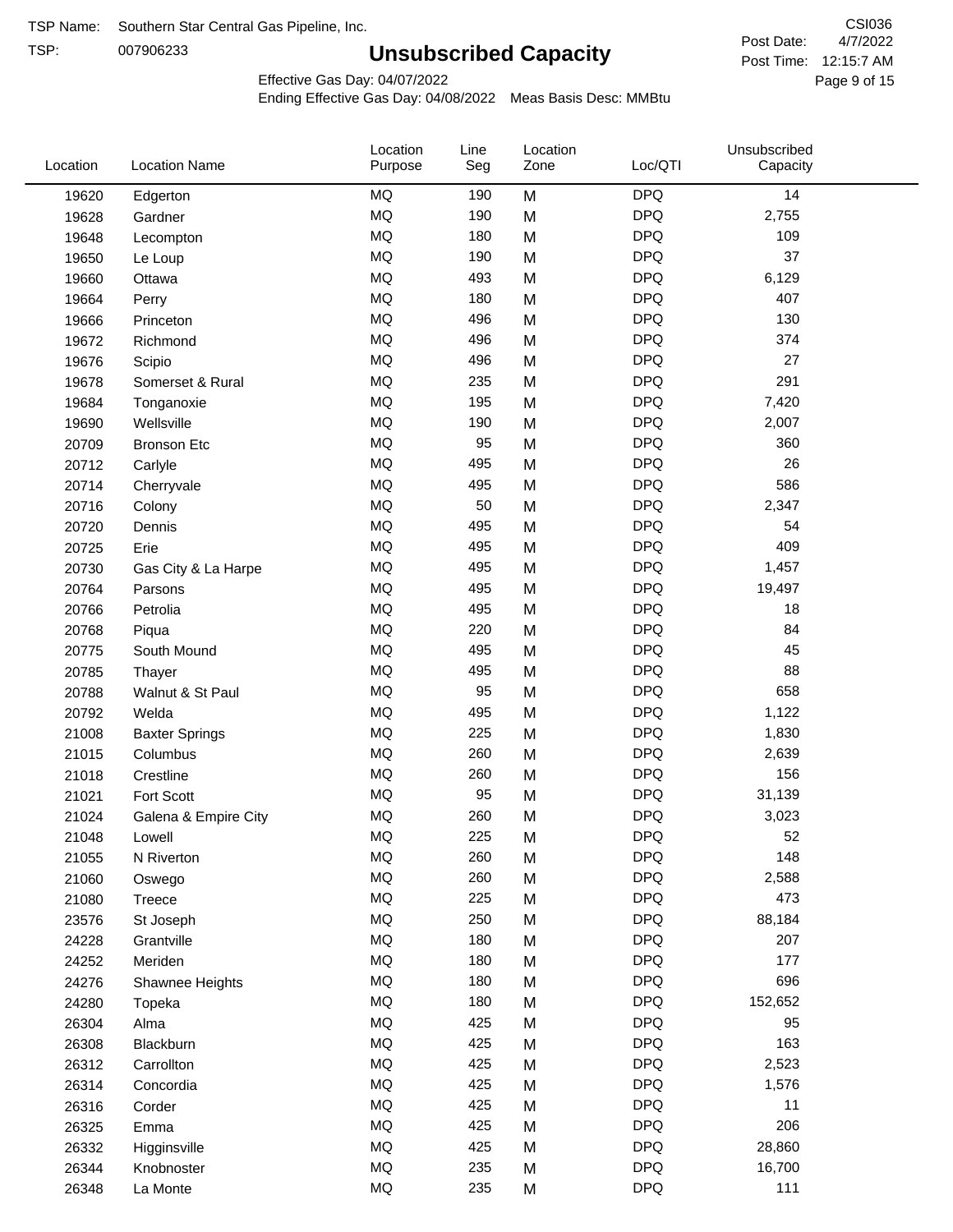TSP:

## **Unsubscribed Capacity**

4/7/2022 Page 10 of 15 Post Time: 12:15:7 AM CSI036 Post Date:

Effective Gas Day: 04/07/2022

| Location | <b>Location Name</b>          | Location<br>Purpose | Line<br>Seg | Location<br>Zone | Loc/QTI    | Unsubscribed<br>Capacity |  |
|----------|-------------------------------|---------------------|-------------|------------------|------------|--------------------------|--|
| 26352    | Mt Leonard                    | MQ                  | 425         | M                | <b>DPQ</b> | 167                      |  |
| 26356    | Norborne                      | MQ                  | 425         | M                | <b>DPQ</b> | 1,901                    |  |
| 26376    | Slater                        | MQ                  | 425         | M                | <b>DPQ</b> | 471                      |  |
| 26378    | <b>Sweet Springs</b>          | MQ                  | 425         | M                | <b>DPQ</b> | 584                      |  |
| 26392    | Warrensburg                   | MQ                  | 235         | M                | <b>DPQ</b> | 10,551                   |  |
| 26394    | Waverly                       | <b>MQ</b>           | 425         | M                | <b>DPQ</b> | 378                      |  |
| 27015    | <b>Belle Plaine</b>           | MQ                  | 333         | ${\sf P}$        | <b>DPQ</b> | 150                      |  |
| 27020    | <b>Bentley</b>                | MQ                  | 120         | ${\sf P}$        | <b>DPQ</b> | 217                      |  |
| 27035    | Derby                         | MQ                  | 120         | $\mathsf{P}$     | <b>DPQ</b> | 7,759                    |  |
| 27040    | Andover                       | MQ                  | 300         | M                | <b>DPQ</b> | 166                      |  |
| 27050    | Haysville                     | MQ                  | 120         | ${\sf P}$        | <b>DPQ</b> | 9,455                    |  |
| 27060    | Mulvane                       | MQ                  | 120         | P                | <b>DPQ</b> | 9,778                    |  |
| 27065    | Rose Hill                     | MQ                  | 295         | P                | <b>DPQ</b> | 5,386                    |  |
| 27070    | Sedgwick                      | MQ                  | 120         | P                | <b>DPQ</b> | 7,149                    |  |
| 27080    | Udall                         | MQ                  | 333         | ${\sf P}$        | <b>DPQ</b> | 538                      |  |
| 27085    | <b>Valley Center</b>          | MQ                  | 120         | P                | <b>DPQ</b> | 51,875                   |  |
| 27092    | Wichita                       | MQ                  | 120         | ${\sf P}$        | <b>DPQ</b> | 259,947                  |  |
| 29001    | Atchison                      | MQ                  | 90          | M                | <b>DPQ</b> | 20,786                   |  |
| 29002    | Emporia                       | MQ                  | 140         | M                | <b>DPQ</b> | 15,524                   |  |
| 29003    | Leavenworth                   | MQ                  | 195         | M                | <b>DPQ</b> | 14,939                   |  |
| 29005    | Effingham                     | MQ                  | 90          | M                | <b>DPQ</b> | 269                      |  |
| 30804    | Abbyville                     | MQ                  | 130         | ${\sf P}$        | <b>DPQ</b> | 195                      |  |
| 34612    | Altamont                      | MQ                  | 260         | M                | <b>DPQ</b> | 119                      |  |
| 35013    | Americus                      | MQ                  | 140         | M                | <b>DPQ</b> | 31                       |  |
| 35515    | ANR Alden                     | MQ                  | 490         | ${\sf P}$        | <b>DPQ</b> | 135,571                  |  |
| 36918    | Argonia                       | MQ                  | 120         | ${\sf P}$        | <b>DPQ</b> | 15                       |  |
| 37100    | Wynona                        | MQ                  | 334         | P                | <b>DPQ</b> | 287                      |  |
| 37118    | Hominy                        | MQ                  | 357         | P                | <b>DPQ</b> | 91                       |  |
| 37172    | <b>Black Hills Hutchinson</b> | MQ                  | 130         | ${\sf P}$        | <b>DPQ</b> | 15,360                   |  |
| 37175    | EGT Jane - Delivery           | MQ                  | 423         | M                | <b>DPQ</b> | 216,201                  |  |
| 38021    | Auburn                        | MQ                  | 180         | M                | <b>DPQ</b> | 756                      |  |
| 38522    | <b>Avant Utilities</b>        | MQ                  | 357         | P                | <b>DPQ</b> | 157                      |  |
| 41709    | <b>Billings</b>               | MQ                  | 380         | P                | <b>DPQ</b> | 2,032                    |  |
| 42915    | Springfield                   | $\sf{MQ}$           | 455         | M                | <b>DPQ</b> | 698,615                  |  |
| 44021    | Burlingame                    | $\sf{MQ}$           | 140         | M                | <b>DPQ</b> | 1,686                    |  |
| 44121    | Alfalfa City Ok               | $\sf{MQ}$           | 315         | P                | <b>DPQ</b> | 394                      |  |
| 45301    | Cassoday                      | MQ                  | 140         | M                | <b>DPQ</b> | 0                        |  |
| 46608    | Chanute                       | MQ                  | 495         | M                | <b>DPQ</b> | 51,665                   |  |
| 46809    | Florence                      | MQ                  | 140         | M                | <b>DPQ</b> | 1,001                    |  |
| 47412    | Cleveland                     | MQ                  | 357         | P                | <b>DPQ</b> | 1,569                    |  |
| 47641    | CIG Riner                     | MQ                  | 490         | P                | <b>DPQ</b> | 62,965                   |  |
| 48015    | Bourbon County, KS            | MQ                  | 95          | M                | <b>DPQ</b> | 4,627                    |  |
| 48301    | Copan                         | MQ                  | 497         | ${\sf P}$        | <b>DPQ</b> | 358                      |  |
| 55502    | Danville                      | MQ                  | 120         | ${\sf P}$        | <b>DPQ</b> | 166                      |  |
| 56601    | Denison                       | MQ                  | 90          | M                | <b>DPQ</b> | 79                       |  |
| 58518    | Drumright                     | MQ                  | 390         | P                | <b>DPQ</b> | 4,485                    |  |
| 60706    | Peckham                       | MQ                  | 117         | M                | <b>DPQ</b> | 67                       |  |
| 62810    | Black Hills - Enterprise TB   | MQ                  | 130         | ${\sf P}$        | <b>DPQ</b> | 990                      |  |
| 63919    | Eskridge                      | $\sf{MQ}$           | 140         | M                | <b>DPQ</b> | 820                      |  |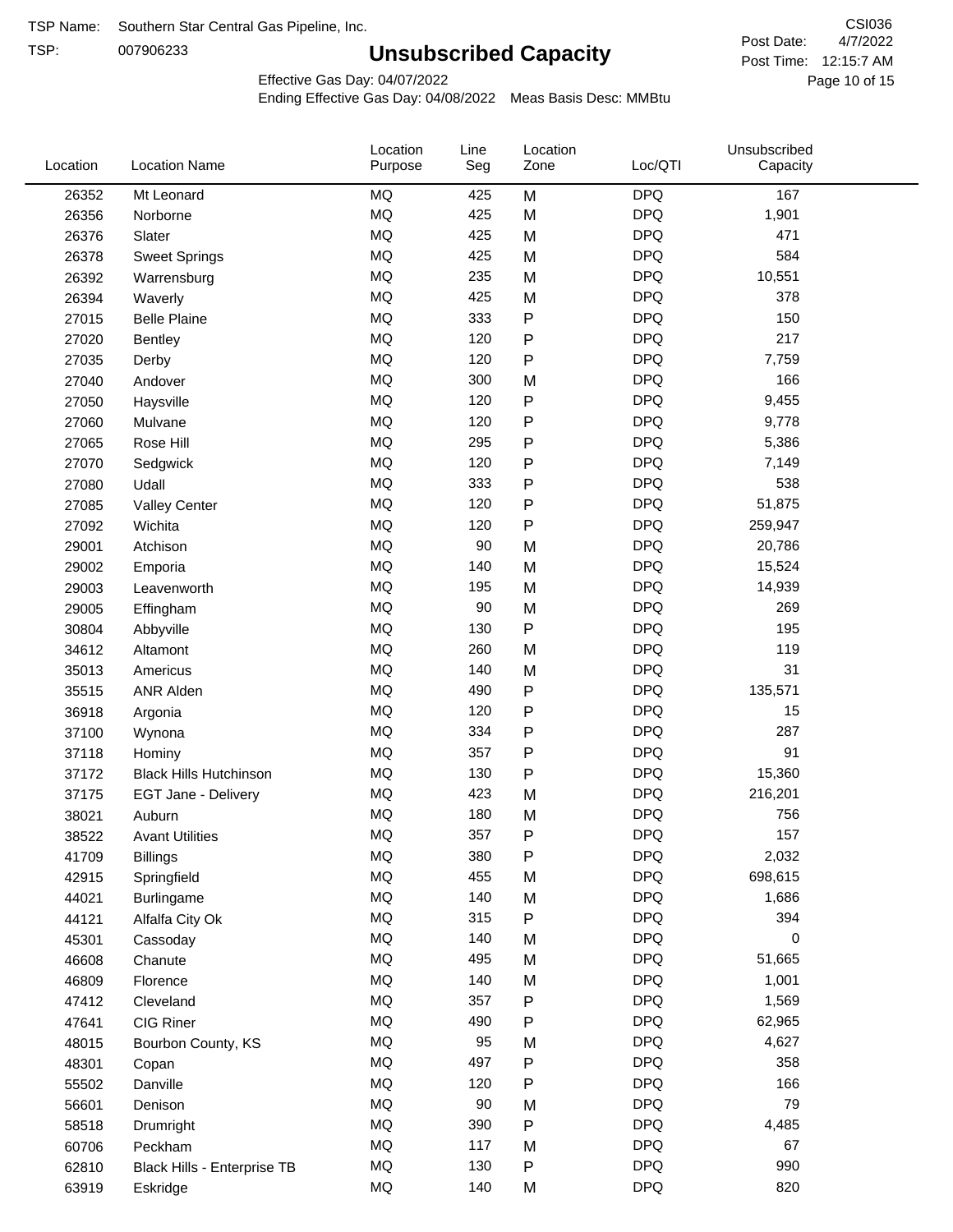TSP:

## **Unsubscribed Capacity**

4/7/2022 Page 11 of 15 Post Time: 12:15:7 AM CSI036 Post Date:

Effective Gas Day: 04/07/2022

| Location | <b>Location Name</b>          | Location<br>Purpose | Line<br>Seg | Location<br>Zone | Loc/QTI    | Unsubscribed<br>Capacity |  |
|----------|-------------------------------|---------------------|-------------|------------------|------------|--------------------------|--|
| 68015    | Ford                          | <b>MQ</b>           | 130         | ${\sf P}$        | <b>DPQ</b> | 424                      |  |
| 68518    | Freedom                       | MQ                  | 315         | P                | <b>DPQ</b> | 12                       |  |
| 70408    | <b>Garnett KS</b>             | <b>MQ</b>           | 496         | M                | <b>DPQ</b> | 15,099                   |  |
| 70610    | Gate                          | <b>MQ</b>           | 315         | P                | <b>DPQ</b> | 63                       |  |
| 74416    | Pocasset                      | <b>MQ</b>           | 340         | P                | <b>DPQ</b> | 96                       |  |
| 77118    | Granby                        | <b>MQ</b>           | 455         | M                | <b>DPQ</b> | 816                      |  |
| 77308    | <b>Bonner Springs Ks</b>      | <b>MQ</b>           | 190         | M                | <b>DPQ</b> | 7,104                    |  |
| 77512    | Eureka, Toronto & Neal        | MQ                  | 140         | M                | <b>DPQ</b> | 2,306                    |  |
| 77705    | Anthony                       | <b>MQ</b>           | 120         | P                | <b>DPQ</b> | 26,858                   |  |
| 80312    | Hamilton Ks                   | MQ                  | 140         | M                | <b>DPQ</b> | 445                      |  |
| 80515    | Atmos - Strong Cty &          | <b>MQ</b>           | 140         | M                | <b>DPQ</b> | 27                       |  |
| 83418    | Howard Ks                     | <b>MQ</b>           | 498         | M                | <b>DPQ</b> | 3,629                    |  |
| 84021    | Humboldt Ks                   | <b>MQ</b>           | 495         | M                | <b>DPQ</b> | 4,390                    |  |
| 86717    | Iola Ks                       | <b>MQ</b>           | 495         | M                | <b>DPQ</b> | 10,749                   |  |
| 96108    | <b>Black Hills - Lawrence</b> | <b>MQ</b>           | 180         | M                | <b>DPQ</b> | 45,466                   |  |
| 96912    | Kechi Ks                      | <b>MQ</b>           | 120         | P                | <b>DPQ</b> | 150                      |  |
| 97112    | Copeland                      | <b>MQ</b>           | 130         | P                | <b>DPQ</b> | 15,628                   |  |
| 102512   | Lebo                          | <b>MQ</b>           | 493         | M                | <b>DPQ</b> | 273                      |  |
| 103101   | Lenapah                       | <b>MQ</b>           | 225         | M                | <b>DPQ</b> | 249                      |  |
| 104615   | Liberal                       | <b>MQ</b>           | 260         | M                | <b>DPQ</b> | 204                      |  |
| 108119   | Ochelata                      | <b>MQ</b>           | 357         | P                | <b>DPQ</b> | 168                      |  |
| 108221   | Washington                    | <b>MQ</b>           | 497         | P                | <b>DPQ</b> | 395                      |  |
| 110412   | McLouth                       | <b>MQ</b>           | 170         | M                | <b>DPQ</b> | 113                      |  |
| 110908   | Mannford                      | <b>MQ</b>           | 357         | P                | <b>DPQ</b> | 456                      |  |
| 113612   | Webb City, OK TB              | <b>MQ</b>           | 335         | Ρ                | <b>DPQ</b> | 317                      |  |
| 113713   | Osage City Ok                 | <b>MQ</b>           | 357         | $\mathsf{P}$     | <b>DPQ</b> | 239                      |  |
| 113812   | Clinton & Leeton              | <b>MQ</b>           | 235         | M                | <b>DPQ</b> | 21,928                   |  |
| 113852   | Marshall                      | <b>MQ</b>           | 425         | M                | <b>DPQ</b> | 14,581                   |  |
| 113856   | Nevada                        | <b>MQ</b>           | 95          | M                | <b>DPQ</b> | 9,333                    |  |
| 113864   | <b>Platte City</b>            | <b>MQ</b>           | 250         | M                | <b>DPQ</b> | 2,890                    |  |
| 113872   | Lexington-Richmond-Henrietta  | <b>MQ</b>           | 425         | M                | <b>DPQ</b> | 3,022                    |  |
| 113876   | Sedalia                       | <b>MQ</b>           | 235         | M                | <b>DPQ</b> | 26,188                   |  |
| 113880   | Tracy                         | MQ                  | 250         | M                | <b>DPQ</b> | 135                      |  |
| 113892   | Weston                        | $\sf{MQ}$           | 250         | M                | <b>DPQ</b> | 1,140                    |  |
| 118121   | Mulberry                      | <b>MQ</b>           | 260         | M                | <b>DPQ</b> | 239                      |  |
| 118321   | Mulhall                       | <b>MQ</b>           | 400         | Ρ                | <b>DPQ</b> | 150                      |  |
| 120000   | Spire                         | <b>MQ</b>           | 235         | M                | <b>DPQ</b> | 13,115                   |  |
| 121110   | Neodesha                      | MQ                  | 495         | M                | <b>DPQ</b> | 6,410                    |  |
| 121315   | Neosho Rapids                 | $\sf{MQ}$           | 493         | M                | <b>DPQ</b> | 289                      |  |
| 121415   | <b>NGPL Barton</b>            | $\sf{MQ}$           | 490         | Ρ                | <b>DPQ</b> | 184,224                  |  |
| 121515   | <b>NGPL Ford</b>              | MQ                  | 130         | Ρ                | <b>DPQ</b> | 269,500                  |  |
| 122715   | Afton-Fairland-Grove-Jay      | MQ                  | 225         | M                | <b>DPQ</b> | 6,793                    |  |
| 122915   | Norwich                       | MQ                  | 120         | Ρ                | <b>DPQ</b> | 124                      |  |
| 125315   | Oilton                        | <b>MQ</b>           | 357         | P                | <b>DPQ</b> | 1,130                    |  |
| 129311   | <b>ONG Harper County</b>      | MQ                  | 315         | Ρ                | <b>DPQ</b> | 7,083                    |  |
| 129712   | Olivet                        | MQ                  | 493         | M                | <b>DPQ</b> | 24                       |  |
| 130001   | Orlando                       | MQ                  | 400         | ${\sf P}$        | <b>DPQ</b> | 219                      |  |
| 132018   | Oronogo                       | $\sf{MQ}$           | 450         | M                | <b>DPQ</b> | 256                      |  |
| 132519   | Osage City Ks                 | $\sf{MQ}$           | 140         | M                | <b>DPQ</b> | 3,551                    |  |
|          |                               |                     |             |                  |            |                          |  |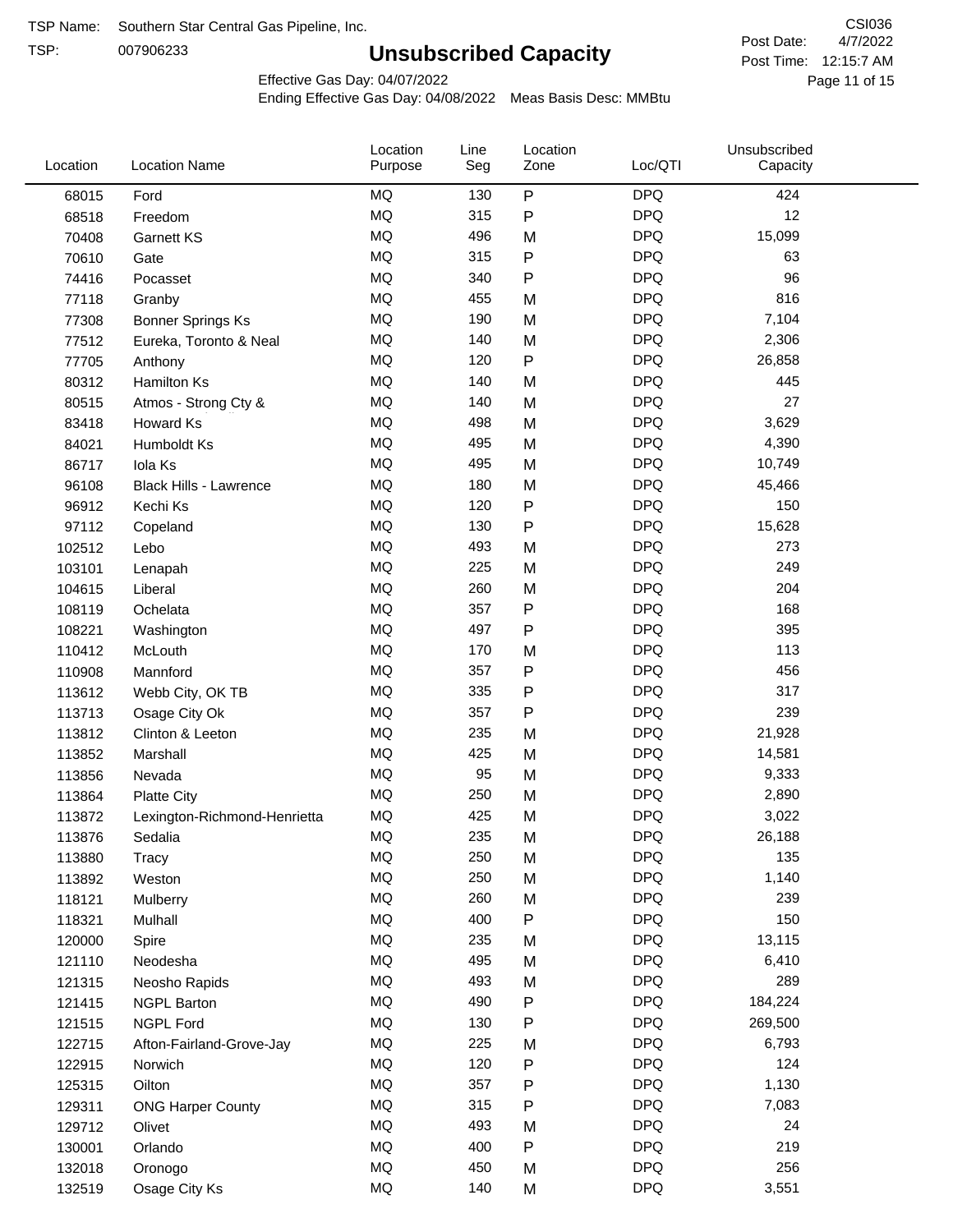TSP:

## **Unsubscribed Capacity**

4/7/2022 Page 12 of 15 Post Time: 12:15:7 AM CSI036 Post Date:

Effective Gas Day: 04/07/2022

| <b>DPQ</b><br>135533<br>PEPL Princeton<br>MQ<br>M<br>106,178<br>496<br>MQ<br><b>DPQ</b><br>130<br>P<br>134<br>135808<br>Partridge<br>P<br>MQ<br>130<br><b>DPQ</b><br>12,912<br>136701<br><b>Black Hills Reno</b><br>MQ<br>120<br>P<br><b>DPQ</b><br>18,975<br>137550<br><b>Black Hills South Wichita</b><br><b>MQ</b><br><b>DPQ</b><br>250<br>1,764<br>M<br>139712<br>Plattsburg<br><b>MQ</b><br><b>DPQ</b><br>490<br>P<br>156<br>145950<br>Merino<br><b>MQ</b><br><b>DPQ</b><br>396<br>357<br>P<br>150418<br>Ramona<br><b>MQ</b><br><b>DPQ</b><br>20<br>140<br>M<br>151525<br>Reading<br>MQ<br>334<br>P<br><b>DPQ</b><br>179<br>154501<br>Nelagoney<br><b>MQ</b><br><b>DPQ</b><br>498<br>M<br>142<br>157025<br>Severy<br>MQ<br><b>DPQ</b><br>336<br>265<br>M<br>163100<br>Superior<br>MQ<br>141<br>P<br><b>DPQ</b><br>130<br>164725<br>Sylvia<br>MQ<br><b>DPQ</b><br>458<br>P<br>230,000<br>168112<br>Transwestern Canadian - Del.<br>MQ<br><b>DPQ</b><br>678<br>260<br>M<br>168612<br>Chetopa & Rural<br>MQ<br><b>DPQ</b><br>248<br>260<br>M<br>168620<br>Edna & Bartlett<br>MQ<br><b>DPQ</b><br>139<br>195<br>M<br>172812<br>Conner Area<br><b>DPQ</b><br>MQ<br>195<br>223<br>M<br>172820<br>Easton & Lowemont<br><b>DPQ</b><br>MQ<br>95<br>M<br>600<br>172822<br>Savonburg & Elsmore<br>MQ<br><b>DPQ</b><br>378<br>498<br>M<br>172828<br><b>Fall River</b><br>MQ<br><b>DPQ</b><br>191<br>495<br>M<br>172832<br>Galesburg<br>MQ<br>190<br><b>DPQ</b><br>23,240<br>M<br>172834<br>Atmos Energy - Olathe<br>MQ<br><b>DPQ</b><br>54<br>117<br>M<br>172836<br>Havana<br>MQ<br><b>DPQ</b><br>202<br>235<br>M<br>172838<br>Hillsdale<br><b>MQ</b><br><b>DPQ</b><br>170<br>146<br>M<br>172844<br>Jarbalo<br><b>MQ</b><br><b>DPQ</b><br>241<br>250<br>M<br>172848<br>Kickapoo<br>MQ<br><b>DPQ</b><br>260<br>M<br>2,880<br>172855<br>Liberty<br><b>MQ</b><br><b>DPQ</b><br>195<br>330<br>M<br>172857<br>Linwood<br><b>MQ</b><br><b>DPQ</b><br>260<br>242<br>Mc Cune<br>172860<br>M<br><b>MQ</b><br><b>DPQ</b><br>32<br>495<br>M<br>172862<br>Moorehead<br>MQ<br>495<br><b>DPQ</b><br>1,014<br>M<br>172864<br>Moorehead Rural<br>MQ<br><b>DPQ</b><br>101<br>260<br>M<br>172866<br>Mound Valley<br>MQ<br><b>DPQ</b><br>117<br>351<br>172870<br>M<br>Niotaze<br>MQ<br>180<br><b>DPQ</b><br>24<br>M<br>172880<br><b>Pleasant Valley</b><br>$\sf{MQ}$<br><b>DPQ</b><br>36<br>195<br>M<br>172885<br>Reno Area<br>MQ<br><b>DPQ</b><br>10,018<br>190<br>M<br>172892<br>Wyandotte<br>$\sf{MQ}$<br>260<br><b>DPQ</b><br>138,016<br>172944<br>Coffeyville Area<br>M<br>MQ<br>95<br><b>DPQ</b><br>276<br>M<br>173214<br>Uniontown<br>MQ<br>P<br><b>DPQ</b><br>120<br>120<br>176819<br>Viola<br>MQ<br>315<br><b>DPQ</b><br>74<br>P<br>180311<br>Wakita<br>MQ<br>140<br><b>DPQ</b><br>138<br>181013<br>Walton<br>M<br>65<br>MQ<br><b>DPQ</b><br>225<br>181715<br>Wann<br>M<br>MQ<br><b>DPQ</b><br>137<br>90<br>M<br>223001<br>Atchison Eng Defense Ind Plt<br>$\sf{MQ}$<br><b>DPQ</b><br>450<br>1,880<br>224501<br><b>ICI Chemical Plant</b><br>M<br>MQ<br>295<br>P<br><b>DPQ</b><br>63<br>225001<br>Augusta Sewage Plant<br><b>DPQ</b><br>MQ<br>120<br>P<br>5,725<br>243501<br><b>Beech Aircraft Plant</b><br>MQ<br>130<br>P<br><b>DPQ</b><br>107<br>253001<br>Roenbaugh Lease Irrigation<br><b>DPQ</b><br>MQ<br>120<br>P<br>16,419<br>266001<br>Boeing No 2 Plant<br><b>DPQ</b><br>MQ<br>130<br>P<br>233<br>274001<br>Pleasant Valley Irr.<br><b>DPQ</b><br>MQ<br>250<br>8,075<br><b>Buildex Haydite Plant</b><br>285501<br>M | Location | <b>Location Name</b> | Location<br>Purpose | Line<br>Seg | Location<br>Zone | Loc/QTI | Unsubscribed<br>Capacity |  |
|-------------------------------------------------------------------------------------------------------------------------------------------------------------------------------------------------------------------------------------------------------------------------------------------------------------------------------------------------------------------------------------------------------------------------------------------------------------------------------------------------------------------------------------------------------------------------------------------------------------------------------------------------------------------------------------------------------------------------------------------------------------------------------------------------------------------------------------------------------------------------------------------------------------------------------------------------------------------------------------------------------------------------------------------------------------------------------------------------------------------------------------------------------------------------------------------------------------------------------------------------------------------------------------------------------------------------------------------------------------------------------------------------------------------------------------------------------------------------------------------------------------------------------------------------------------------------------------------------------------------------------------------------------------------------------------------------------------------------------------------------------------------------------------------------------------------------------------------------------------------------------------------------------------------------------------------------------------------------------------------------------------------------------------------------------------------------------------------------------------------------------------------------------------------------------------------------------------------------------------------------------------------------------------------------------------------------------------------------------------------------------------------------------------------------------------------------------------------------------------------------------------------------------------------------------------------------------------------------------------------------------------------------------------------------------------------------------------------------------------------------------------------------------------------------------------------------------------------------------------------------------------------------------------------------------------------------------------------------------------------------------------------------------------------------------------------------------------------------------------------------------------------------------------------------------------------------------------------------------------------------------------------------------------------------------------------------------------------------------------------------------------------------------------------------------------------------------------------------------------------------------------|----------|----------------------|---------------------|-------------|------------------|---------|--------------------------|--|
|                                                                                                                                                                                                                                                                                                                                                                                                                                                                                                                                                                                                                                                                                                                                                                                                                                                                                                                                                                                                                                                                                                                                                                                                                                                                                                                                                                                                                                                                                                                                                                                                                                                                                                                                                                                                                                                                                                                                                                                                                                                                                                                                                                                                                                                                                                                                                                                                                                                                                                                                                                                                                                                                                                                                                                                                                                                                                                                                                                                                                                                                                                                                                                                                                                                                                                                                                                                                                                                                                                             |          |                      |                     |             |                  |         |                          |  |
|                                                                                                                                                                                                                                                                                                                                                                                                                                                                                                                                                                                                                                                                                                                                                                                                                                                                                                                                                                                                                                                                                                                                                                                                                                                                                                                                                                                                                                                                                                                                                                                                                                                                                                                                                                                                                                                                                                                                                                                                                                                                                                                                                                                                                                                                                                                                                                                                                                                                                                                                                                                                                                                                                                                                                                                                                                                                                                                                                                                                                                                                                                                                                                                                                                                                                                                                                                                                                                                                                                             |          |                      |                     |             |                  |         |                          |  |
|                                                                                                                                                                                                                                                                                                                                                                                                                                                                                                                                                                                                                                                                                                                                                                                                                                                                                                                                                                                                                                                                                                                                                                                                                                                                                                                                                                                                                                                                                                                                                                                                                                                                                                                                                                                                                                                                                                                                                                                                                                                                                                                                                                                                                                                                                                                                                                                                                                                                                                                                                                                                                                                                                                                                                                                                                                                                                                                                                                                                                                                                                                                                                                                                                                                                                                                                                                                                                                                                                                             |          |                      |                     |             |                  |         |                          |  |
|                                                                                                                                                                                                                                                                                                                                                                                                                                                                                                                                                                                                                                                                                                                                                                                                                                                                                                                                                                                                                                                                                                                                                                                                                                                                                                                                                                                                                                                                                                                                                                                                                                                                                                                                                                                                                                                                                                                                                                                                                                                                                                                                                                                                                                                                                                                                                                                                                                                                                                                                                                                                                                                                                                                                                                                                                                                                                                                                                                                                                                                                                                                                                                                                                                                                                                                                                                                                                                                                                                             |          |                      |                     |             |                  |         |                          |  |
|                                                                                                                                                                                                                                                                                                                                                                                                                                                                                                                                                                                                                                                                                                                                                                                                                                                                                                                                                                                                                                                                                                                                                                                                                                                                                                                                                                                                                                                                                                                                                                                                                                                                                                                                                                                                                                                                                                                                                                                                                                                                                                                                                                                                                                                                                                                                                                                                                                                                                                                                                                                                                                                                                                                                                                                                                                                                                                                                                                                                                                                                                                                                                                                                                                                                                                                                                                                                                                                                                                             |          |                      |                     |             |                  |         |                          |  |
|                                                                                                                                                                                                                                                                                                                                                                                                                                                                                                                                                                                                                                                                                                                                                                                                                                                                                                                                                                                                                                                                                                                                                                                                                                                                                                                                                                                                                                                                                                                                                                                                                                                                                                                                                                                                                                                                                                                                                                                                                                                                                                                                                                                                                                                                                                                                                                                                                                                                                                                                                                                                                                                                                                                                                                                                                                                                                                                                                                                                                                                                                                                                                                                                                                                                                                                                                                                                                                                                                                             |          |                      |                     |             |                  |         |                          |  |
|                                                                                                                                                                                                                                                                                                                                                                                                                                                                                                                                                                                                                                                                                                                                                                                                                                                                                                                                                                                                                                                                                                                                                                                                                                                                                                                                                                                                                                                                                                                                                                                                                                                                                                                                                                                                                                                                                                                                                                                                                                                                                                                                                                                                                                                                                                                                                                                                                                                                                                                                                                                                                                                                                                                                                                                                                                                                                                                                                                                                                                                                                                                                                                                                                                                                                                                                                                                                                                                                                                             |          |                      |                     |             |                  |         |                          |  |
|                                                                                                                                                                                                                                                                                                                                                                                                                                                                                                                                                                                                                                                                                                                                                                                                                                                                                                                                                                                                                                                                                                                                                                                                                                                                                                                                                                                                                                                                                                                                                                                                                                                                                                                                                                                                                                                                                                                                                                                                                                                                                                                                                                                                                                                                                                                                                                                                                                                                                                                                                                                                                                                                                                                                                                                                                                                                                                                                                                                                                                                                                                                                                                                                                                                                                                                                                                                                                                                                                                             |          |                      |                     |             |                  |         |                          |  |
|                                                                                                                                                                                                                                                                                                                                                                                                                                                                                                                                                                                                                                                                                                                                                                                                                                                                                                                                                                                                                                                                                                                                                                                                                                                                                                                                                                                                                                                                                                                                                                                                                                                                                                                                                                                                                                                                                                                                                                                                                                                                                                                                                                                                                                                                                                                                                                                                                                                                                                                                                                                                                                                                                                                                                                                                                                                                                                                                                                                                                                                                                                                                                                                                                                                                                                                                                                                                                                                                                                             |          |                      |                     |             |                  |         |                          |  |
|                                                                                                                                                                                                                                                                                                                                                                                                                                                                                                                                                                                                                                                                                                                                                                                                                                                                                                                                                                                                                                                                                                                                                                                                                                                                                                                                                                                                                                                                                                                                                                                                                                                                                                                                                                                                                                                                                                                                                                                                                                                                                                                                                                                                                                                                                                                                                                                                                                                                                                                                                                                                                                                                                                                                                                                                                                                                                                                                                                                                                                                                                                                                                                                                                                                                                                                                                                                                                                                                                                             |          |                      |                     |             |                  |         |                          |  |
|                                                                                                                                                                                                                                                                                                                                                                                                                                                                                                                                                                                                                                                                                                                                                                                                                                                                                                                                                                                                                                                                                                                                                                                                                                                                                                                                                                                                                                                                                                                                                                                                                                                                                                                                                                                                                                                                                                                                                                                                                                                                                                                                                                                                                                                                                                                                                                                                                                                                                                                                                                                                                                                                                                                                                                                                                                                                                                                                                                                                                                                                                                                                                                                                                                                                                                                                                                                                                                                                                                             |          |                      |                     |             |                  |         |                          |  |
|                                                                                                                                                                                                                                                                                                                                                                                                                                                                                                                                                                                                                                                                                                                                                                                                                                                                                                                                                                                                                                                                                                                                                                                                                                                                                                                                                                                                                                                                                                                                                                                                                                                                                                                                                                                                                                                                                                                                                                                                                                                                                                                                                                                                                                                                                                                                                                                                                                                                                                                                                                                                                                                                                                                                                                                                                                                                                                                                                                                                                                                                                                                                                                                                                                                                                                                                                                                                                                                                                                             |          |                      |                     |             |                  |         |                          |  |
|                                                                                                                                                                                                                                                                                                                                                                                                                                                                                                                                                                                                                                                                                                                                                                                                                                                                                                                                                                                                                                                                                                                                                                                                                                                                                                                                                                                                                                                                                                                                                                                                                                                                                                                                                                                                                                                                                                                                                                                                                                                                                                                                                                                                                                                                                                                                                                                                                                                                                                                                                                                                                                                                                                                                                                                                                                                                                                                                                                                                                                                                                                                                                                                                                                                                                                                                                                                                                                                                                                             |          |                      |                     |             |                  |         |                          |  |
|                                                                                                                                                                                                                                                                                                                                                                                                                                                                                                                                                                                                                                                                                                                                                                                                                                                                                                                                                                                                                                                                                                                                                                                                                                                                                                                                                                                                                                                                                                                                                                                                                                                                                                                                                                                                                                                                                                                                                                                                                                                                                                                                                                                                                                                                                                                                                                                                                                                                                                                                                                                                                                                                                                                                                                                                                                                                                                                                                                                                                                                                                                                                                                                                                                                                                                                                                                                                                                                                                                             |          |                      |                     |             |                  |         |                          |  |
|                                                                                                                                                                                                                                                                                                                                                                                                                                                                                                                                                                                                                                                                                                                                                                                                                                                                                                                                                                                                                                                                                                                                                                                                                                                                                                                                                                                                                                                                                                                                                                                                                                                                                                                                                                                                                                                                                                                                                                                                                                                                                                                                                                                                                                                                                                                                                                                                                                                                                                                                                                                                                                                                                                                                                                                                                                                                                                                                                                                                                                                                                                                                                                                                                                                                                                                                                                                                                                                                                                             |          |                      |                     |             |                  |         |                          |  |
|                                                                                                                                                                                                                                                                                                                                                                                                                                                                                                                                                                                                                                                                                                                                                                                                                                                                                                                                                                                                                                                                                                                                                                                                                                                                                                                                                                                                                                                                                                                                                                                                                                                                                                                                                                                                                                                                                                                                                                                                                                                                                                                                                                                                                                                                                                                                                                                                                                                                                                                                                                                                                                                                                                                                                                                                                                                                                                                                                                                                                                                                                                                                                                                                                                                                                                                                                                                                                                                                                                             |          |                      |                     |             |                  |         |                          |  |
|                                                                                                                                                                                                                                                                                                                                                                                                                                                                                                                                                                                                                                                                                                                                                                                                                                                                                                                                                                                                                                                                                                                                                                                                                                                                                                                                                                                                                                                                                                                                                                                                                                                                                                                                                                                                                                                                                                                                                                                                                                                                                                                                                                                                                                                                                                                                                                                                                                                                                                                                                                                                                                                                                                                                                                                                                                                                                                                                                                                                                                                                                                                                                                                                                                                                                                                                                                                                                                                                                                             |          |                      |                     |             |                  |         |                          |  |
|                                                                                                                                                                                                                                                                                                                                                                                                                                                                                                                                                                                                                                                                                                                                                                                                                                                                                                                                                                                                                                                                                                                                                                                                                                                                                                                                                                                                                                                                                                                                                                                                                                                                                                                                                                                                                                                                                                                                                                                                                                                                                                                                                                                                                                                                                                                                                                                                                                                                                                                                                                                                                                                                                                                                                                                                                                                                                                                                                                                                                                                                                                                                                                                                                                                                                                                                                                                                                                                                                                             |          |                      |                     |             |                  |         |                          |  |
|                                                                                                                                                                                                                                                                                                                                                                                                                                                                                                                                                                                                                                                                                                                                                                                                                                                                                                                                                                                                                                                                                                                                                                                                                                                                                                                                                                                                                                                                                                                                                                                                                                                                                                                                                                                                                                                                                                                                                                                                                                                                                                                                                                                                                                                                                                                                                                                                                                                                                                                                                                                                                                                                                                                                                                                                                                                                                                                                                                                                                                                                                                                                                                                                                                                                                                                                                                                                                                                                                                             |          |                      |                     |             |                  |         |                          |  |
|                                                                                                                                                                                                                                                                                                                                                                                                                                                                                                                                                                                                                                                                                                                                                                                                                                                                                                                                                                                                                                                                                                                                                                                                                                                                                                                                                                                                                                                                                                                                                                                                                                                                                                                                                                                                                                                                                                                                                                                                                                                                                                                                                                                                                                                                                                                                                                                                                                                                                                                                                                                                                                                                                                                                                                                                                                                                                                                                                                                                                                                                                                                                                                                                                                                                                                                                                                                                                                                                                                             |          |                      |                     |             |                  |         |                          |  |
|                                                                                                                                                                                                                                                                                                                                                                                                                                                                                                                                                                                                                                                                                                                                                                                                                                                                                                                                                                                                                                                                                                                                                                                                                                                                                                                                                                                                                                                                                                                                                                                                                                                                                                                                                                                                                                                                                                                                                                                                                                                                                                                                                                                                                                                                                                                                                                                                                                                                                                                                                                                                                                                                                                                                                                                                                                                                                                                                                                                                                                                                                                                                                                                                                                                                                                                                                                                                                                                                                                             |          |                      |                     |             |                  |         |                          |  |
|                                                                                                                                                                                                                                                                                                                                                                                                                                                                                                                                                                                                                                                                                                                                                                                                                                                                                                                                                                                                                                                                                                                                                                                                                                                                                                                                                                                                                                                                                                                                                                                                                                                                                                                                                                                                                                                                                                                                                                                                                                                                                                                                                                                                                                                                                                                                                                                                                                                                                                                                                                                                                                                                                                                                                                                                                                                                                                                                                                                                                                                                                                                                                                                                                                                                                                                                                                                                                                                                                                             |          |                      |                     |             |                  |         |                          |  |
|                                                                                                                                                                                                                                                                                                                                                                                                                                                                                                                                                                                                                                                                                                                                                                                                                                                                                                                                                                                                                                                                                                                                                                                                                                                                                                                                                                                                                                                                                                                                                                                                                                                                                                                                                                                                                                                                                                                                                                                                                                                                                                                                                                                                                                                                                                                                                                                                                                                                                                                                                                                                                                                                                                                                                                                                                                                                                                                                                                                                                                                                                                                                                                                                                                                                                                                                                                                                                                                                                                             |          |                      |                     |             |                  |         |                          |  |
|                                                                                                                                                                                                                                                                                                                                                                                                                                                                                                                                                                                                                                                                                                                                                                                                                                                                                                                                                                                                                                                                                                                                                                                                                                                                                                                                                                                                                                                                                                                                                                                                                                                                                                                                                                                                                                                                                                                                                                                                                                                                                                                                                                                                                                                                                                                                                                                                                                                                                                                                                                                                                                                                                                                                                                                                                                                                                                                                                                                                                                                                                                                                                                                                                                                                                                                                                                                                                                                                                                             |          |                      |                     |             |                  |         |                          |  |
|                                                                                                                                                                                                                                                                                                                                                                                                                                                                                                                                                                                                                                                                                                                                                                                                                                                                                                                                                                                                                                                                                                                                                                                                                                                                                                                                                                                                                                                                                                                                                                                                                                                                                                                                                                                                                                                                                                                                                                                                                                                                                                                                                                                                                                                                                                                                                                                                                                                                                                                                                                                                                                                                                                                                                                                                                                                                                                                                                                                                                                                                                                                                                                                                                                                                                                                                                                                                                                                                                                             |          |                      |                     |             |                  |         |                          |  |
|                                                                                                                                                                                                                                                                                                                                                                                                                                                                                                                                                                                                                                                                                                                                                                                                                                                                                                                                                                                                                                                                                                                                                                                                                                                                                                                                                                                                                                                                                                                                                                                                                                                                                                                                                                                                                                                                                                                                                                                                                                                                                                                                                                                                                                                                                                                                                                                                                                                                                                                                                                                                                                                                                                                                                                                                                                                                                                                                                                                                                                                                                                                                                                                                                                                                                                                                                                                                                                                                                                             |          |                      |                     |             |                  |         |                          |  |
|                                                                                                                                                                                                                                                                                                                                                                                                                                                                                                                                                                                                                                                                                                                                                                                                                                                                                                                                                                                                                                                                                                                                                                                                                                                                                                                                                                                                                                                                                                                                                                                                                                                                                                                                                                                                                                                                                                                                                                                                                                                                                                                                                                                                                                                                                                                                                                                                                                                                                                                                                                                                                                                                                                                                                                                                                                                                                                                                                                                                                                                                                                                                                                                                                                                                                                                                                                                                                                                                                                             |          |                      |                     |             |                  |         |                          |  |
|                                                                                                                                                                                                                                                                                                                                                                                                                                                                                                                                                                                                                                                                                                                                                                                                                                                                                                                                                                                                                                                                                                                                                                                                                                                                                                                                                                                                                                                                                                                                                                                                                                                                                                                                                                                                                                                                                                                                                                                                                                                                                                                                                                                                                                                                                                                                                                                                                                                                                                                                                                                                                                                                                                                                                                                                                                                                                                                                                                                                                                                                                                                                                                                                                                                                                                                                                                                                                                                                                                             |          |                      |                     |             |                  |         |                          |  |
|                                                                                                                                                                                                                                                                                                                                                                                                                                                                                                                                                                                                                                                                                                                                                                                                                                                                                                                                                                                                                                                                                                                                                                                                                                                                                                                                                                                                                                                                                                                                                                                                                                                                                                                                                                                                                                                                                                                                                                                                                                                                                                                                                                                                                                                                                                                                                                                                                                                                                                                                                                                                                                                                                                                                                                                                                                                                                                                                                                                                                                                                                                                                                                                                                                                                                                                                                                                                                                                                                                             |          |                      |                     |             |                  |         |                          |  |
|                                                                                                                                                                                                                                                                                                                                                                                                                                                                                                                                                                                                                                                                                                                                                                                                                                                                                                                                                                                                                                                                                                                                                                                                                                                                                                                                                                                                                                                                                                                                                                                                                                                                                                                                                                                                                                                                                                                                                                                                                                                                                                                                                                                                                                                                                                                                                                                                                                                                                                                                                                                                                                                                                                                                                                                                                                                                                                                                                                                                                                                                                                                                                                                                                                                                                                                                                                                                                                                                                                             |          |                      |                     |             |                  |         |                          |  |
|                                                                                                                                                                                                                                                                                                                                                                                                                                                                                                                                                                                                                                                                                                                                                                                                                                                                                                                                                                                                                                                                                                                                                                                                                                                                                                                                                                                                                                                                                                                                                                                                                                                                                                                                                                                                                                                                                                                                                                                                                                                                                                                                                                                                                                                                                                                                                                                                                                                                                                                                                                                                                                                                                                                                                                                                                                                                                                                                                                                                                                                                                                                                                                                                                                                                                                                                                                                                                                                                                                             |          |                      |                     |             |                  |         |                          |  |
|                                                                                                                                                                                                                                                                                                                                                                                                                                                                                                                                                                                                                                                                                                                                                                                                                                                                                                                                                                                                                                                                                                                                                                                                                                                                                                                                                                                                                                                                                                                                                                                                                                                                                                                                                                                                                                                                                                                                                                                                                                                                                                                                                                                                                                                                                                                                                                                                                                                                                                                                                                                                                                                                                                                                                                                                                                                                                                                                                                                                                                                                                                                                                                                                                                                                                                                                                                                                                                                                                                             |          |                      |                     |             |                  |         |                          |  |
|                                                                                                                                                                                                                                                                                                                                                                                                                                                                                                                                                                                                                                                                                                                                                                                                                                                                                                                                                                                                                                                                                                                                                                                                                                                                                                                                                                                                                                                                                                                                                                                                                                                                                                                                                                                                                                                                                                                                                                                                                                                                                                                                                                                                                                                                                                                                                                                                                                                                                                                                                                                                                                                                                                                                                                                                                                                                                                                                                                                                                                                                                                                                                                                                                                                                                                                                                                                                                                                                                                             |          |                      |                     |             |                  |         |                          |  |
|                                                                                                                                                                                                                                                                                                                                                                                                                                                                                                                                                                                                                                                                                                                                                                                                                                                                                                                                                                                                                                                                                                                                                                                                                                                                                                                                                                                                                                                                                                                                                                                                                                                                                                                                                                                                                                                                                                                                                                                                                                                                                                                                                                                                                                                                                                                                                                                                                                                                                                                                                                                                                                                                                                                                                                                                                                                                                                                                                                                                                                                                                                                                                                                                                                                                                                                                                                                                                                                                                                             |          |                      |                     |             |                  |         |                          |  |
|                                                                                                                                                                                                                                                                                                                                                                                                                                                                                                                                                                                                                                                                                                                                                                                                                                                                                                                                                                                                                                                                                                                                                                                                                                                                                                                                                                                                                                                                                                                                                                                                                                                                                                                                                                                                                                                                                                                                                                                                                                                                                                                                                                                                                                                                                                                                                                                                                                                                                                                                                                                                                                                                                                                                                                                                                                                                                                                                                                                                                                                                                                                                                                                                                                                                                                                                                                                                                                                                                                             |          |                      |                     |             |                  |         |                          |  |
|                                                                                                                                                                                                                                                                                                                                                                                                                                                                                                                                                                                                                                                                                                                                                                                                                                                                                                                                                                                                                                                                                                                                                                                                                                                                                                                                                                                                                                                                                                                                                                                                                                                                                                                                                                                                                                                                                                                                                                                                                                                                                                                                                                                                                                                                                                                                                                                                                                                                                                                                                                                                                                                                                                                                                                                                                                                                                                                                                                                                                                                                                                                                                                                                                                                                                                                                                                                                                                                                                                             |          |                      |                     |             |                  |         |                          |  |
|                                                                                                                                                                                                                                                                                                                                                                                                                                                                                                                                                                                                                                                                                                                                                                                                                                                                                                                                                                                                                                                                                                                                                                                                                                                                                                                                                                                                                                                                                                                                                                                                                                                                                                                                                                                                                                                                                                                                                                                                                                                                                                                                                                                                                                                                                                                                                                                                                                                                                                                                                                                                                                                                                                                                                                                                                                                                                                                                                                                                                                                                                                                                                                                                                                                                                                                                                                                                                                                                                                             |          |                      |                     |             |                  |         |                          |  |
|                                                                                                                                                                                                                                                                                                                                                                                                                                                                                                                                                                                                                                                                                                                                                                                                                                                                                                                                                                                                                                                                                                                                                                                                                                                                                                                                                                                                                                                                                                                                                                                                                                                                                                                                                                                                                                                                                                                                                                                                                                                                                                                                                                                                                                                                                                                                                                                                                                                                                                                                                                                                                                                                                                                                                                                                                                                                                                                                                                                                                                                                                                                                                                                                                                                                                                                                                                                                                                                                                                             |          |                      |                     |             |                  |         |                          |  |
|                                                                                                                                                                                                                                                                                                                                                                                                                                                                                                                                                                                                                                                                                                                                                                                                                                                                                                                                                                                                                                                                                                                                                                                                                                                                                                                                                                                                                                                                                                                                                                                                                                                                                                                                                                                                                                                                                                                                                                                                                                                                                                                                                                                                                                                                                                                                                                                                                                                                                                                                                                                                                                                                                                                                                                                                                                                                                                                                                                                                                                                                                                                                                                                                                                                                                                                                                                                                                                                                                                             |          |                      |                     |             |                  |         |                          |  |
|                                                                                                                                                                                                                                                                                                                                                                                                                                                                                                                                                                                                                                                                                                                                                                                                                                                                                                                                                                                                                                                                                                                                                                                                                                                                                                                                                                                                                                                                                                                                                                                                                                                                                                                                                                                                                                                                                                                                                                                                                                                                                                                                                                                                                                                                                                                                                                                                                                                                                                                                                                                                                                                                                                                                                                                                                                                                                                                                                                                                                                                                                                                                                                                                                                                                                                                                                                                                                                                                                                             |          |                      |                     |             |                  |         |                          |  |
|                                                                                                                                                                                                                                                                                                                                                                                                                                                                                                                                                                                                                                                                                                                                                                                                                                                                                                                                                                                                                                                                                                                                                                                                                                                                                                                                                                                                                                                                                                                                                                                                                                                                                                                                                                                                                                                                                                                                                                                                                                                                                                                                                                                                                                                                                                                                                                                                                                                                                                                                                                                                                                                                                                                                                                                                                                                                                                                                                                                                                                                                                                                                                                                                                                                                                                                                                                                                                                                                                                             |          |                      |                     |             |                  |         |                          |  |
|                                                                                                                                                                                                                                                                                                                                                                                                                                                                                                                                                                                                                                                                                                                                                                                                                                                                                                                                                                                                                                                                                                                                                                                                                                                                                                                                                                                                                                                                                                                                                                                                                                                                                                                                                                                                                                                                                                                                                                                                                                                                                                                                                                                                                                                                                                                                                                                                                                                                                                                                                                                                                                                                                                                                                                                                                                                                                                                                                                                                                                                                                                                                                                                                                                                                                                                                                                                                                                                                                                             |          |                      |                     |             |                  |         |                          |  |
|                                                                                                                                                                                                                                                                                                                                                                                                                                                                                                                                                                                                                                                                                                                                                                                                                                                                                                                                                                                                                                                                                                                                                                                                                                                                                                                                                                                                                                                                                                                                                                                                                                                                                                                                                                                                                                                                                                                                                                                                                                                                                                                                                                                                                                                                                                                                                                                                                                                                                                                                                                                                                                                                                                                                                                                                                                                                                                                                                                                                                                                                                                                                                                                                                                                                                                                                                                                                                                                                                                             |          |                      |                     |             |                  |         |                          |  |
|                                                                                                                                                                                                                                                                                                                                                                                                                                                                                                                                                                                                                                                                                                                                                                                                                                                                                                                                                                                                                                                                                                                                                                                                                                                                                                                                                                                                                                                                                                                                                                                                                                                                                                                                                                                                                                                                                                                                                                                                                                                                                                                                                                                                                                                                                                                                                                                                                                                                                                                                                                                                                                                                                                                                                                                                                                                                                                                                                                                                                                                                                                                                                                                                                                                                                                                                                                                                                                                                                                             |          |                      |                     |             |                  |         |                          |  |
|                                                                                                                                                                                                                                                                                                                                                                                                                                                                                                                                                                                                                                                                                                                                                                                                                                                                                                                                                                                                                                                                                                                                                                                                                                                                                                                                                                                                                                                                                                                                                                                                                                                                                                                                                                                                                                                                                                                                                                                                                                                                                                                                                                                                                                                                                                                                                                                                                                                                                                                                                                                                                                                                                                                                                                                                                                                                                                                                                                                                                                                                                                                                                                                                                                                                                                                                                                                                                                                                                                             |          |                      |                     |             |                  |         |                          |  |
|                                                                                                                                                                                                                                                                                                                                                                                                                                                                                                                                                                                                                                                                                                                                                                                                                                                                                                                                                                                                                                                                                                                                                                                                                                                                                                                                                                                                                                                                                                                                                                                                                                                                                                                                                                                                                                                                                                                                                                                                                                                                                                                                                                                                                                                                                                                                                                                                                                                                                                                                                                                                                                                                                                                                                                                                                                                                                                                                                                                                                                                                                                                                                                                                                                                                                                                                                                                                                                                                                                             |          |                      |                     |             |                  |         |                          |  |
|                                                                                                                                                                                                                                                                                                                                                                                                                                                                                                                                                                                                                                                                                                                                                                                                                                                                                                                                                                                                                                                                                                                                                                                                                                                                                                                                                                                                                                                                                                                                                                                                                                                                                                                                                                                                                                                                                                                                                                                                                                                                                                                                                                                                                                                                                                                                                                                                                                                                                                                                                                                                                                                                                                                                                                                                                                                                                                                                                                                                                                                                                                                                                                                                                                                                                                                                                                                                                                                                                                             |          |                      |                     |             |                  |         |                          |  |
|                                                                                                                                                                                                                                                                                                                                                                                                                                                                                                                                                                                                                                                                                                                                                                                                                                                                                                                                                                                                                                                                                                                                                                                                                                                                                                                                                                                                                                                                                                                                                                                                                                                                                                                                                                                                                                                                                                                                                                                                                                                                                                                                                                                                                                                                                                                                                                                                                                                                                                                                                                                                                                                                                                                                                                                                                                                                                                                                                                                                                                                                                                                                                                                                                                                                                                                                                                                                                                                                                                             |          |                      |                     |             |                  |         |                          |  |
|                                                                                                                                                                                                                                                                                                                                                                                                                                                                                                                                                                                                                                                                                                                                                                                                                                                                                                                                                                                                                                                                                                                                                                                                                                                                                                                                                                                                                                                                                                                                                                                                                                                                                                                                                                                                                                                                                                                                                                                                                                                                                                                                                                                                                                                                                                                                                                                                                                                                                                                                                                                                                                                                                                                                                                                                                                                                                                                                                                                                                                                                                                                                                                                                                                                                                                                                                                                                                                                                                                             |          |                      |                     |             |                  |         |                          |  |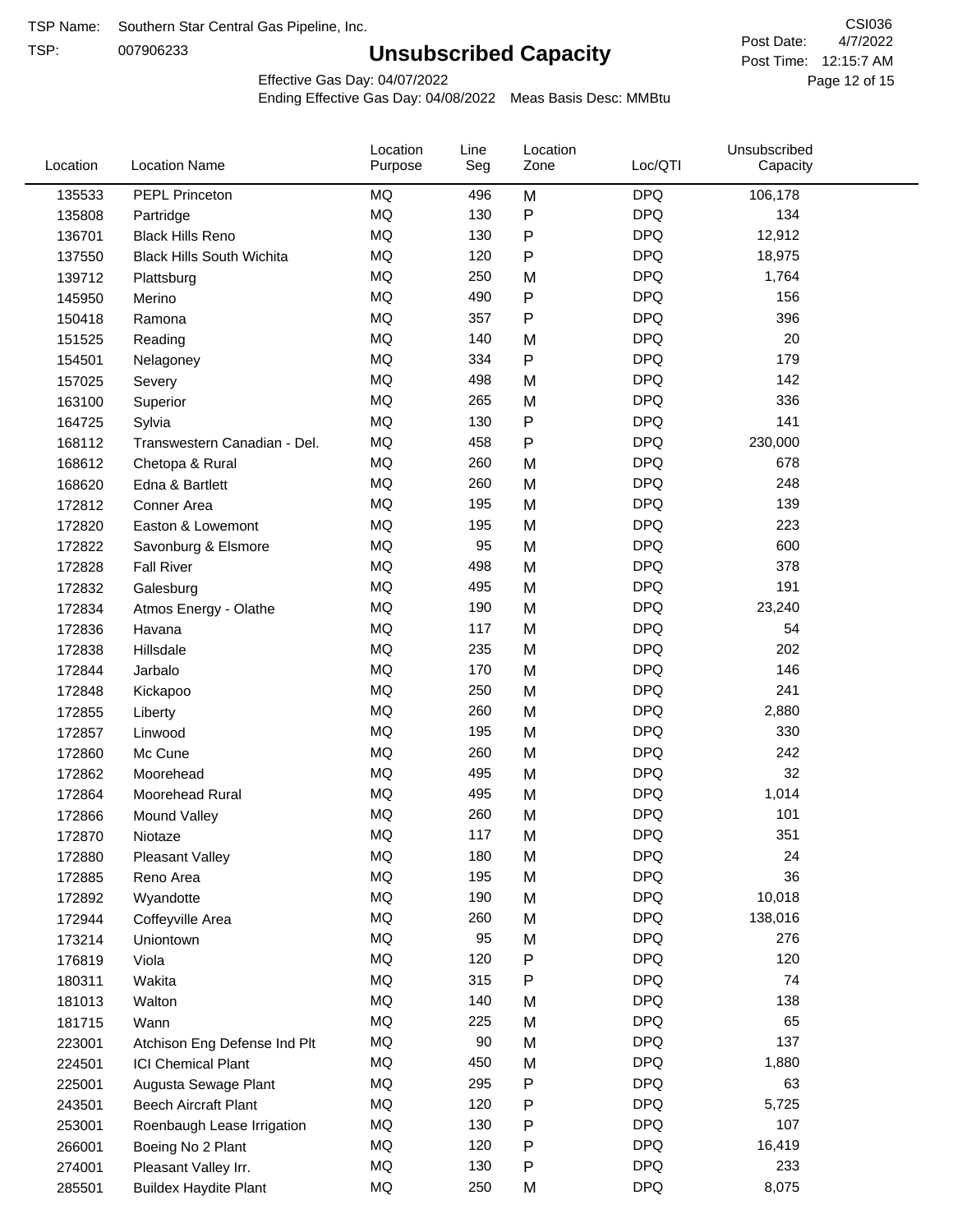TSP:

## **Unsubscribed Capacity**

4/7/2022 Page 13 of 15 Post Time: 12:15:7 AM CSI036 Post Date:

Effective Gas Day: 04/07/2022

| Location | <b>Location Name</b>             | Location<br>Purpose | Line<br>Seg | Location<br>Zone | Loc/QTI    | Unsubscribed<br>Capacity |  |
|----------|----------------------------------|---------------------|-------------|------------------|------------|--------------------------|--|
| 290301   | So Ks & Ok Rr Depot Store &      | MQ                  | 177         | M                | <b>DPQ</b> | $\overline{c}$           |  |
| 297501   | Cargill Salt                     | MQ                  | 315         | P                | <b>DPQ</b> | 639                      |  |
| 298001   | Carlson Prodts Mfg Plant         | MQ                  | 120         | Ρ                | <b>DPQ</b> | 185                      |  |
| 303701   | Central Plain Feedyard           | MQ                  | 315         | Ρ                | <b>DPQ</b> | 151                      |  |
| 310001   | Church SW Irrigation             | MQ                  | 130         | Ρ                | <b>DPQ</b> | 60                       |  |
| 329401   | Phillips 66 Ponca City Refinery  | MQ                  | 335         | P                | <b>DPQ</b> | 10,000                   |  |
| 332501   | Lawrence Plt Atmos               | MQ                  | 195         | M                | <b>DPQ</b> | 64,427                   |  |
| 334101   | Copeland RE Irrigation           | MQ                  | 130         | P                | <b>DPQ</b> | 60                       |  |
| 354001   | Derstein Irrigation              | MQ                  | 130         | Ρ                | <b>DPQ</b> | 60                       |  |
| 355001   | Detrixhe S Irrigation            | MQ                  | 458         | Ρ                | <b>DPQ</b> | 66                       |  |
| 363001   | Wilroads Irrigation              | MQ                  | 130         | P                | <b>DPQ</b> | 534                      |  |
| 378501   | <b>Empire Riverton</b>           | MQ                  | 260         | M                | <b>DPQ</b> | 32,727                   |  |
| 378502   | <b>Empire Energy Center</b>      | MQ                  | 455         | M                | <b>DPQ</b> | 99,068                   |  |
| 378503   | <b>Empire Stateline South</b>    | MQ                  | 260         | M                | <b>DPQ</b> | 35,000                   |  |
| 378504   | <b>Empire Stateline North</b>    | MQ                  | 260         | M                | <b>DPQ</b> | 61,589                   |  |
| 383501   | <b>FMC Chemical Plant</b>        | MQ                  | 195         | M                | <b>DPQ</b> | 4,709                    |  |
| 385001   | Farley Machine Shop              | MQ                  | 45          | P                | <b>DPQ</b> | 61                       |  |
| 387001   | <b>PCS Phosphate</b>             | MQ                  | 260         | M                | <b>DPQ</b> | 1,255                    |  |
| 388001   | Dodge City Plt Koch Nitrogen     | MQ                  | 130         | Ρ                | <b>DPQ</b> | 53,235                   |  |
| 411501   | Gaines FD Burkett Lease          | MQ                  | 140         | M                | <b>DPQ</b> | 262                      |  |
| 428601   | Glacier Mckee-Miller-Thrall-Ma   | MQ                  | 140         | M                | <b>DPQ</b> | 126                      |  |
| 433001   | Goodyear Topeka Tire Plant       | MQ                  | 180         | M                | <b>DPQ</b> | 5,724                    |  |
| 435501   | <b>Gospel Church Building</b>    | MQ                  | 195         | M                | <b>DPQ</b> | 2                        |  |
| 441300   | Kansas Hugoton                   | 7S                  | 130         | Ρ                | SGQ        | 54,555                   |  |
| 442350   | Sedalia @ Ottawa                 | 7S                  | 235         | M                | SGQ        | 904                      |  |
| 442351   | Little Mo                        | 7S                  | 235         | M                | SGQ        | 0                        |  |
| 443150   | <b>Straight Blackwell</b>        | 7S                  | 315         | P                | SGQ        | 0                        |  |
| 443151   | Waynoka Lateral                  | 7S                  | 315         | Ρ                | SGQ        | 102,337                  |  |
| 443152   | Straight Blackwell @ Beaver      | 7S                  | 315         | P                | SGQ        | 47,725                   |  |
| 443800   | <b>Edmond Blackwell</b>          | 7S                  | 380         | Ρ                | SGQ        | 839                      |  |
| 443851   | <b>LS385 Delivery Constraint</b> | 7S                  | 385         | Ρ                | SGQ        | 134,541                  |  |
| 444001   | West Edmond                      | 7S                  | 400         | Ρ                | SGQ        | 2,440                    |  |
| 444003   | South Maysville Delivery         | 7S                  | 400         | Ρ                | SGQ        | 105,412                  |  |
| 444550   | Saginaw CS Area Deliveries       | 7S                  | 455         | M                | SGQ        | 71,239                   |  |
| 444580   | Canadian Blackwell               | 7S                  | 458         | Ρ                | SGQ        | 0                        |  |
| 444581   | Canadian Blackwell @             | 7S                  | 458         | Ρ                | SGQ        | 118,611                  |  |
| 444582   | Canadian Blackwell @ Mutual      | 7S                  | 458         | Ρ                | SGQ        | 0                        |  |
| 444901   | <b>Rawlins Hesston Delivery</b>  | 7S                  | 490         | Ρ                | SGQ        | 121,424                  |  |
| 444902   | <b>Riner Delivery</b>            | 7S                  | 490         | Ρ                | SGQ        | 184,693                  |  |
| 445538   | Montezuma CS                     | MV                  | 130         | Ρ                | <b>MLQ</b> | 56,201                   |  |
| 445569   | <b>Riner CS</b>                  | MV                  | 490         | Ρ                | <b>MLQ</b> | 1,000                    |  |
| 445577   | Levant CS                        | MV                  | 490         | Ρ                | <b>MLQ</b> | 1,384                    |  |
| 449003   | Edmond CS w/o OK                 | MV                  | 400         | P                | <b>MLQ</b> | 1,763                    |  |
| 462001   | <b>Heartland Cement Plant</b>    | MQ                  | 495         | M                | <b>DPQ</b> | 1,046                    |  |
| 465001   | Herzog Cont                      | MQ                  | 250         | M                | <b>DPQ</b> | 3,000                    |  |
| 495501   | Kanopolis Salt Plt Independent   | MQ                  | 265         | M                | <b>DPQ</b> | 61                       |  |
| 519501   | Richie/Ripley                    | MQ                  | 120         | Ρ                | <b>DPQ</b> | 448                      |  |
| 522502   | Lawrence Power Plt               | MQ                  | 180         | M                | <b>DPQ</b> | 138,069                  |  |
| 526001   | Ks Pen Boiler                    | MQ                  | 195         | M                | <b>DPQ</b> | 805                      |  |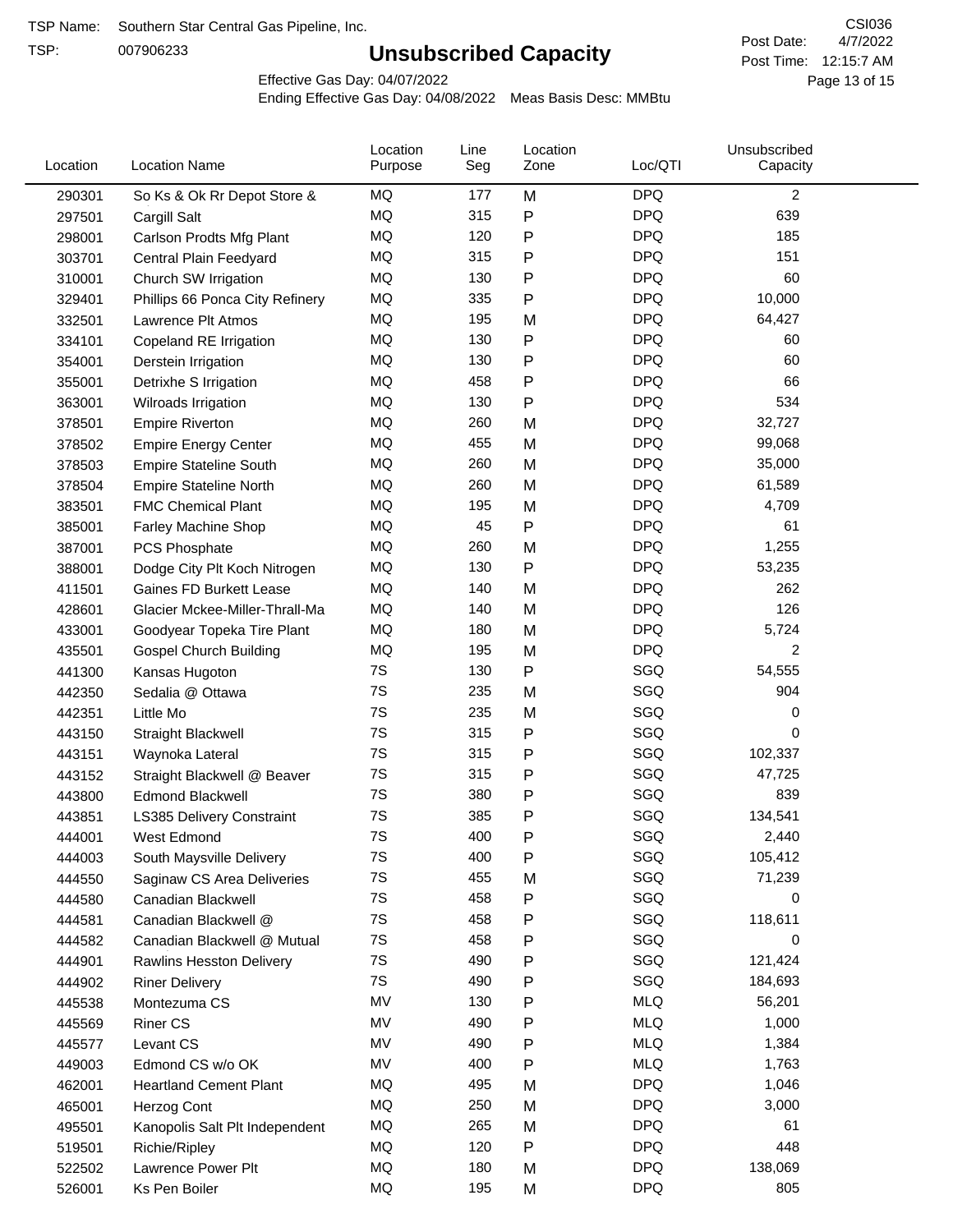TSP:

## **Unsubscribed Capacity**

4/7/2022 Page 14 of 15 Post Time: 12:15:7 AM CSI036 Post Date:

Effective Gas Day: 04/07/2022

| Location | <b>Location Name</b>                     | Location<br>Purpose | Line<br>Seg | Location<br>Zone | Loc/QTI    | Unsubscribed<br>Capacity |  |
|----------|------------------------------------------|---------------------|-------------|------------------|------------|--------------------------|--|
| 526201   | Ks Pen Kitchen                           | MQ                  | 195         | M                | <b>DPQ</b> | 626                      |  |
| 527502   | <b>Black Hills- Lawrence Service</b>     | MQ                  | 195         | M                | <b>DPQ</b> | 46                       |  |
| 527701   | <b>Black Hills- Matfield Green</b>       | MQ                  | 140         | M                | <b>DPQ</b> | 61                       |  |
| 527702   | <b>Black Hills- Towanda Service</b>      | <b>MQ</b>           | 300         | M                | <b>DPQ</b> | 48                       |  |
| 527704   | <b>Black Hills-Wellington</b>            | MQ                  | 333         | Ρ                | <b>DPQ</b> | 48                       |  |
| 527705   | <b>Black Hills- Belle Plaine Service</b> | MQ                  | 333         | P                | <b>DPQ</b> | 84                       |  |
| 527706   | Black Hills- S Wichita                   | MQ                  | 120         | Ρ                | <b>DPQ</b> | 5                        |  |
| 541001   | Kimmi Lumber Sawmill                     | MQ                  | 90          | M                | <b>DPQ</b> | 137                      |  |
| 544101   | Knight Feedlot                           | MQ                  | 265         | M                | <b>DPQ</b> | 138                      |  |
| 545801   | Jayhawk Chemical Plant                   | MQ                  | 260         | M                | <b>DPQ</b> | 2,313                    |  |
| 560001   | Leavenworth Co Shop Heating              | MQ                  | 195         | M                | <b>DPQ</b> | 10                       |  |
| 571001   | <b>Bunge Milling Grain Dryer</b>         | MQ                  | 90          | M                | <b>DPQ</b> | 2,354                    |  |
| 588701   | Lyons Wtr Pump Station                   | MQ                  | 45          | P                | <b>DPQ</b> | 61                       |  |
| 592501   | <b>MEC Machine Shop</b>                  | MQ                  | 177         | M                | <b>DPQ</b> | 186                      |  |
| 620001   | Langdon Pump Station                     | MQ                  | 130         | Ρ                | <b>DPQ</b> | 1,000                    |  |
| 630204   | Ralph Green Powerplant                   | MQ                  | 235         | M                | <b>DPQ</b> | 19,500                   |  |
| 633001   | Mo State School Higginsville             | MQ                  | 425         | M                | <b>DPQ</b> | 164                      |  |
| 640001   | Monarch Humboldt Cem Plt                 | MQ                  | 495         | M                | <b>DPQ</b> | 8,127                    |  |
| 654101   | Mull Farms Irrigation                    | MQ                  | 130         | Ρ                | <b>DPQ</b> | 186                      |  |
| 707001   | Oxford Alfala Dehy Plant                 | MQ                  | 333         | P                | <b>DPQ</b> | 647                      |  |
| 709501   | <b>ONEOK Hutchinson Frac Plt</b>         | MQ                  | 130         | Ρ                | <b>DPQ</b> | 11,186                   |  |
| 719001   | Petrolite Wax Refinery                   | MQ                  | 357         | Ρ                | <b>DPQ</b> | 4,930                    |  |
| 720001   | Woolaroc Lodge Phillips F                | MQ                  | 357         | Ρ                | <b>DPQ</b> | 168                      |  |
| 725001   | Harrisonville Prod Phillips Pp           | MQ                  | 235         | M                | <b>DPQ</b> | 1,414                    |  |
| 725602   | Wichita Pump Sta Phillips Ppl            | MQ                  | 120         | Ρ                | <b>DPQ</b> | 641                      |  |
| 731001   | Pines Int'l Dehy Plant                   | MQ                  | 195         | M                | <b>DPQ</b> | 273                      |  |
| 739001   | Danny D. & Susan J. Post                 | MQ                  | 130         | P                | <b>DPQ</b> | 60                       |  |
| 753501   | Quivira Country Club House               | MQ                  | 190         | M                | <b>DPQ</b> | 121                      |  |
| 753701   | <b>ONEOK Medford</b>                     | MQ                  | 458         | P                | <b>DPQ</b> | 44,700                   |  |
| 813001   | Wineteer School 260                      | MQ                  | 295         | Ρ                | <b>DPQ</b> | 203                      |  |
| 813401   | Grant School 497                         | MQ                  | 195         | M                | <b>DPQ</b> | 45                       |  |
| 815401   | Minneha Grade School 259                 | MQ                  | 120         | Ρ                | <b>DPQ</b> | 185                      |  |
| 846001   | Smith D Irrigation                       | MQ                  | 265         | M                | <b>DPQ</b> | 61                       |  |
| 850001   | Snook M Irrigation                       | MQ                  | 130         | P                | <b>DPQ</b> | 44                       |  |
| 865001   | Southwest Elect Mfg Plant                | MQ                  | 400         | Ρ                | <b>DPQ</b> | 394                      |  |
| 875001   | Stahl Spec Aluminum Alloy                | MQ                  | 235         | M                | <b>DPQ</b> | 4,936                    |  |
| 877001   | St Dept Boys Indust School               | MQ                  | 180         | M                | <b>DPQ</b> | 407                      |  |
| 910001   | <b>Total Ark City Oil Refinery</b>       | MQ                  | 333         | M                | <b>DPQ</b> | 203                      |  |
| 926501   | <b>Urschel DR Irrigation</b>             | MQ                  | 458         | Ρ                | <b>DPQ</b> | 256                      |  |
| 928001   | Mcconnell Air Force Base                 | MQ                  | 295         | Ρ                | <b>DPQ</b> | 7,803                    |  |
| 929201   | Ft. Leavenworth Army Base                | MQ                  | 250         | M                | <b>DPQ</b> | 18,888                   |  |
| 932001   | Leavenworth Penitentiary                 | MQ                  | 250         | M                | <b>DPQ</b> | 3,206                    |  |
| 934201   | Va Admin Center                          | MQ                  | 195         | M                | <b>DPQ</b> | 6,827                    |  |
| 962001   | Sunflower Electric - Judson              | MQ                  | 130         | Ρ                | <b>DPQ</b> | 70,924                   |  |
| 990001   | Yost LM Irrigation                       | MQ                  | 265         | M                | <b>DPQ</b> | 61                       |  |
| 999000   | PMI - Prod to Mkt Interface              | MQ                  | 909         | Ρ                | <b>DPQ</b> | 0                        |  |
| 999000   | PMI - Prod to Mkt Interface              | M <sub>2</sub>      | 909         | M                | <b>RPQ</b> | 0                        |  |
| 999001   | Rawlins-Hesston P/M Interface            | MQ                  | 490         | P                | <b>DPQ</b> | 180,938                  |  |
| 999001   | Rawlins-Hesston P/M Interface            | M <sub>2</sub>      | 490         | M                | <b>RPQ</b> | 180,938                  |  |